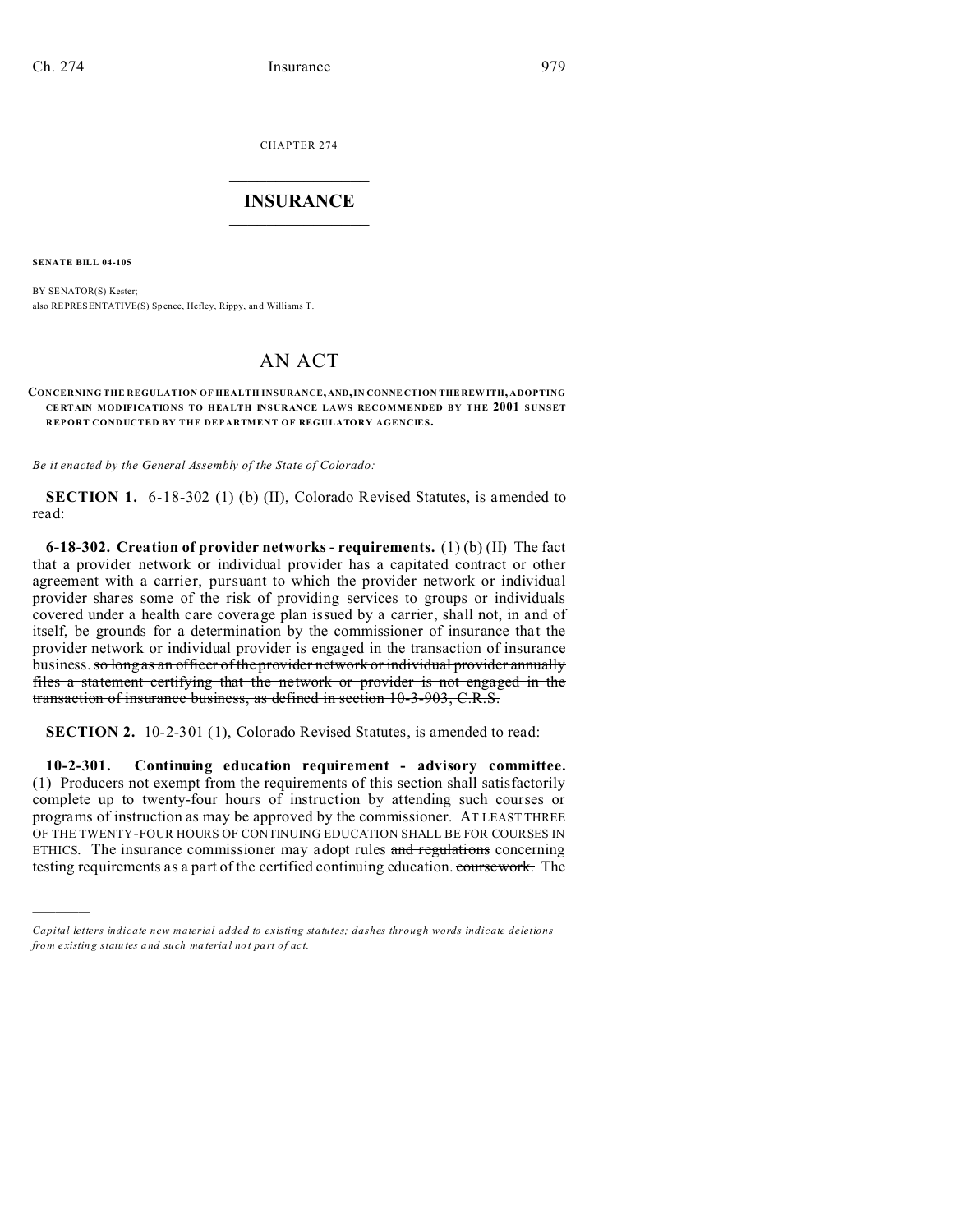required hours of instruction shall be completed within twenty-four months after the date the producer's license is required to be renewed, beginning with renewal dates on or after January 1, 1993. but applying to all subsequent years. A PRODUCER MAY ACCUMULATE NO MORE THAN TWELVE CARRY-OVER CREDIT HOURS DURING THE ONE HUNDRED TWENTY DAYS BEFORE THE LICENSING CONTINUATION DATE. SUCH CARRY-OVERCREDITSMAY BE APPLIED TO THE NEXT CONTINUING EDUCATION PERIOD. If a producer has more than one license to sell insurance in this state, the required hours of instruction shall be completed within twenty-four months after the date the first such license is required to be renewed. For good cause shown, the commissioner may grant an extension of time within which to comply with the requirements of this section, such extension not to exceed an additional one year. An instructor of an approved course of instruction shall qualify for the same number of hours of continuing education as a person attending and successfully completing the course or program, but no instructor shall receive credit more than once for a course or program given more than once during the twenty-four-month period described in this subsection  $(1)$ .

**SECTION 3.** 10-16-102 (1), (11), and (40) (a), Colorado Revised Statutes, are amended to read:

**10-16-102. Definitions.** As used in this article, unless the context otherwise requires:

(1) "Actuarial certification" means a written statement by a member of the American academy of actuaries or other individual acceptable to the commissioner that a small employer carrier is in compliance with the provisions of part 6 of article 8 of this title and PART 10 OF this article, based upon the person's examination, including a review of the appropriate records and of the actuarial assumptions and methods used by the small employer carrier in establishing premium rates for applicable health benefit plans.

(11) (a) "Class of business" means all or a distinct grouping of small employers as shown on the records of a small employer carrier. A small employer carrier may establish no more than nine separate classes of business, and each class shall reflect substantial differences in expected claims experience or administrative costs related to the following:

(I) The use of more than one type of system for the marketing and sale of health benefit plans to small employers;

(II) The acquisition of a class of business from another small employer carrier;

(III) The provision of coverage to one or more association groups that meet the requirements of section  $10-16-214$  (1); or

(IV) The offering of a high deductible plan pursuant to section  $10-16-105$  (7.3) (c)  $H$ .

(b) The commissioner may approve the establishment of additional classes of business upon application to the commissioner and a finding by the commissioner that such action would enhance the efficiency and fairness of the small employer health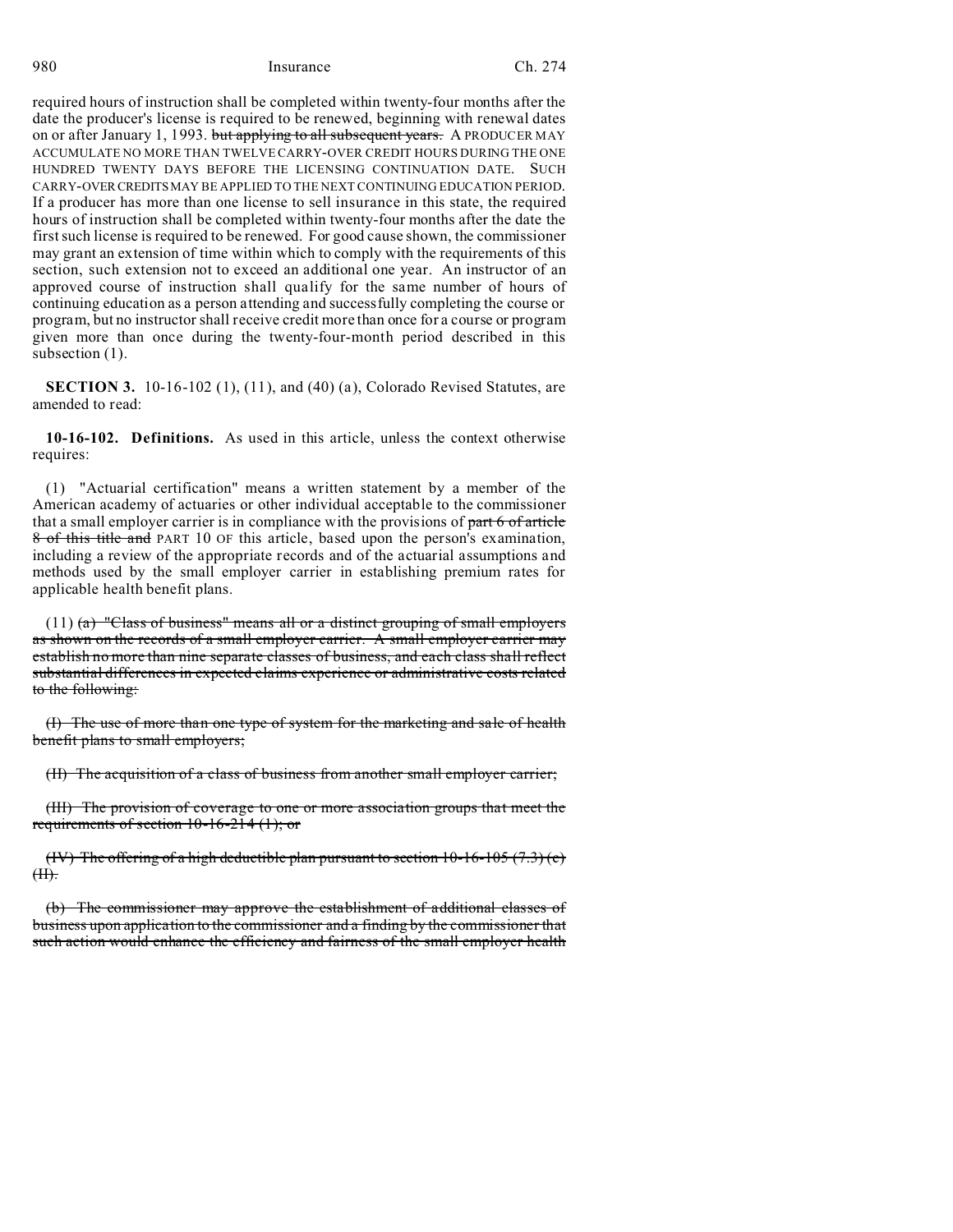#### insurance marketplace.

(40) (a) "Small employer" means any person, firm, corporation, partnership, or association that is actively engaged in business that, on at least fifty percent of its working days during the preceding calendar quarter, EXCEPT AS PROVIDED IN SECTION 10-16-105 (12), employed no more than fifty eligible employees, the majority of whom were employed within this state and that was not formed primarily for the purpose of purchasing insurance. "Small employer" includes a business group of one. In determining the number of eligible employees, companies that are affiliated companies, or that are eligible to file a combined tax return for purposes of state taxation, shall be considered one employer.

**SECTION 4.** 10-16-104 (5) (c), Colorado Revised Statutes, is amended to read:

**10-16-104. Mandatory coverage provisions.** (5) **Mental illness.** Every group policy or contract providing hospitalization or medical benefits by an entity subject to the provisions of part 2 or 3 of this article shall provide benefits for conditions arising from mental illness at least equal to the following:

(c) An entity subject to the provisions of part 2 or 3 of this article may establish a copayment OR COINSURANCE requirement for mental illness, which may or may not differ from the copayment OR COINSURANCE requirement established for any other condition or illness; except that copayment OR COINSURANCE requirements for mental illness shall not exceed a fifty percent copayment OR COINSURANCE requirement. Such entity may establish a deductible amount for mental illness, but such deductible amount shall not differ from the deductible amount for any other condition or illness. In addition, such entity may limit the aggregate benefits payable under paragraph (b) of this subsection (5) to an amount of not less than one thousand dollars in any one twelve-month benefit period OR NOT LESS THAN TWENTY VISITS PER YEAR.

**SECTION 5.** 10-16-105 (5) (a), (5) (c), (5) (f), (6.5), (6.6), (7), (7.3) (b) (I),  $(7.3)$  (b) (II),  $(7.3)$  (b) (III),  $(7.3)$  (c),  $(7.3)$  (g),  $(8)$  (a),  $(8)$  (b),  $(8)$  (c) (I),  $(8)$  (e), (8.1), (8.2), and (8.5) (c), Colorado Revised Statutes, are amended to read:

**10-16-105. Small group sickness and accident insurance - guaranteed issue - mandated provisions for basic and standard health benefit plans.** (5) Each small group sickness and accident insurer or other entity shall make reasonable disclosure in solicitation and sales materials provided to small employers the following information in a form and manner prescribed by the commissioner and upon request of any such small employer shall provide such information in detail:

(a) The extent to which HOW premium rates for a specific employer are established or adjusted due to the experience OR health status or duration of coverage of employees or dependents of the small employer;

(c) A description of the class of business in which the small employer is or will be included, including the applicable grouping of plans;

(f) HOW TO ACCESS the benefits and premiums available under all health benefit plans for which the employer is qualified; and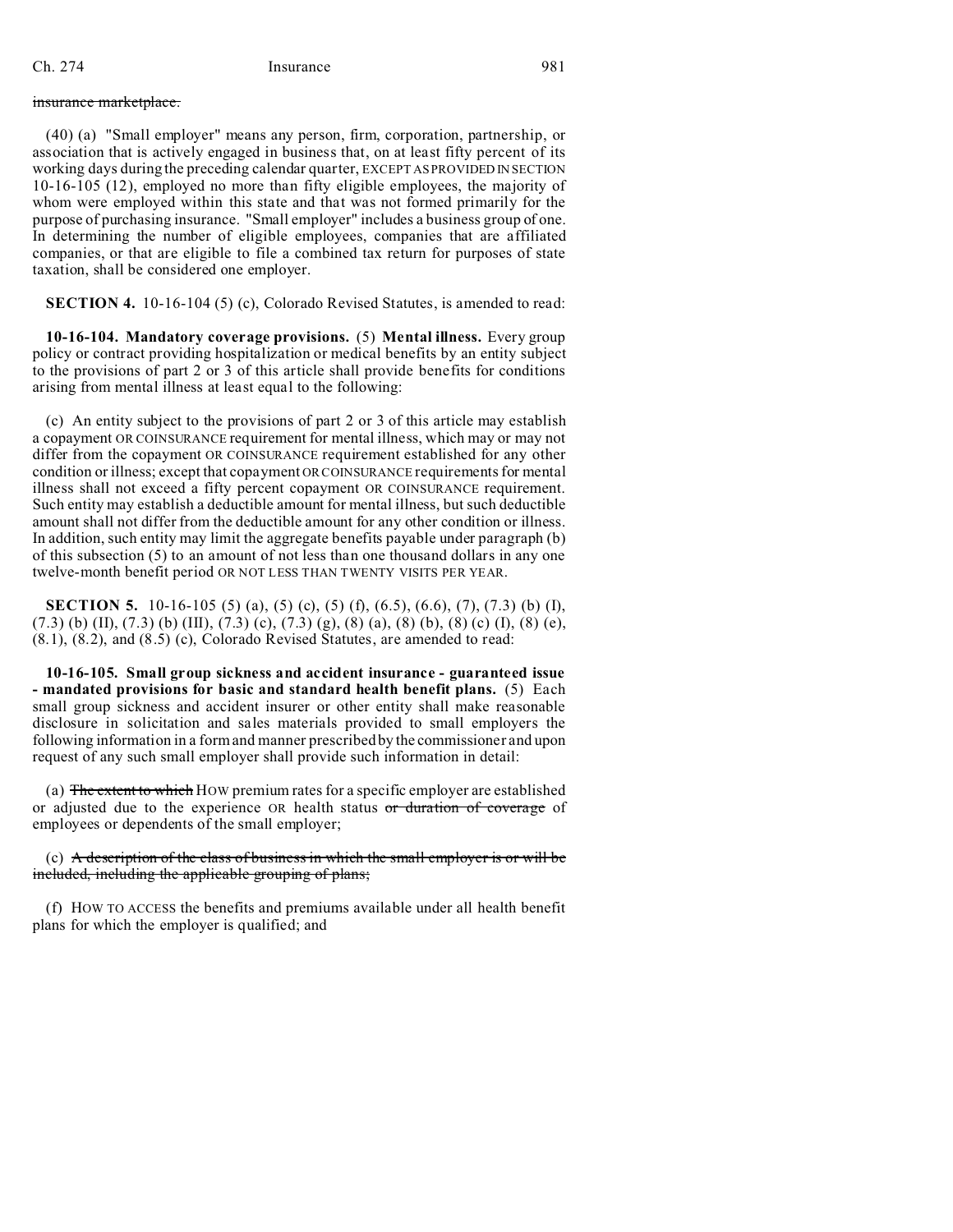(6.5) Each small employer carrier shall file with the commissioner annually, on or before March 1, an actuarial certification certifying that the small employer carrier is in compliance with the provisions of subsections  $(8)$ , to  $(8.2)$   $(8.5)$ , AND  $(13)$  TO (15) of this section and that the rating methods of the small employer carrier are actuarially sound. Such certification shall be in a form and manner, and shall contain such information, as specified by the commissioner. A copy of the certification shall be retained by the small employer carrier at its principal place of business.

(6.6) A small employer carrier shall make the information and documentation described in subsection (6) of this section available to the commissioner upon request. Except in cases of violations of the provisions of part 6 of article 8 of this title or this article, the information shall be considered proprietary and trade secret information and shall not be subject to disclosure by the commissioner to persons outside of the division except as agreed to by the small employer carrier or as ordered by a court of competent jurisdiction.

(7) An individual, corporation, association, partnership, or any other entity engaged in the health insurance business subject to the provisions of this section shall not request or require from a small group applying for coverage, or from an individual in a small group applying for coverage, medical information going back more than five years from BEFORE the date of application. Medical information which THAT is more than five years old on any of the enrollee members of a small group shall not be used by the insurer in underwriting or setting premiums for the group. Nothing in this subsection (7) shall preclude a small group health insurer subject to the provisions of part 2 of this article from asking about the current health status of any of the individuals in a group applying for coverage or from using such information on current health status to underwrite or set premiums for the group AS PROVIDED BY LAW.

 $(7.3)$  (b) (I) A small employer carrier shall not be required to approve an application from a business group of one for a basic health benefit plan or a standard health benefit plan if:

(A) The small employer self funds any part of its current health benefit plan; and

(B) Such small employer does not have in force an excess insurance policy covering incurred but unpaid future liability of the small employer under its current health benefit plan.

(II) Any insurer providing insurance coverage for excess losses of a health benefit plan provided by a small employer shall also offer to insure the incurred but unpaid future liability upon termination of the contract on the anniversary of the contract. Any insurer providing insurance coverage for excess losses of a health benefit plan provided by a small employer shall disclose to the small employer at the time of sale and subsequently at each contract renewal period that claims incurred but unpaid on the date the contract is terminated will not be covered unless the small employer purchases insurance to cover such incurred but unpaid future liability.

(III) For purposes of this paragraph (b), an insurance policy covering incurred but unpaid future liability of a small employer under its health benefit plan shall provide coverage for claims in excess of the individual stop loss attachment point that are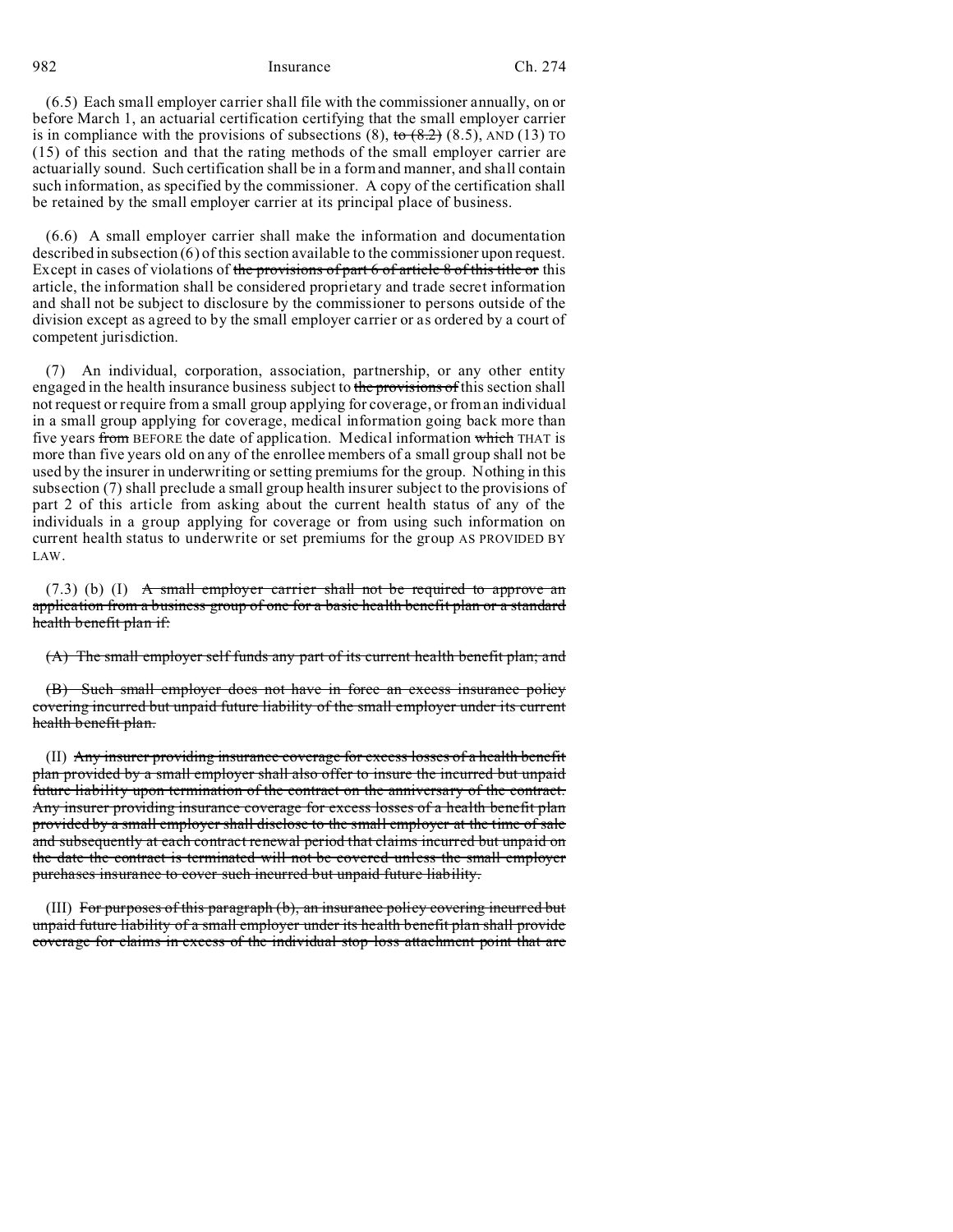incurred prior to the last day of the contract period and not paid as of the last day of the contract period and shall extend such coverage for a minimum of ninety days immediately following the termination of such excess insurance policy.

(c) (I) Effective January 1, 1995, A small employer carrier shall issue a basic health benefit plan or a standard health benefit plan, EXCEPT AS PROVIDED IN PARAGRAPH (i) OF THIS SUBSECTION (7.3), to any eligible small employer that applies for such health benefit plan and agrees to make the required premium payments and to satisfy the other reasonable provisions of the health benefit plan that are not inconsistent CONSISTENT with this article. Effective July 1, 1997, A small employer carrier shall also issue any of its other small employer plans to any small employer that applies for such a plan; except that this requirement shall not apply to a business group of one where the business group of one does not meet the carrier's normal and actuarially-based underwriting criteria. The requirements of this subparagraph (I) PARAGRAPH (c) shall not apply to a health benefit plan offered by a carrier if such plan is made available in the small group market only through one or more bona fide association plans. and except as provided in paragraph (i) of this subsection  $(7.3)$ .

(II) In the case of a small employer carrier that establishes more than one class of business, as defined in sections  $10-8-602$   $(3.5)$  and  $10-16-102$   $(11)$ , the small employer carrier shall offer to eligible small employers at least one basic health benefit plan and at least one standard health benefit plan for each type of plan it offers in the general market, including traditional indemnity, preferred provider, and health maintenance organization in each class of business so established. In addition to basic and standard plans, a small employer carrier may offer a high deductible plan that may be a traditional indemnity plan, a preferred provider plan, a health maintenance organization plan, or a point of service plan in each class of business established. High deductible plans offered by a small employer carrier may be offered in conjunction with a medical savings account. A small employer carrier may apply reasonable criteria in determining whether to accept a small employer into a class of business if:

(A) The criteria are not intended to discourage or prevent acceptance of small employers applying for a basic or standard health benefit plan;

(B) The criteria are not related to the health status or claim experience of the small employer;

(C) The criteria are applied consistently to all small employers applying for coverage in the class of business; and

(D) The small employer carrier provides for the acceptance of all eligible small employers into one or more classes of business.

(III) The provisions of subparagraph (II) of this paragraph (c) shall not apply to a class of business into which the small employer carrier is no longer enrolling new small businesses.

(IV) If a small employer carrier offers a health benefit plan with a deductible of at least one thousand five hundred dollars, the small employer carrier shall provide to each covered person a clear and understandable disclosure in the health benefit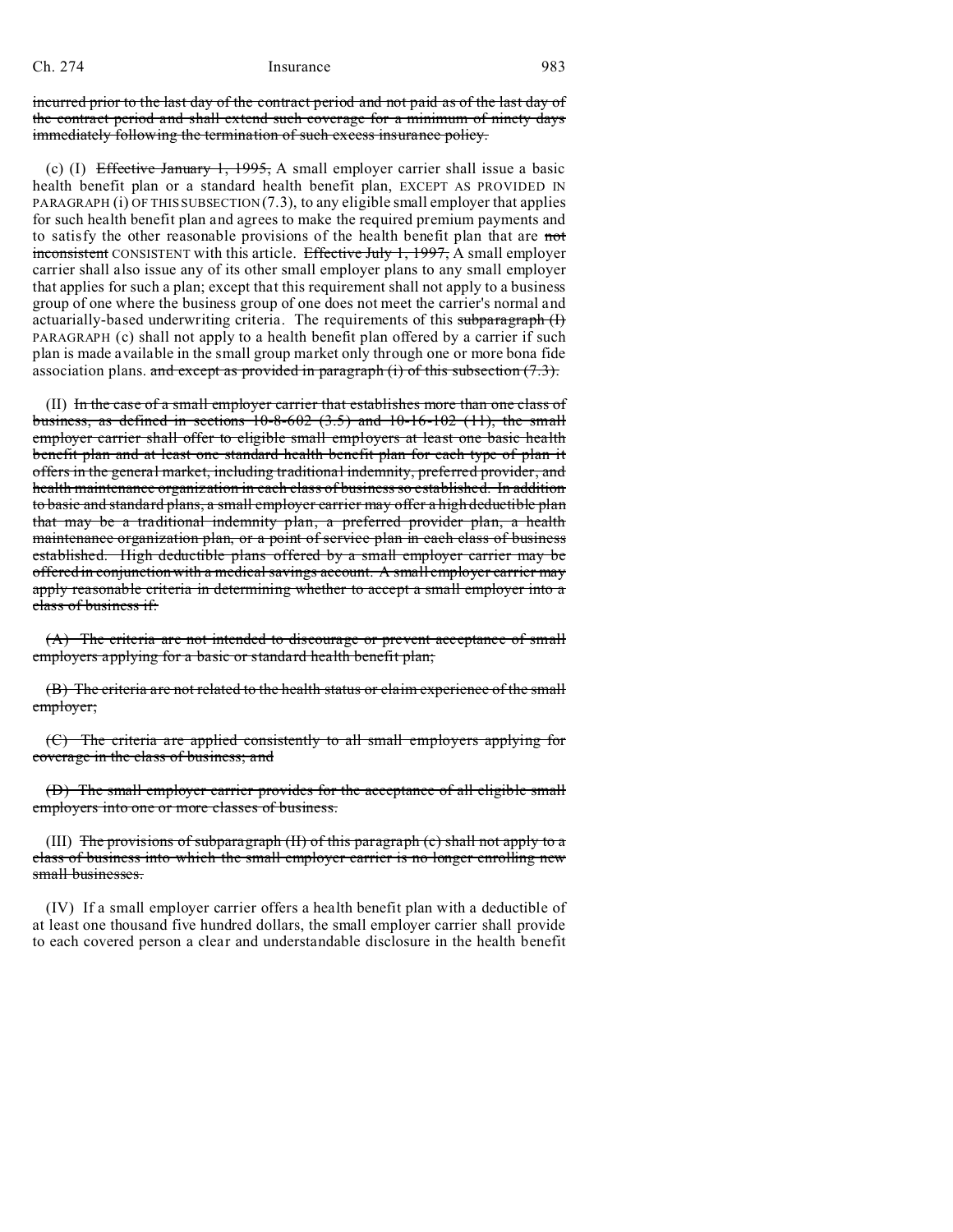plan contract or materials indicating:

(A) The amount of the deductible;

(B) The policies related to copayments, deductibles, and cost-sharing arrangements.

(g) The commissioner may, at any time after providing notice and an opportunity for a hearing to a small employer carrier, disapprove the continued use by the small employer carrier of the basic health benefit plan and the standard health benefit plan on the grounds that such plans do not meet the requirements of this article. and part 6 of article 8 of this title.

(8) (a)  $(H)$  The premium rate charged during a rating period to small employers shall be based on a single, same index rate, applicable to all small employers, adjusted for case characteristics and coverage. except that the index rate may be multiplied by a rate adjustment factor for each small employer group pursuant to subparagraphs (III) to (VII) of this paragraph (a) to calculate a different premium. The rate adjustment factor shall only be based on actual claims experience on the small employer carrier's plan, industry, and class of business; except that, for health benefit plans issued prior to July 1, 1994, the rate adjustment factor may also be based on duration of coverage since the original issue date and gender mix. Small employer carriers shall apply the rate adjustment factors uniformly with respect to all small employers.

(II) The rate adjustment factor for a particular small employer for a new rating period shall not be more than the previous rating period's rate adjustment factor plus ten percent annually, adjusted pro rata for rating periods of less than one year; except that in no case shall the rate adjustment factor be higher or lower than the boundaries defined in subparagraphs (III) to (VII) of this paragraph (a).

(III) For health benefit plans newly issued on and after January 1, 1995, and before January 1, 1997, the rate adjustment factor shall be:

(A) No lower than 0.8; and

(B) No higher than 1.20.

(IV) For health benefit plans issued prior to January 1, 1995, the rate adjustment factor for a particular small employer for new rating periods beginning on and after January 1, 1995, and before January 1, 1996, shall not be more than the previous rating period's rate adjustment factor plus ten percent annually, adjusted pro rata for rating periods of less than one year.

(V) For health benefit plans issued prior to January 1, 1995, and renewed on and after January 1, 1996, and before January 1, 1997, the rate adjustment factor shall be:

(A) No lower than 0.8; and

(B) No higher than 1.20.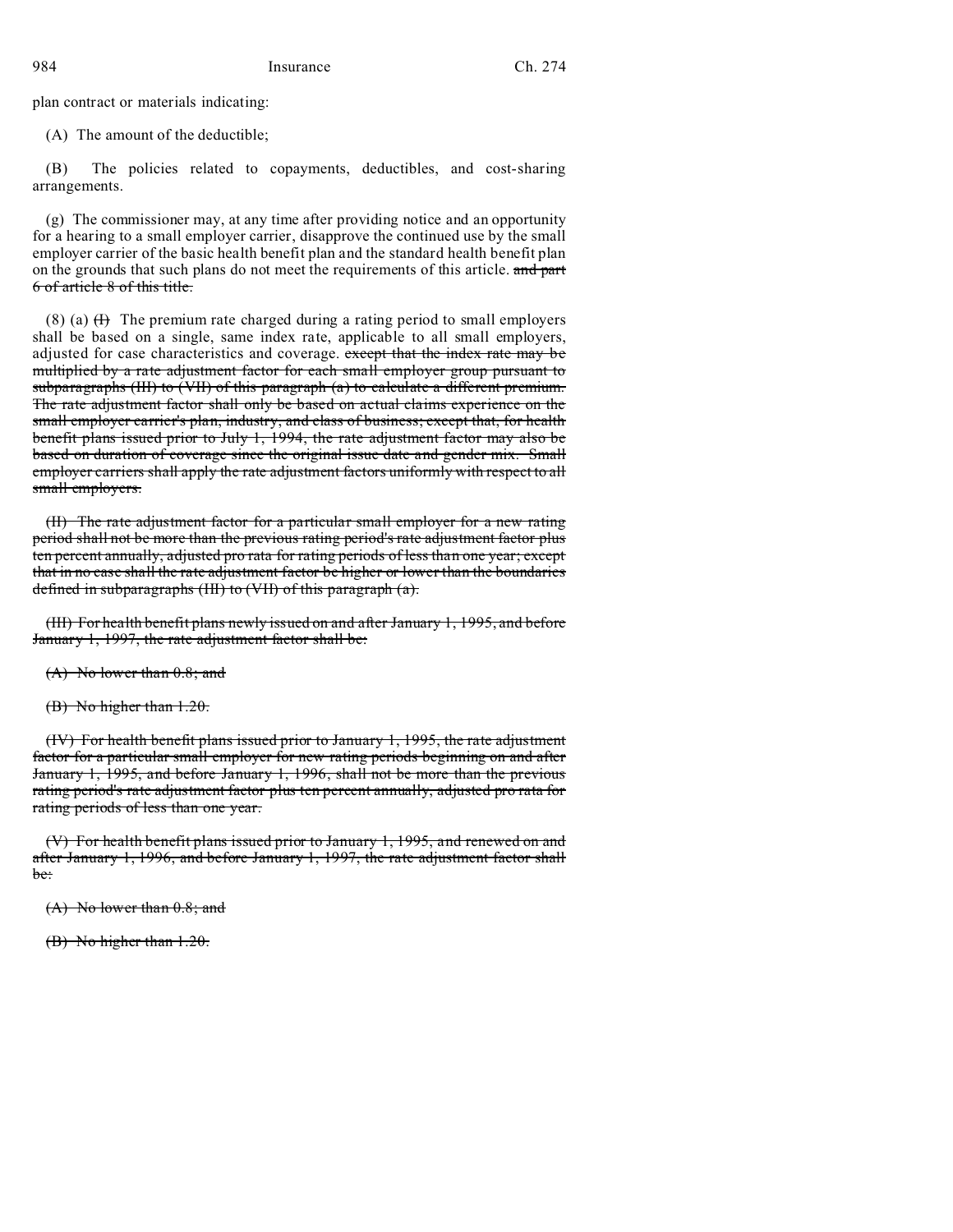(VI) For health benefit plans newly issued and all health benefit plans renewed on and after January 1, 1997, the rate adjustment factor shall be:

(A) No lower than 0.90; and

(B) No higher than 1.10.

(VII) For health benefit plans newly issued and all health benefit plans renewed on and after January 1, 1998, no rate adjustment factor shall be used.

(VIII) (Deleted by amendment, L. 2003, p. 2691, § 1, effective January 1, 2004.)

(IX) For new rating periods beginning prior to January 1, 1997, for small employers continuously insured under the same health benefit plan since July 1, 1994, whose rates are below eighty percent of the index rate, a small employer carrier may increase premiums by an amount not to exceed the pro rata increase required to meet the requirements of subparagraph  $(V)$  of this paragraph  $(a)$ .

 $(X)$  and  $(XI)$  (Deleted by amendment, L. 99, p. 147, § 2, effective March 25,  $1999.$ 

(XII) All health coverage plans sponsored by or marketed through an employee leasing company shall be fully insured plans.

(b) Premium rates for health benefit plans shall comply with the requirements of this section notwithstanding any assessments paid or payable by small employer carriers pursuant to section 10-8-605.

(c) (I) Small employer carriers shall apply rating factors, including case characteristics consistently with respect to all small employers. Rating factors shall produce premiums for identical groups that differ only by the amounts attributable to plan design and do l not reflect differences due to the nature of the groups assumed to select particular health benefit plans.

(e) The small employer carrier shall not use case characteristics, other than age, geographic area, and family composition, nor shall it use any other rating factors except as provided in subparagraph  $(I)$  of paragraph  $(a)$  of this subsection (8) and subsections (13) to (15) of this section.

 $(8.1)$  A small employer carrier shall not transfer an individual or a small employer involuntarily into or out of a class of business. A small employer carrier shall not offer to transfer a small employer into or out of a class of business unless such offer is made to transfer all small employers in the class of business without regard to case characteristics, claim experience, health status or duration of coverage since issue.

(8.2) The commissioner may suspend for a specified period the application of paragraph (a) of subsection (8) of this section as to the premium rates applicable to one or more small employers included within a class of business of a small employer carrier for one or more rating periods upon a filing by the small employer carrier and a finding by the commissioner either that the suspension is reasonable in light of the financial condition of the small employer carrier or that the suspension would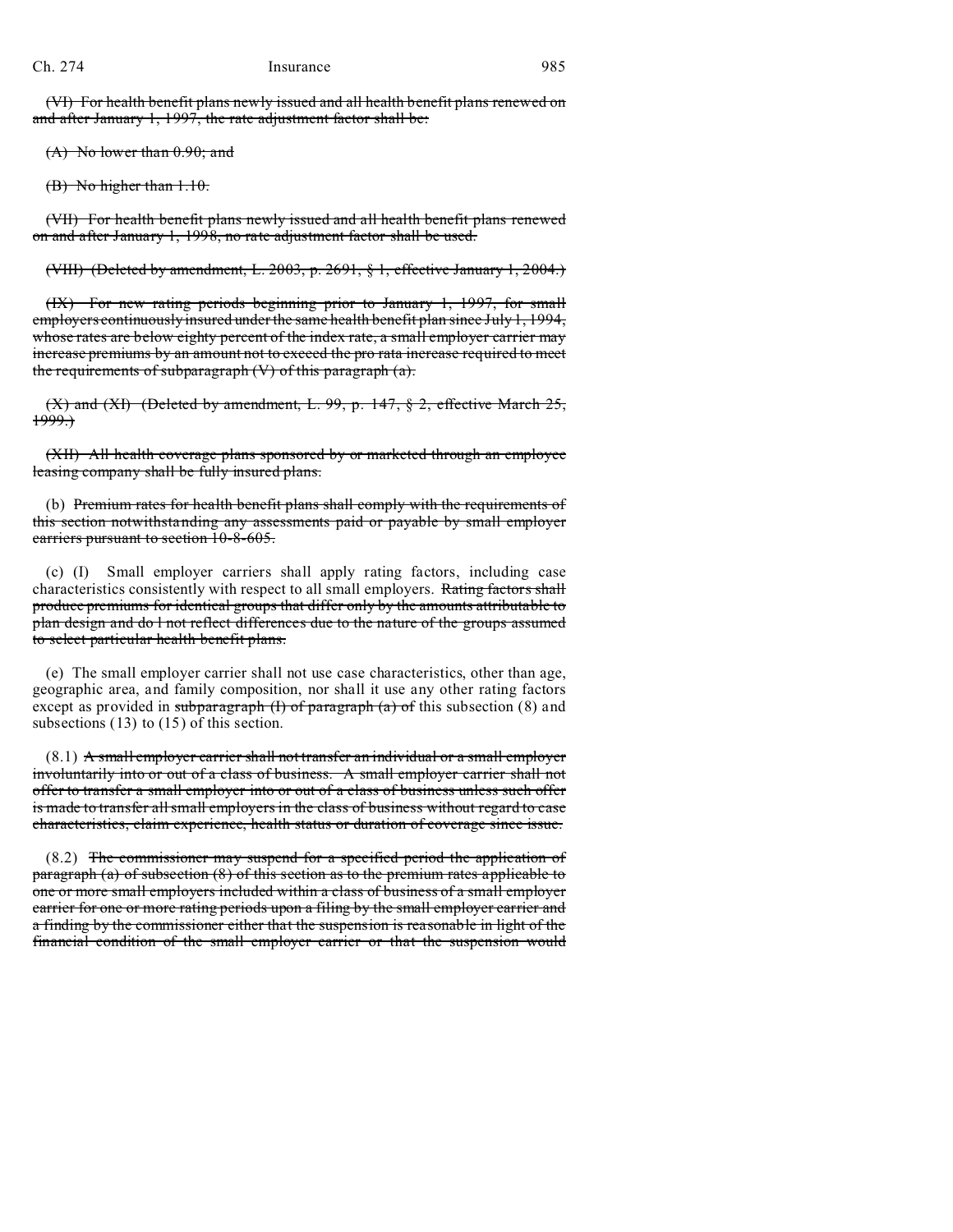enhance the efficiency and fairness of the marketplace for small employer health insurance.

(8.5) (c) The small employer carrier shall not use case characteristics other than age, geographic area, family composition, smoking status, health status, standard industrial classification, and claims experience, nor shall it use any other rating factors other than actual claims experience on that small employer carrier's health benefit plan, industry, class of business, and plan design, without prior approval of the commissioner unless otherwise provided in this subsection (8.5).

**SECTION 6.** Part 1 of article 16 of title 10, Colorado Revised Statutes, is amended BY THE ADDITION OF A NEW SECTION to read:

**10-16-105.2. Small employer health insurance availability program.** (1) (a) EXCEPT AS PROVIDED IN PARAGRAPHS (b), (c), AND (d) OF THIS SUBSECTION (1), THIS ARTICLE SHALL APPLY TO ANY HEALTH BENEFIT PLAN THAT PROVIDES COVERAGE TO THE EMPLOYEES OF A SMALL EMPLOYER IN THIS STATE IF ANY OF THE FOLLOWING CONDITIONS ARE MET:

(I) ANY PORTION OF THE PREMIUM OR BENEFIT IS PAID BY OR ON BEHALF OF A SMALL EMPLOYER;

(II) AN ELIGIBLE EMPLOYEE OR DEPENDENT IS REIMBURSED, WHETHER THROUGH WAGE ADJUSTMENTS OR OTHERWISE, BY OR ON BEHALF OF A SMALL EMPLOYER FOR ANY PORTION OF THE PREMIUM;

(III) THE HEALTH BENEFIT PLAN IS TREATED BY THE EMPLOYER OR ANY OF THE ELIGIBLE EMPLOYEES OR DEPENDENTS AS PART OF A PLAN OR PROGRAM FOR THE PURPOSES OF SECTION 106, 125, OR 162 OF THE FEDERAL "INTERNAL REVENUE CODE OF 1986", AS AMENDED, EXCEPT AS PROVIDED IN PARAGRAPH (d) OF THIS SUBSECTION  $(1);$  OR

(IV) THE PLAN IS MARKETED TO INDIVIDUAL EMPLOYEES THROUGH AN EMPLOYER OR AT A PLACE OF BUSINESS, EXCEPT AS OTHERWISE ALLOWED BY RULE. THE DIVISION OF INSURANCE SHALL PROMULGATE A RULE TO ALLOW, WITH THE PERMISSION OF OR AT THE REQUEST OF THE EMPLOYER:

(A) AGENTS TO MARKET HEALTH BENEFIT PLANS THROUGH AN EMPLOYER OR AT AN EMPLOYER'S PLACE OF BUSINESS TO SUCH EMPLOYER'S INELIGIBLE EMPLOYEES;

(B) SMALL EMPLOYER CARRIERS TO MARKET INDIVIDUAL HEALTH BENEFIT PLANS THROUGH AN EMPLOYER OR AT AN EMPLOYER'S PLACE OF BUSINESS TO SUCH EMPLOYER'S INELIGIBLE EMPLOYEES AND TO DEPENDENTS OF ELIGIBLE EMPLOYEES WHEN THE CARRIER HAS GROUP COVERAGE IN PLACE WITH THE EMPLOYER.

(b) THE PROVISIONS OF THIS ARTICLE SHALL NOT APPLY TO A MULTIPLE EMPLOYER HEALTH TRUST, AS SET FORTH IN SECTION 10-3-903.5 (7) (b) OR A MULTIPLE EMPLOYER WELFARE ARRANGEMENT, AS SET FORTH IN SECTION 10-3-903.5 (7) (c).

(c) (I) THE PROVISIONS OF THIS ARTICLE CONCERNING SMALL EMPLOYER CARRIERS AND SMALL GROUP PLANS SHALL NOT APPLY TO AN INDIVIDUAL HEALTH BENEFIT PLAN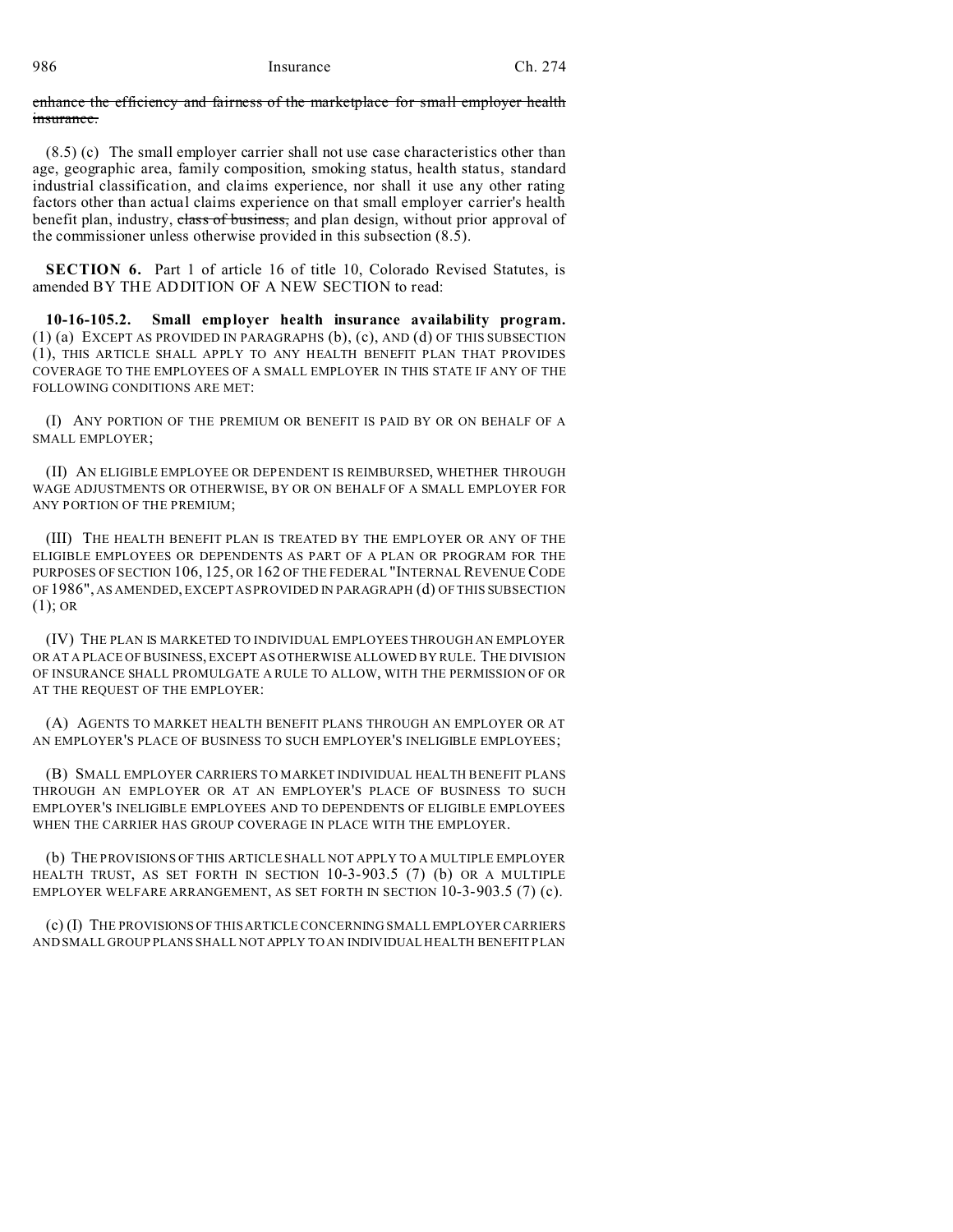NEWLY ISSUED TO A BUSINESS GROUP OF ONE THAT INCLUDES ONLY A SELF-EMPLOYED PERSON WHO HAS NO EMPLOYEES, OR A SOLE PROPRIETOR WHO IS NOT OFFERING OR SPONSORING HEALTH CARE COVERAGE TO HIS OR HER EMPLOYEES, TOGETHER WITH THE DEPENDENTS OF SUCH A SELF-EMPLOYED PERSON OR SOLE PROPRIETOR IF, PURSUANT TO RULES ADOPTED BY THE COMMISSIONER, ALL OF THE FOLLOWING CONDITIONS ARE MET:

(A) AS PART OF THE APPLICATION PROCESS, THE CARRIER DETERMINES WHETHER OR NOT THE APPLICANT IS A SELF-EMPLOYED PERSON WHO MEETS THE DEFINITION OF A BUSINESS GROUP OF ONE PURSUANT TO SECTION 10-8-602 (2.5).

(B) IF THE APPLICANT IS A BUSINESS GROUP OF ONE SELF-EMPLOYED PERSON, THE CARRIER ACCEPTS OR REJECTS SUCH PERSON AND, IF SUCH PERSON IS APPLYING FOR FAMILY COVERAGE, ACCEPTS OR REJECTS THE ENTIRE FAMILY UNLESS THE APPLICANT WAIVES COVERAGE FOR A FAMILY MEMBER WHO HAS OTHER COVERAGE IN EFFECT.

(C) IF THE CARRIER REJECTS AN APPLICATION FOR A BUSINESS GROUP OF ONE SELF-EMPLOYED PERSON AND THE CARRIER DOES BUSINESS IN BOTH THE INDIVIDUAL AND SMALL GROUP MARKETS, THE CARRIER SHALL NOTIFY THE APPLICANT OF THE AVAILABILITY OF COVERAGE THROUGH THE SMALL GROUP MARKET AND OF THE AVAILABILITY OF SMALL GROUP COVERAGE THROUGH THE CARRIER.

(D) AS PART OF ITS APPLICATION FORM, AN INDIVIDUAL CARRIER REQUIRES A BUSINESS GROUP OF ONE SELF-EMPLOYED PERSON PURCHASING AN INDIVIDUAL HEALTH BENEFIT PLAN PURSUANT TO THIS SUBPARAGRAPH (I) TO READ AND SIGN A DISCLOSURE FORM STATING THAT, BY PURCHASING AN INDIVIDUAL POLICY INSTEAD OF A SMALL GROUP POLICY, SUCH PERSON GIVES UP WHAT WOULD OTHERWISE BE HIS OR HER RIGHT TO PURCHASE A BUSINESS GROUP OF ONE STANDARD, BASIC, OR OTHER HEALTH BENEFIT PLAN FROM A SMALL EMPLOYER CARRIER FOR A PERIOD OF THREE YEARS AFTER THE DATE THE INDIVIDUAL HEALTH BENEFIT PLAN IS PURCHASED, UNLESS A SMALL EMPLOYER CARRIER VOLUNTARILY PERMITS SUCH PERSON TO PURCHASE A BUSINESS GROUP OF ONE POLICY WITHIN SUCH THREE-YEAR PERIOD. THE DISCLOSURE FORM SHALL ALSO BRIEFLY DESCRIBE THE FACTORS USED TO SET RATES FOR THE INDIVIDUAL POLICY BEING PURCHASED IN COMPARISON WITH THE FACTORS USED TO SET RATES FOR A BUSINESS GROUP OF ONE SMALL GROUP POLICY. THE INDIVIDUAL CARRIER SHALL PROVIDE TO THE BUSINESS GROUP OF ONE SELF-EMPLOYED APPLICANT A COPY OF THE HEALTH BENEFIT PLAN DESCRIPTION FORM FOR THE COLORADO STANDARD HEALTH BENEFIT PLAN IN ADDITION TO THE DESCRIPTION FORM FOR THE INDIVIDUAL PLAN BEING MARKETED. THE DISCLOSURE FORM MAY BE INCLUDED WITHIN ANY OTHER CERTIFICATION FORM THAT THE CARRIER USES FOR THE PLAN. THE DIVISION OF INSURANCE SHALL MAKE AVAILABLE A STANDARD PLAN DESCRIPTION FORM TO INDIVIDUAL CARRIERS UPON REQUEST.

(II) NOTHING IN THIS PARAGRAPH (c) SHALL PRECLUDE A BUSINESS GROUP OF ONE FROM APPLYING FOR SMALL GROUP COVERAGE.

(III) FOR THE PURPOSES OF THIS PARAGRAPH (c), AN INDIVIDUAL HEALTH BENEFIT POLICY SHALL NOT INCLUDE ONE OR MORE SHORT-TERM LIMITED DURATION HEALTH INSURANCE POLICIES ISSUED WITHIN SIX MONTHS BEFORE THE DATE OF APPLICATION FOR GROUP COVERAGE.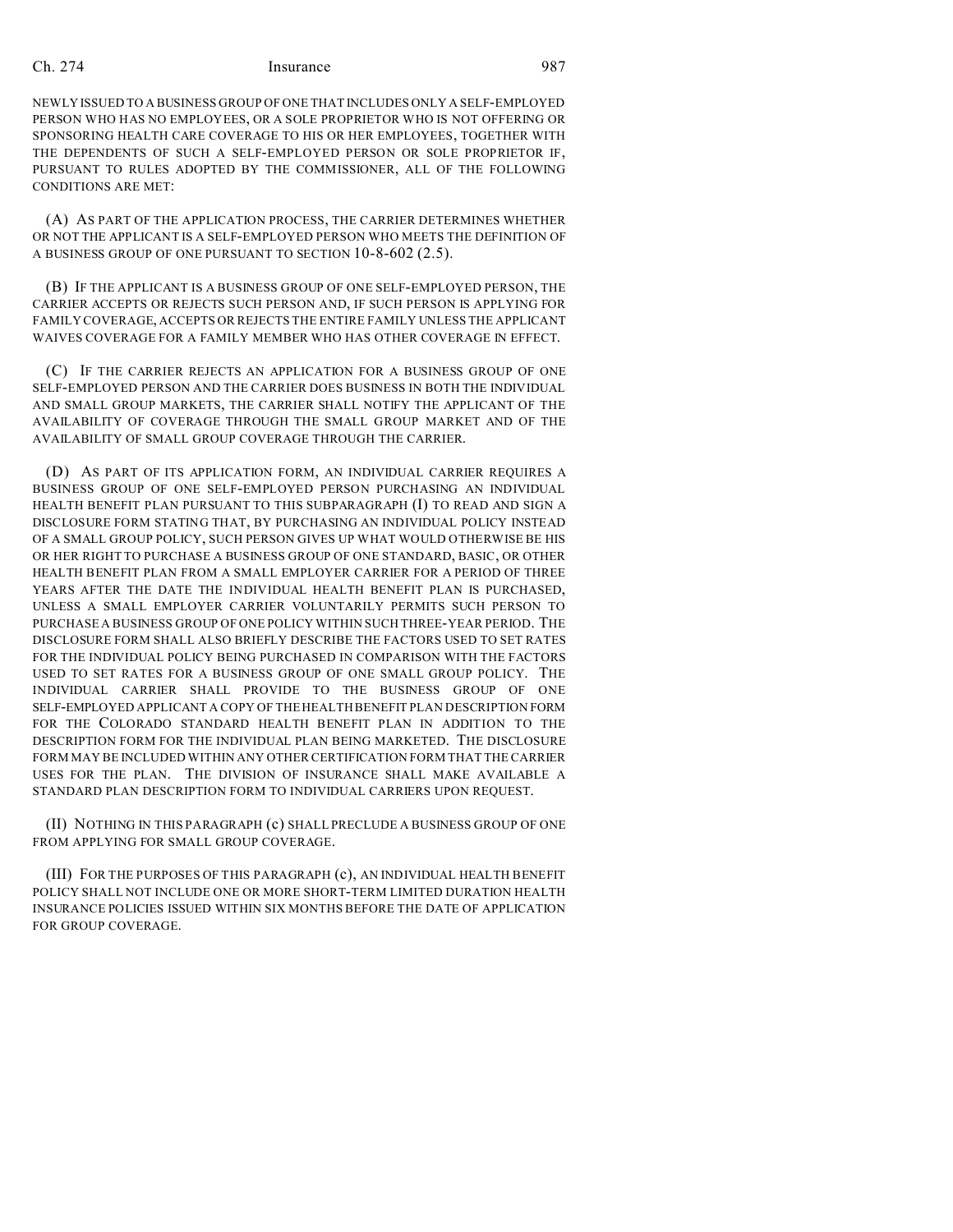(d) A PLAN SHALL NOT BE SUBJECT TO THE SMALL GROUP PROVISIONS OF THIS ARTICLE IF THE PREMIUM FOR THE PLAN IS PAID FOR THROUGH A SECTION 125 PLAN OR PROGRAM OF THE FEDERAL "INTERNAL REVENUE CODE OF 1986", AS AMENDED, THE EMPLOYER MAKES NO CONTRIBUTION TO THE SECTION 125 PLAN OR PROGRAM, THE EMPLOYER DOES NOT HAVE IN PLACE AN EMPLOYER-SPONSORED HEALTH BENEFIT PLAN, AND THE EMPLOYER DOES NOT PAY FOR ANY PORTION OF THE PREMIUM OR BENEFIT PAID.

(2) (a) EXCEPT AS PROVIDED IN PARAGRAPH (b) OF THIS SUBSECTION (2), CARRIERS THAT ARE AFFILIATED COMPANIES OR THAT ARE ELIGIBLE TO FILE A CONSOLIDATED TAX RETURN SHALL BE TREATED AS ONE CARRIER AND ANY RESTRICTIONS OR LIMITATIONS IMPOSED BY THIS ARTICLE SHALL APPLY AS IF ALL HEALTH BENEFIT PLANS DELIVERED OR ISSUED FOR DELIVERY TO SMALL EMPLOYERS IN THIS STATE BY SUCH AFFILIATED CARRIERS WERE ISSUED BY ONE CARRIER.

(b) AN AFFILIATED CARRIER THAT IS A HEALTH MAINTENANCE ORGANIZATION HAVING A CERTIFICATE OF AUTHORITY UNDER THIS ARTICLE MAY BE CONSIDERED TO BE A SEPARATE CARRIER FOR PURPOSES OF THIS SUBSECTION (2).

(c) THE PROVISIONS OF SECTION 10-3-118 AND PART 7 OF ARTICLE 3 OF THIS TITLE SHALL APPLY IF A SMALL EMPLOYER CARRIER CEDES OR ASSUMES ALL OF THE INSURANCE OBLIGATION OR RISK WITH RESPECT TO ONE OR MORE HEALTH BENEFIT PLANS DELIVERED OR ISSUED FOR DELIVERY TO SMALL EMPLOYERS IN THIS STATE.

(3) PURSUANT TO RULES ADOPTED BY THE COMMISSIONER, A SMALL EMPLOYER CARRIER MAY REJECT FOR COVERAGE UNDER ASMALL GROUP PLAN A BUSINESS GROUP OF ONE SELF-EMPLOYED PERSON IF, AT THE TIME OF APPLICATION FOR GROUP COVERAGE, THE SELF-EMPLOYED PERSON HAS IN PLACEOR, WITHIN THE IMMEDIATELY PRECEDING THIRTY DAYS, HAS HAD IN PLACE AN INDIVIDUAL HEALTH BENEFIT PLAN THAT MEETS THE REQUIREMENTS OF SUBPARAGRAPH (I) OF PARAGRAPH (c) OF SUBSECTION (1) OF THIS SECTION AND HAS BEEN IN PLACE FOR LESS THAN THREE YEARS. AN INDIVIDUAL HEALTH BENEFIT POLICY SHALL NOT INCLUDE ONE OR MORE SHORT-TERM LIMITED DURATION HEALTH INSURANCE POLICIES ISSUED WITHIN SIX MONTHS BEFORE THE DATE OF APPLICATION FOR GROUP COVERAGE.

(4) NOTWITHSTANDING ANY PROVISION OF LAW TO THE CONTRARY, A CARRIER MAY DECLINE TO RENEW OR REENROLL A BUSINESS GROUP OF ONE THAT HAS BEEN TERMINATED BY THE CARRIER FOR NONPAYMENT OF PREMIUMS. THE TIME PERIOD DURING WHICH THE CARRIER MAY SO DECLINE SHALL EXTEND FOR UP TO SIX MONTHS AFTER THE DATE OF TERMINATION OR UNTIL THE NEXT OPEN ENROLLMENT PERIOD, WHICHEVER IS GREATER.

**SECTION 7.** 10-16-113 (3) (b) (I), Colorado Revised Statutes, is amended to read:

**10-16-113. Procedure for denial of benefits.** (3) (b) (I) For the purposes of this paragraph (b), a "health coverage plan" does not include insurance arising out of the "Workers' Compensation Act of Colorado" or other similar law, automobile medical payment insurance, property and casualty insurance, or insurance under which benefits are payable with or without regard to fault and which THAT is required by law to be contained in any liability insurance policy or equivalent self-insurance. A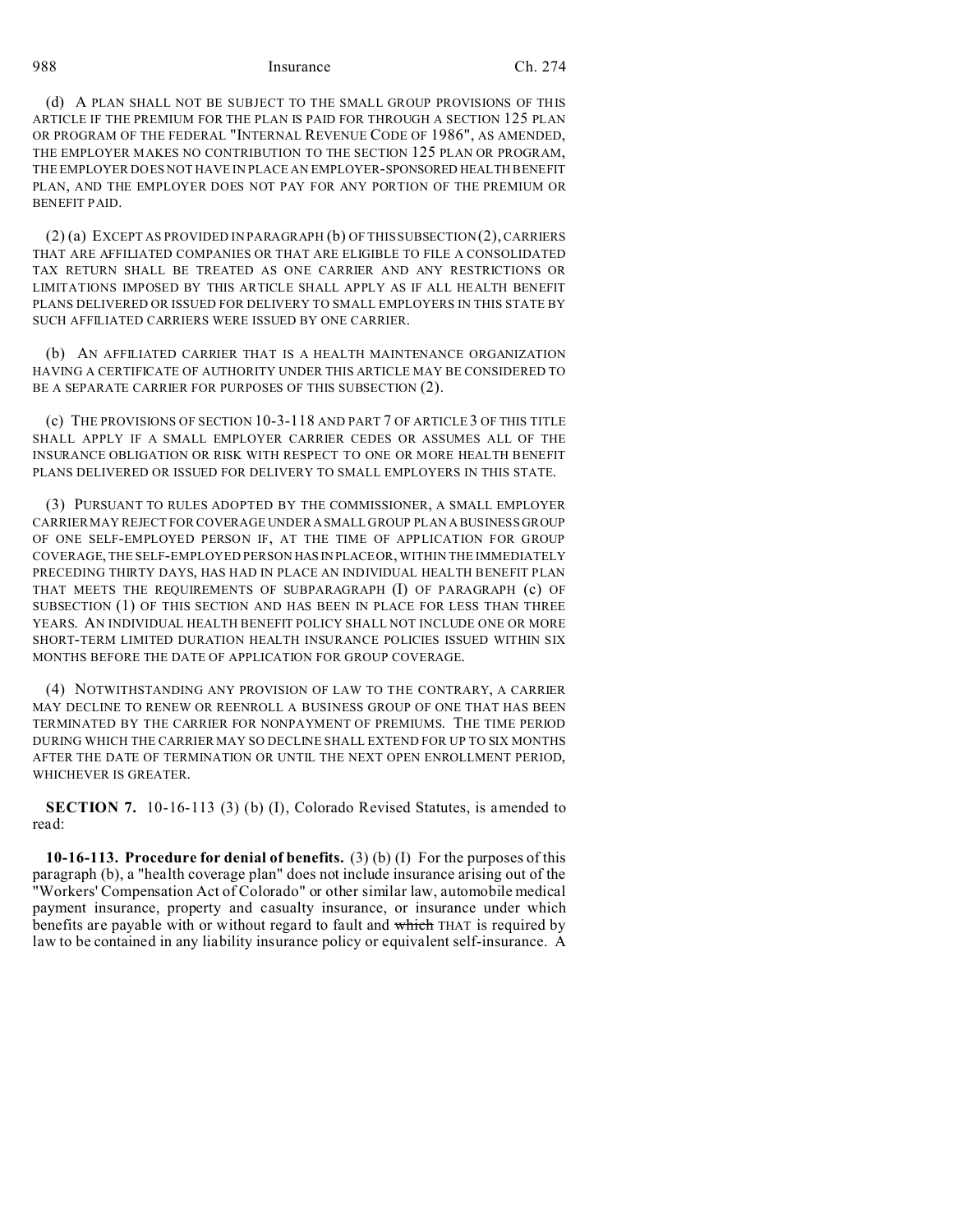health coverage plan shall specify that an appeal from the denial of a request for covered benefits on the grounds that such benefits are not medically necessary, appropriate, effective, or efficient may include a two-level internal review of the decision followed by the right of the covered person to request an external review under section 10-16-113.5. The commissioner shall promulgate rules for such benefits denials that reflect the requirements in  $29$  CFR  $2560.530-1$  (a) to (j) 29 CFR 2560.503-1 (a) TO (j). In addition, the commissioner shall promulgate rules specifying the elements of and timelines for external review appeals procedures, including but not limited to the review of appeals requiring expedited reviews and authorizations by the covered individual requesting an independent external review for access to medical records necessary for the conduct of the external review. The commissioner shall consult with and utilize public and private resources, including but not limited to health care providers, in the development of such rules.

**SECTION 8.** 10-16-116 (1), (2) (a), (2) (b), (2) (d), (2) (g), (2) (h) (II), and (3), Colorado Revised Statutes, are amended to read:

**10-16-116. Catastrophic health insurance - coverage.** (1) On and after January 1, 1995, any AN employer who does not offer other health insurance may offer catastrophic health insurance to its employees pursuant to sections 10-16-114 to 10-16-117. Employees who elect such coverage shall pay the cost of the insurance pursuant to section 10-16-117.

(2) Each catastrophic health insurance policy issued pursuant to subsection (1) of this section is required to:

(a) Be issued to the employer unless issued as an individual plan pursuant to section  $10-8-601.5$  (1)  $(c.5)$  10-16-105.2 (1) (d);

(b) In order to be considered a qualified higher deductible plan for purposes of a medical savings account pursuant to section 39-22-504.7, C.R.S., OR OTHER PROVISIONS OF STATE LAW, MEET THE REQUIREMENTS FOR A QUALIFYING PLAN FOR A MEDICAL SAVINGS ACCOUNT UNDER FEDERAL LAW AND have a minimum deductible of at least one thousand five hundred dollars but no more than two thousand two hundred fifty dollars for individual coverage or at least three thousand dollars but no more than four thousand five hundred dollars for family coverage;

(d) Cover all employees who elect coverage and are not otherwise covered by medicare or another *employer's catastrophic* health insurance policy;

(g) Provide a clearly written contract of coverage including a list of procedures covered under the policy; This list will be updated annually and sent to the insured.

(h) For group coverage, include a portability clause which provides that:

(II) Conversion benefits shall be the insured's choice of the same CATASTROPHIC coverage issued, without evidence of insurability, as an individual policy or the conversion coverage specified in section 10-16-108;

(3) Insurers shall provide a written disclosure to a covered person that indicates the mandated benefits of section 10-16-104 (1), (1.7), (4), (5), (5.5), (8), (9), (10),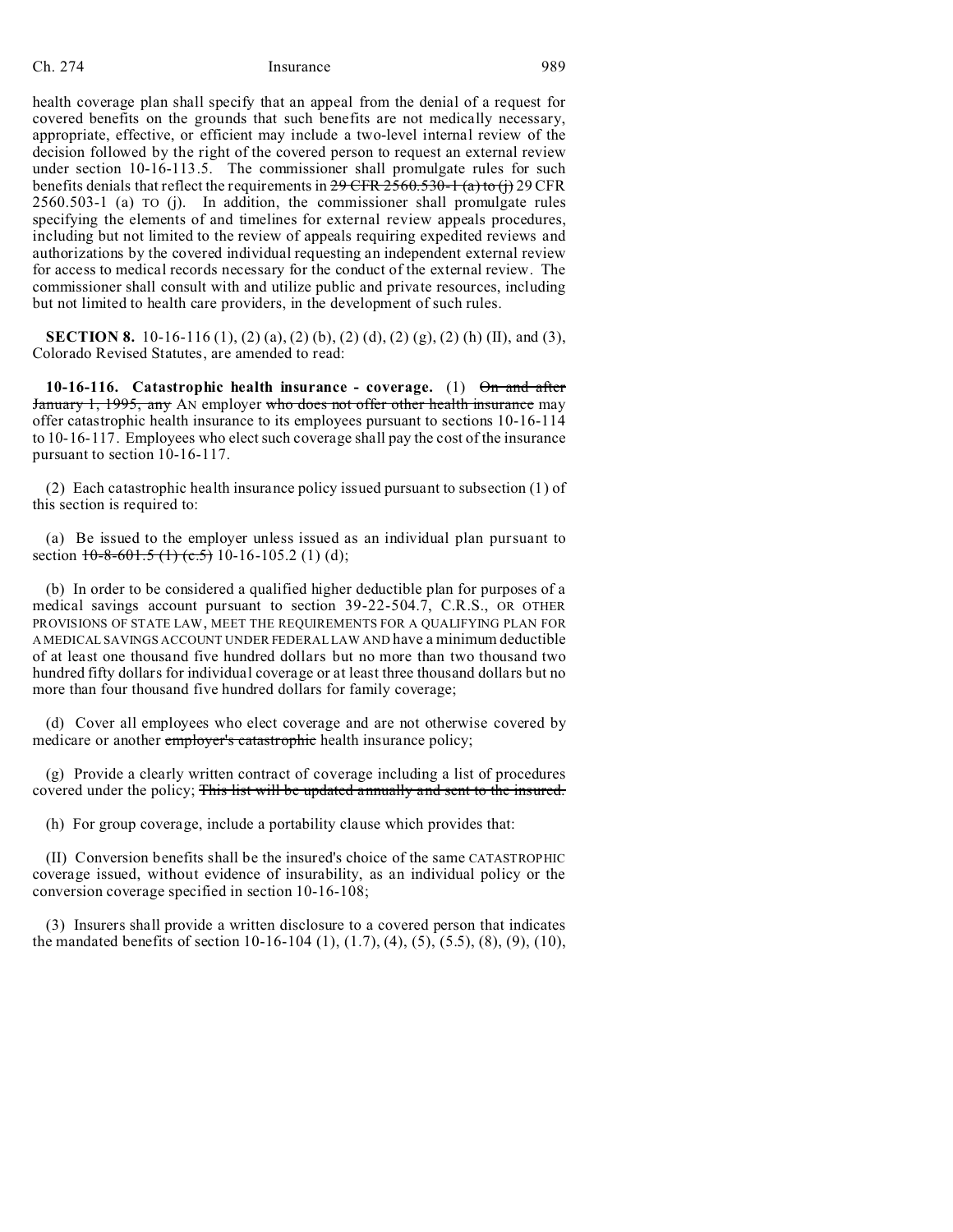(11), (12), (13), and (14) are covered benefits of the high deductible health plan offered pursuant to section 10-16-105 (7.2) (b) (I) or (7.2) (b) (II); EXCEPT THAT THE MANDATED BENEFITS FOR MAMMOGRAPHY, PROSTATE SCREENINGS, AND CHILD HEALTH SUPERVISION SERVICES SHALL BE SUBJECT TO POLICY DEDUCTIBLES.

**SECTION 9.** 10-16-117, Colorado Revised Statutes, is amended to read:

**10-16-117. Premium payments - pre-tax - election - reporting requirements.** (1) When an employee has purchased catastrophic health insurance IS PURCHASED pursuant to sections 10-16-114 to 10-16-117, the employee is responsible for paying the entire cost of the insurance; however, the employer, at its option, may pay all or a part of such cost.

(2) IF CLAIMING AN EXCLUSION OF PREMIUM PAYMENTS FOR STATE INCOME TAX PURPOSES PURSUANT TO SECTION 39-22-104.5, C.R.S., an employee shall elect to purchase catastrophic health insurance by signing a written election. Such election shall be in the form prescribed by the executive director of the department of revenue and shall be signed prior to the date the employer withholds the first contribution.

(3) An employer shall withhold the premium payments for catastrophic health insurance from the wages of an employee who has elected coverage PURSUANT TO SUBSECTION  $(2)$  OF THIS SECTION and shall remit the premiums to the insuring entity on the employee's behalf. All such premiums collected by an employer are withheld from the employee's wages on a pre-tax basis pursuant to section 39-22-104.5, C.R.S.

(4) An employer withholding premium payments from an employee's wages pursuant to SUBSECTION (3) OF this section shall report the amount withheld to the department of revenue, pursuant to rules promulgated by such department.

**SECTION 10.** 10-16-201 (3), Colorado Revised Statutes, is amended BY THE ADDITION OF A NEW PARAGRAPH to read:

**10-16-201. Form and content of individual sickness and accident insurance policies.** (3) (c) NOTHING IN THIS SUBSECTION (3) SHALL BE CONSTRUED TO NEGATE THE RENEWABILITY REQUIREMENTSFORHEALTHBENEFIT PLANS SPECIFIED IN SECTION 10-16-201.5.

**SECTION 11.** 10-16-201.5 (1) (f), Colorado Revised Statutes, is amended to read:

**10-16-201.5. Renewability of health benefit plans - modification of health benefit plans.** (1) A carrier providing coverage under a health benefit plan shall not discontinue coverage or refuse to renew such plan except for the following reasons:

(f) With respect to individual health benefit plans, the commissioner finds that the continuation of the coverage would not be in the best interest of the policyholders or certificate holders, the plan is obsolete, or would impair the carrier's ability to meet its contractual obligations. Once the commissioner has made such a finding OR THE CARRIER PROVIDES THE INSURED THE OPTION TO PURCHASE ANY OTHER COMPARABLE HEALTH BENEFIT COVERAGE AS DETERMINED BY THE COMMISSIONER, the carrier shall provide notice to each covered individual provided coverage of this type of such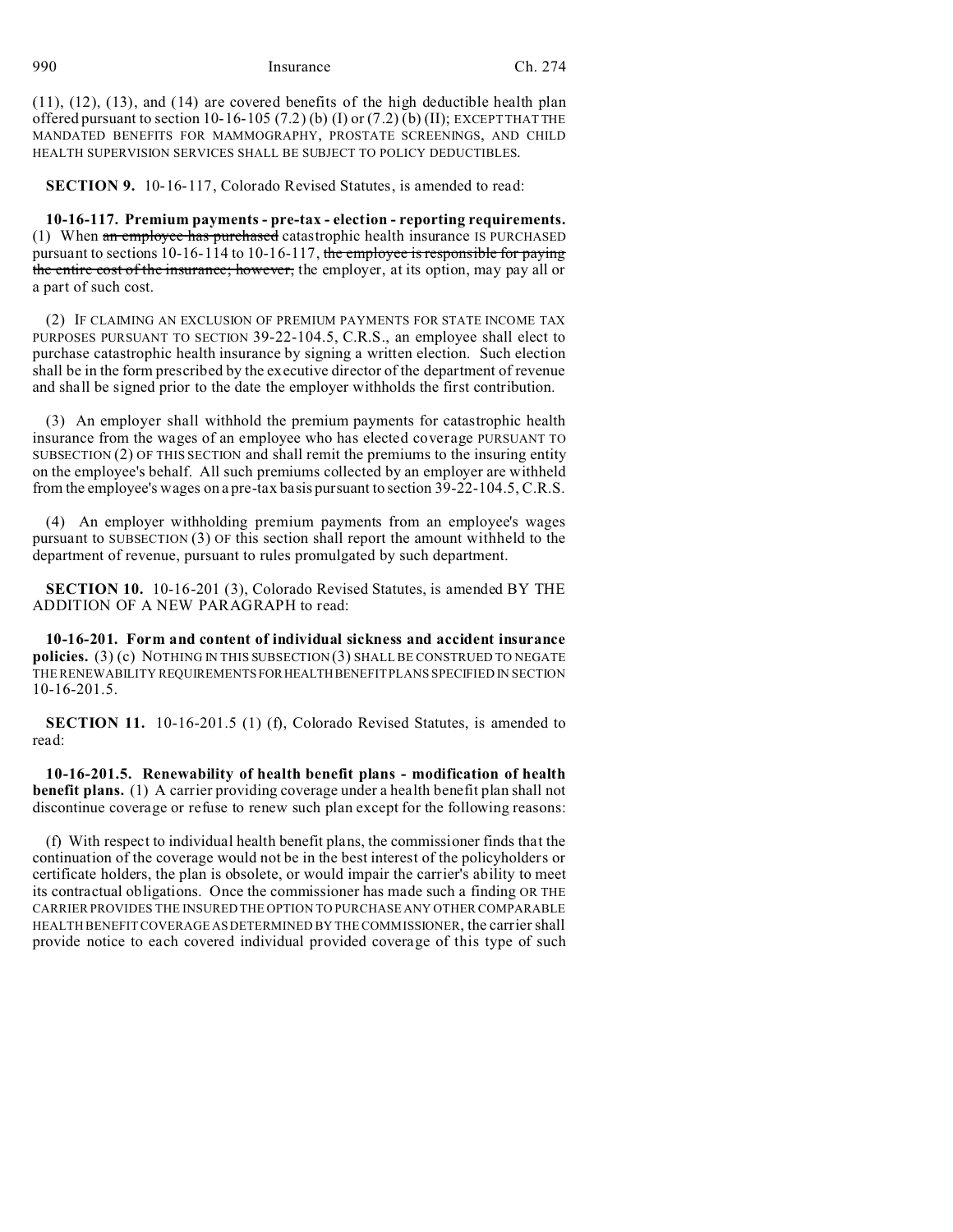discontinuation at least ninety days prior to the date of discontinuation and shall provide each affected covered individual the opportunity to purchase any other individual health insurance coverage being offered by the carrier. In exercising this option, a carrier shall act uniformly without regard to any health status-related factor of enrolled individuals or individuals who may become eligible for such coverage.

**SECTION 12.** 10-16-214 (3) (a) (XI), (3) (a) (XIV), and (5), Colorado Revised Statutes, are amended to read:

**10-16-214. Group sickness and accident insurance.** (3) (a) Except as provided for in subsection (2) of this section, all policies of group sickness and accident insurance providing coverage to persons residing in the state shall contain in substance the following provisions or provisions which, in the opinion of the commissioner, are more favorable to the persons insured or at least as favorable to the persons insured and more favorable to the policyholder:

(XI) A provision that all benefits payable under the policy, other than benefits for loss of time, will be payable not more than sixty days after receipt of proof PURSUANT TO SECTION 10-16-106.5 AND that, subject to due proof of loss, all accrued benefits payable under the policy for loss of time will be paid not less frequently than monthly during the continuance of the period for which the insurer is liable, and that any balance remaining unpaid at the termination of such period will be paid as soon as possible after receipt of such proof;

(XIV) A provision that no action at law or in equity shall be brought to recover on the policy prior to the expiration of sixty days THE TIME REQUIREMENTS FOR PAYMENT PURSUANT TO SECTION 10-16-106.5 AND after proof of loss has been filed in accordance with the requirements of the policy, and that no such action shall be brought at all unless brought within three years from the expiration of the time within which proof of loss is required by the policy.

(5) A carrier writing health benefit coverage for an employee leasing company shall ensure that any health benefit plan marketed or sold to such company that covers employees in Colorado complies with all the provisions of Colorado law that apply to large employer health plans, including consumer and provider protections, mandated benefits, nondiscrimination and fair marketing rules, preexisting limitations, and other required health plan policy provisions. ALL HEALTH COVERAGE PLANS SPONSORED BY OR MARKETED THROUGH AN EMPLOYEE LEASING COMPANY SHALL BE FULLY INSURED PLANS.

**SECTION 13.** 10-16-421 (1), Colorado Revised Statutes, is amended to read:

**10-16-421. Statutory construction and relationship to other laws.** (1) Except for sections 10-1-102, 10-1-116, 10-1-117, 10-1-118, 10-3-109 (2), 10-3-118, 10-3-128, 10-3-208, and 10-8-530 (1.5), PART 2 OF ARTICLE 1 OF THIS TITLE, and parts 4 to 8 of article 3 of this title, and as otherwise provided in this article, the provisions of the insurance law and provisions of nonprofit hospital, medical-surgical, and health service corporation laws shall not be applicable to any health maintenance organization granted a certificate of authority under this part 4.

**SECTION 14.** Article 16 of title 10, Colorado Revised Statutes, is amended BY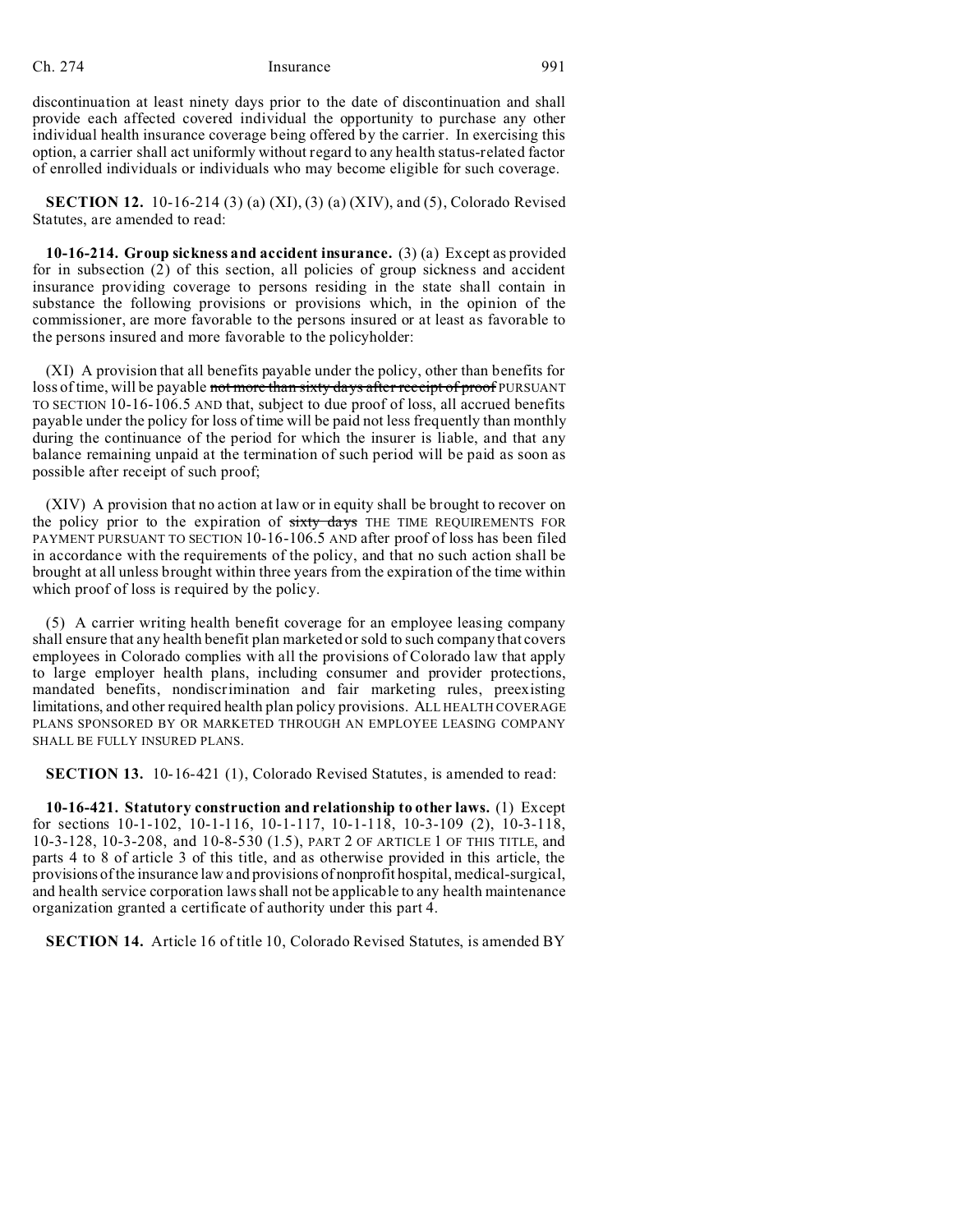THE ADDITION OF A NEW PART to read:

#### PART 10 HEALTH CARE COVERAGE COOPERATIVES AND PROVIDER NETWORKS

**10-16-1001. Legislative declaration.** (1) THE GENERAL ASSEMBLY HEREBY RECOGNIZES THAT, THROUGH THE SUNSET REVIEW FOR THE DIVISION OF INSURANCE WITHIN THE DEPARTMENT OF REGULATORY AGENCIES IN OCTOBER, 2001, THE GENERAL ASSEMBLY ADOPTED ARECOMMENDATION TO CONSOLIDATE AND RELOCATE THE REGULATORY FUNCTIONS CONCERNING HEALTH CARE COOPERATIVES. THE PROVISIONS OF PARTS 1, 2, AND 4 OF ARTICLE 18 OF TITLE 6, C.R.S., WERE, THEREFORE, REPEALED AND RELOCATED TO THIS PART 10.

(2) THE GENERAL ASSEMBLY HEREBY FINDS THAT:

(a) UNDER THE CURRENT HEALTH CARE SYSTEM IN THIS STATE, INDIVIDUALS RISK LOSING THEIR HEALTH CARE COVERAGE WHEN THEY MOVE, WHEN THEY LOSE OR CHANGE JOBS, WHEN THEY BECOME SERIOUSLY ILL, OR WHEN COVERAGE BECOMES UNAFFORDABLE;

(b) CONTINUED ESCALATION OF HEALTH CARE COSTS THREATENS THE CONTINUED ECONOMIC VITALITY OF THE STATE; AND

(c) HEALTH CARE IS A CRITICAL PART OF THE ECONOMY OF THIS STATE, REPRESENTING A SIGNIFICANT PERCENTAGE OF PUBLIC AND PRIVATE SPENDING, AND AFFECTS ALL INDUSTRIES AND INDIVIDUALS IN THIS STATE.

(3) THE GENERAL ASSEMBLY HEREBY DETERMINES THAT:

(a) COMPREHENSIVE HEALTH CARE BENEFITS THAT MEET THE FULL RANGE OF HEALTH NEEDS, INCLUDING PRIMARY, PREVENTIVE, AND SPECIALIZED CARE, SHOULD BE READILY AVAILABLE TO CITIZENS OF THIS STATE;

(b) THE CURRENT HIGH QUALITY OF HEALTH CARE IN THIS STATE SHOULD BE MAINTAINED;

(c) EMPLOYERS AND THEIR EMPLOYEES IN THIS STATE SHOULD BE AFFORDED A MEANINGFUL OPPORTUNITY TO CHOOSE FROM A RANGE OF HEALTH PLANS, HEALTH CARE PROVIDERS, AND TREATMENTS;

(d) COMPETITION IN THE HEALTH CARE INDUSTRY SHOULD ENSURE THAT HEALTH PLANS AND HEALTH CARE PROVIDERS ARE EFFICIENT AND CHARGE REASONABLE PRICES;

(e) ALL INDIVIDUALS SHOULD HAVE A RESPONSIBILITY TO PAY THEIR FAIR SHARE OF THE COSTS OF HEALTH CARE COVERAGE; AND

(f) COLORADO'S HEALTH CARE SYSTEM SHOULD BUILD ON THE STRENGTH OF THE EMPLOYMENT-BASED COVERAGE ARRANGEMENTS THAT NOW EXIST IN THIS STATE.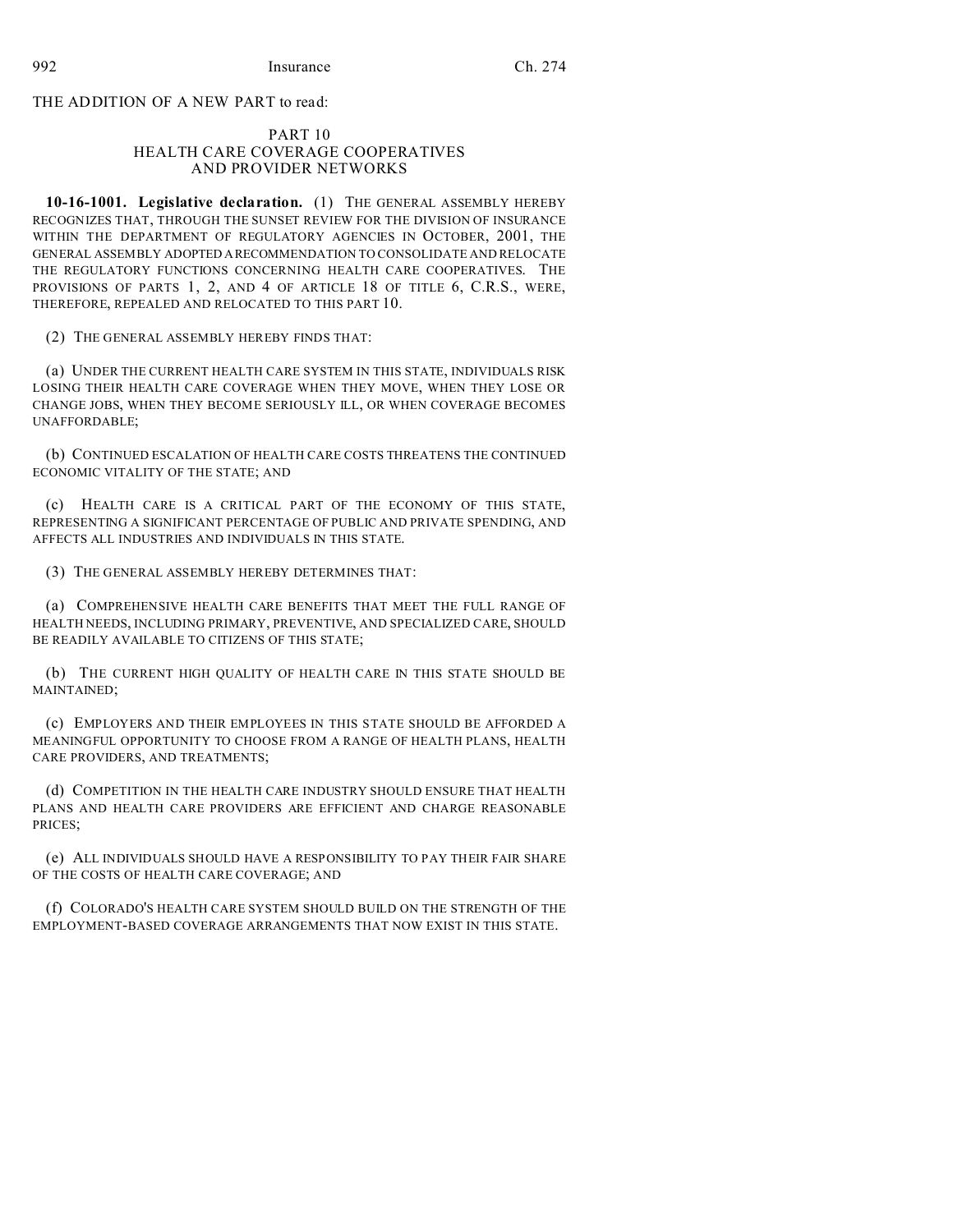(4) THE GENERAL ASSEMBLY, THEREFORE, DECLARES THAT THE PURPOSES OF THIS PART 10 ARE TO:

(a) PROMOTE CONTROL OF THE COST OF HEALTH CARE FOR EMPLOYERS, EMPLOYEES, AND OTHERS WHO PAY FOR HEALTH CARE COVERAGE BY POOLING PURCHASING POWER AMONG CONSUMERS AND ORGANIZING PROVIDERS SO THAT HEALTH CARE SERVICES ARE DELIVERED IN THE MOST EFFICIENT MANNER;

(b) ALLOW HEALTH CARE COOPERATIVES ESTABLISHED UNDER THIS PART 10 FLEXIBILITY IN THE DETERMINATION OF PLANS AND COVERAGES THEY PROVIDE TO MEMBERS AND THE SELECTION OF HEALTH PROVIDER NETWORKS, PLANS, AND PROVIDERS WITH WHICH THEY CONTRACT FOR SERVICES;

(c) PROMOTE INDIVIDUAL CHOICE AMONG HEALTH PLANS AND HEALTH CARE PROVIDERS;

(d) ENSURE HIGH QUALITY HEALTH CARE; AND

(e) ENCOURAGE ALL INDIVIDUALS TO TAKE RESPONSIBILITY FOR THEIR HEALTH CARE COVERAGE BY BUILDING ON EXISTING EMPLOYMENT-BASED ARRANGEMENTS FOR HEALTH CARE BENEFITS.

(5) THE GENERAL ASSEMBLY HEREBY FINDS, DETERMINES, AND DECLARES THAT THE RAPIDLY CHANGING HEALTH CARE MARKET PROVIDES UNIQUE OPPORTUNITIES FOR HEALTH CARE PROVIDERS TO ORGANIZE THEMSELVES INTO NEW FORMS OF COLLABORATIVE SYSTEMS TO DELIVER HIGH QUALITY HEALTH CARE AT COMPETITIVE MARKET PRICES TO COOPERATIVES AND OTHER PURCHASERS. THIS PART 10 IS ENACTED TO ENCOURAGE SUCH COLLABORATIVE ARRANGEMENTS AND TO PROMOTE MARKET-BASED COMPETITION AMONG HEALTH CARE PROVIDERS.

(6) THE GENERAL ASSEMBLY FURTHER RECOGNIZES THAT IN ORDER TO ACHIEVE THE MOST EFFECTIVE USE OF RESOURCES AND MEDICAL TECHNOLOGY TO RESPOND TO CHANGING MARKET CONDITIONS, PROVIDERS WHO WOULD OTHERWISE BE COMPETITORS WITH EACH OTHER WILL NEED TO HORIZONTALLY INTEGRATE IN ORDER TO DEVELOP COLLABORATIVE ARRANGEMENTS TO GUARANTEEAN ADEQUATENUMBER OF PROVIDERS TO SERVICE THE MARKET AND TO VERTICALLY INTEGRATE IN ORDER TO GUARANTEE THAT THOSE WHO RECEIVE SERVICES WILL HAVE A CONTINUUM OF CARE AS APPROPRIATE TO THEIR CARE NEEDS.

(7) THE GENERAL ASSEMBLY ALSO RECOGNIZES THAT TO EFFECT SUCH NEW FORMS OF COLLABORATIVE SYSTEMS AND INTEGRATION OF PROVIDERS TO SERVICE THE MARKET WILL REQUIRE AN ANALYSIS OF:

(a) EXISTING METHODS OF PROVIDING SERVICES, CONTRACTING, COLLABORATING, AND NETWORKING AMONG PROVIDERS; AND

(b) THE EXTENT AND TYPE OF REGULATORY OVERSIGHT OF LICENSED PROVIDER NETWORKS OR LICENSED INDIVIDUAL PROVIDERS THAT IS APPROPRIATE TO PROTECT THE PUBLIC.

**10-16-1002. Definitions.** AS USED IN THIS PART 10, UNLESS THE CONTEXT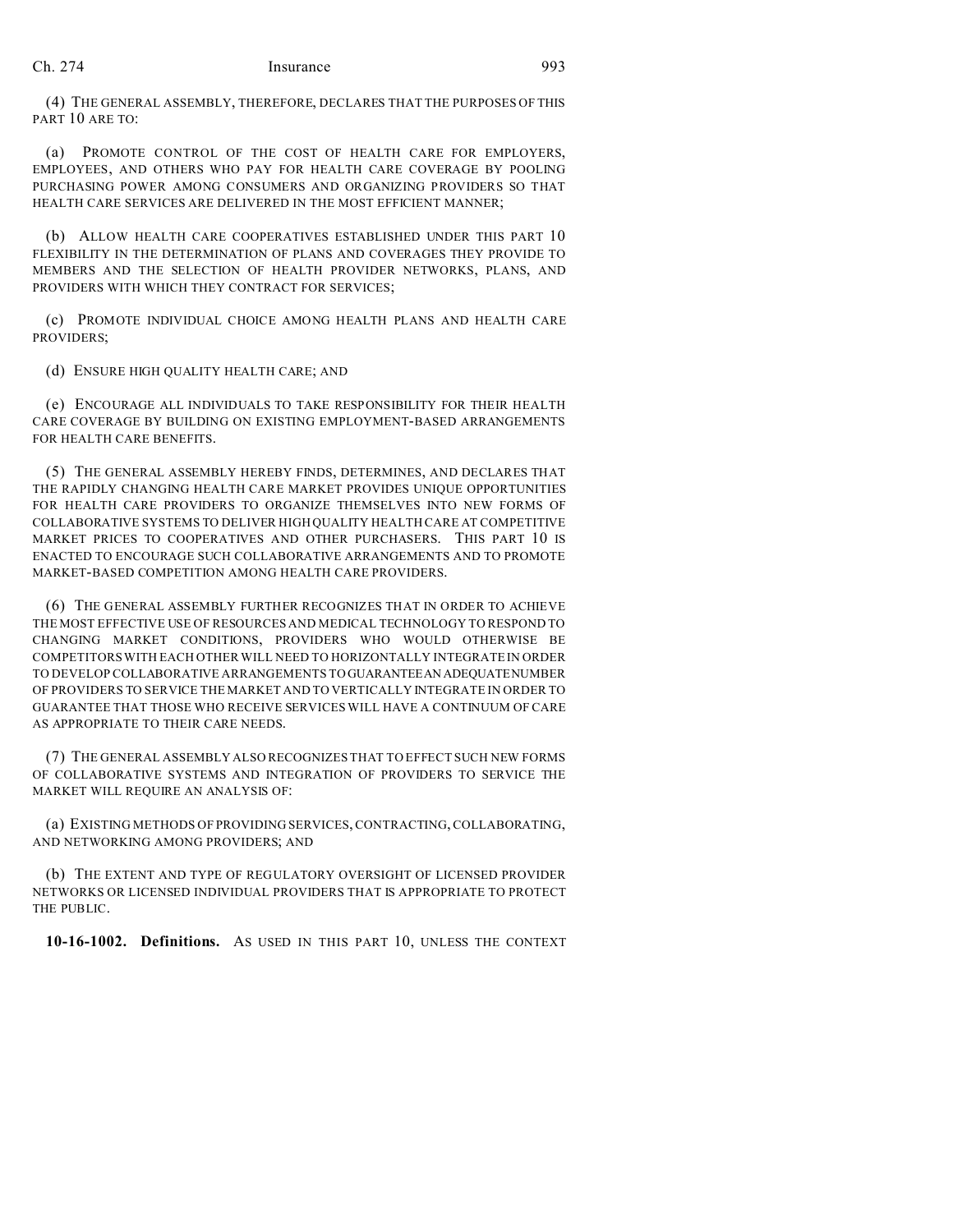#### OTHERWISE REQUIRES:

(1) "CLASS OF BUSINESS" MEANS ALL OR A DISTINCT GROUPING OF SMALL EMPLOYERS AS SHOWN ON THE RECORDS OF A SMALL CARRIER. EACH CLASS SHALL REFLECT SUBSTANTIAL DIFFERENCES IN ADMINISTRATIVE COSTS RELATED TO THE USE OF HEALTH CARE COOPERATIVES FOR THE MARKETING AND SALE OF HEALTH BENEFIT PLANS TO SMALL EMPLOYERS.

(2) "COOPERATIVE" OR "HEALTHCARECOVERAGE COOPERATIVE" MEANS A HEALTH CARE COVERAGE COOPERATIVE CREATED PURSUANT TO THIS PART 10 AS AN ENTITY THAT PROVIDES TO ITS MEMBERS HEALTH COVERAGE AND HEALTH CARE PURCHASING SERVICES, INCLUDING BUT NOT LIMITED TO DETAILED INFORMATION ON COMPARATIVE PRICES, USAGE, OUTCOMES, QUALITY, AND MEMBER SATISFACTION WITH PROVIDER NETWORKS. "COOPERATIVE" DOES NOT INCLUDE A COOPERATIVE ASSOCIATION ORGANIZED WITHOUT CAPITAL STOCK IN ACCORDANCE WITH ARTICLE 55 OF TITLE 7, C.R.S., THAT IS SUBJECT TO ARTICLES 121 TO 137 OF TITLE 7, C.R.S., AND THAT HAD FILED ARTICLES OF INCORPORATION WITH THE SECRETARY OF STATE ON OR BEFORE MARCH 15, 1991.

(3) "HEALTHINFORMATION" HAS THE SAME MEANING AS "MEDICAL INFORMATION", AS SET FORTH IN SECTION 18-4-412 (2) (b), C.R.S. "HEALTH INFORMATION" ALSO INCLUDES INFORMATION THAT RELATES TO THE PAST, PRESENT, OR FUTURE PHYSICAL OR MENTAL HEALTH OF THE MEMBER AND ITS ELIGIBLE EMPLOYEES AND TO PAYMENT FOR THE PROVISION OF HEALTH CARE TO THE MEMBER AND ITS ELIGIBLE EMPLOYEES.

(4) "LICENSED PROVIDER NETWORK" SHALL HAVE THE SAME MEANING AS IN SECTION 6-18-301.5 (1), C.R.S.

(5) "MANAGED CARE" MEANS SYSTEMS OR TECHNIQUES GENERALLY USED BY THIRD-PARTY PAYORS OR THEIR AGENTS TO AFFECT ACCESS TO, AND TO CONTROL, PAYMENT FOR HEALTH CARE SERVICES. FOR EXAMPLE, AND NOT FOR THE PURPOSE OF LIMITATION, MANAGED CARE TECHNIQUES MOST OFTEN INCLUDE ONE OR MORE OF THE FOLLOWING: PRIOR, CONCURRENT, AND RETROSPECTIVE REVIEW OF THE MEDICAL NECESSITY AND APPROPRIATENESS OF SERVICES OR OF THE SITE AT WHICH SERVICES ARE PROVIDED; CONTRACTS WITH SELECTED HEALTH CARE PROVIDERS; FINANCIAL INCENTIVES OR DISINCENTIVES RELATED TO THE USE OF SPECIFIC PROVIDERS, SERVICES, OR SERVICE SITES; CONTROLLED ACCESS TO AND COORDINATION OF SERVICES BY A CASE MANAGER; AND PAYOR EFFORTS TO IDENTIFY TREATMENT ALTERNATIVES AND MODIFY BENEFIT RESTRICTIONS FOR HIGH-COST PATIENT CARE. "MANAGED CARE" ALSO INCLUDES BUT IS NOT LIMITED TO HEALTH MAINTENANCE ORGANIZATIONS, AS DEFINED IN SECTION 10-16-102 (23).

(6) (a) "MEMBER" MEANS ANY PUBLIC OR PRIVATE EMPLOYER THAT HAS EMPLOYEES COVERED FOR HEALTH BENEFITS THROUGH A COOPERATIVE.

(b) IF, PURSUANT TO SECTION  $10-16-1009$  (3) (l), A COOPERATIVE PROVIDES COVERAGE TO INDIVIDUALS AND ALLOWS INDIVIDUALS TO JOIN THE COOPERATIVE, "MEMBER" MAY ALSO INCLUDE AN INDIVIDUAL AND ANY DEPENDENT OF SUCH INDIVIDUAL WHO IS COVERED BY A PLAN PURCHASED THROUGH A COOPERATIVE, IS EIGHTEEN YEARS OF AGE OR OLDER, AND IS NOT: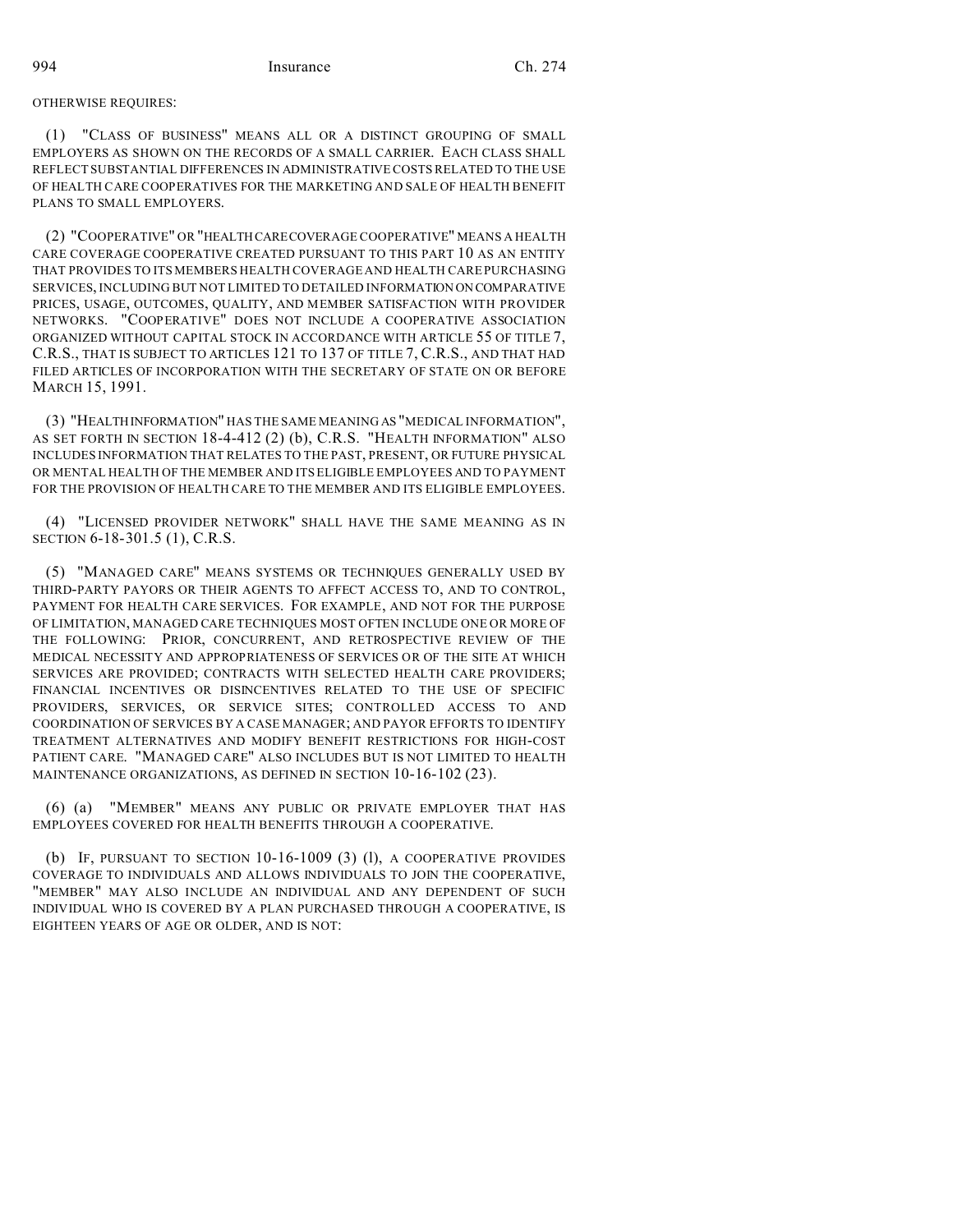(I) ELIGIBLE FOR OTHER COVERAGE WITH BENEFITS SUBSTANTIALLY SIMILAR TO THOSE INCLUDED IN THE BASIC AND STANDARD HEALTH BENEFIT PLANS; AND

(II) A DEPENDENT OF AN INDIVIDUAL WHO IS ELIGIBLE FOR OTHER COVERAGE WITH BENEFITS SUBSTANTIALLY SIMILAR TO THOSE INCLUDED IN THE BASIC AND STANDARD HEALTH BENEFIT PLANS THAT COVER THAT INDIVIDUAL.

(7) "PERSON WITH FINANCIAL INTEREST IN THE COOPERATIVE'S BUSINESS" MEANS ONE OF THE FOLLOWING OR AN IMMEDIATE FAMILY MEMBER OF ONE OF THE FOLLOWING:

(a) A HEALTH CARE PROVIDER WHO IS CONTRACTING OR ATTEMPTING TO CONTRACT, DIRECTLY OR INDIRECTLY, WITH THE COOPERATIVE;

(b) AN INDIVIDUAL WHO IS AN EMPLOYEE OR MEMBER OF THE BOARD OF DIRECTORS OF, HAS A SUBSTANTIAL OWNERSHIP INTEREST IN, OR DERIVES SUBSTANTIAL INCOME FROM AN ENTITY OR PERSON THAT IS CONTRACTING OR ATTEMPTING TO CONTRACT, DIRECTLY OR INDIRECTLY, WITH THE COOPERATIVE; OR

(c) AN EMPLOYEE OF AN ASSOCIATION, LAW FIRM, OR OTHER INSTITUTION OR ORGANIZATION THAT REPRESENTS THE INTERESTS OF ONE OR MORE ENTITIES OR PERSONS THAT ARE CONTRACTING OR ATTEMPTING TO CONTRACT, DIRECTLY OR INDIRECTLY, WITH THE COOPERATIVE.

(8) "PROVIDER NETWORK" MEANS A GROUP OF HEALTH CARE PROVIDERS FORMED TO PROVIDE HEALTH CARE SERVICES TO INDIVIDUALS.

(9) "PURCHASER" MEANS AN INDIVIDUAL, AN ORGANIZATION, OR A GOVERNMENTAL ENTITY THAT MAKES HEALTH BENEFIT PURCHASING DECISIONS ON BEHALF OF A GROUP OF INDIVIDUALS.

(10) "UTILIZATION MANAGEMENT" MEANS PROGRAMS DESIGNED TO ASSURE APPROPRIATE UTILIZATION OF HEALTH SERVICES RELATIVE TO ESTABLISHED STANDARDS OR NORMS.

(11) "WAIVERED HEALTH CARE COVERAGE COOPERATIVE" MEANS A COOPERATIVE THAT HAS BEEN APPROVED TO RECEIVE A WAIVER FROM THE COMMISSIONER PURSUANT TO SECTION 10-16-1011.

**10-16-1003. Privacy of health information.** (1) THE PRIVACY OF INDIVIDUALLY IDENTIFIABLE HEALTH INFORMATION COLLECTED FOR OR BY A COOPERATIVE SHALL BE PROTECTED. DISCLOSURE OF SUCH INFORMATION IS PROHIBITED EXCEPT FOR:

(a) DISCLOSURES BY AN INDIVIDUAL IDENTIFIED IN THE INFORMATION OR WHOSE IDENTITY CAN BE ASSOCIATED WITH THE INFORMATION;

(b) DISCLOSURES EXPLICITLY AUTHORIZEDTHROUGHWRITTEN INFORMED CONSENT PROCEDURES BY AN INDIVIDUAL;

(c) DISCLOSURES TO FEDERAL, STATE, OR LOCAL LAW ENFORCEMENT AGENCIES FOR LAWFUL PURPOSES;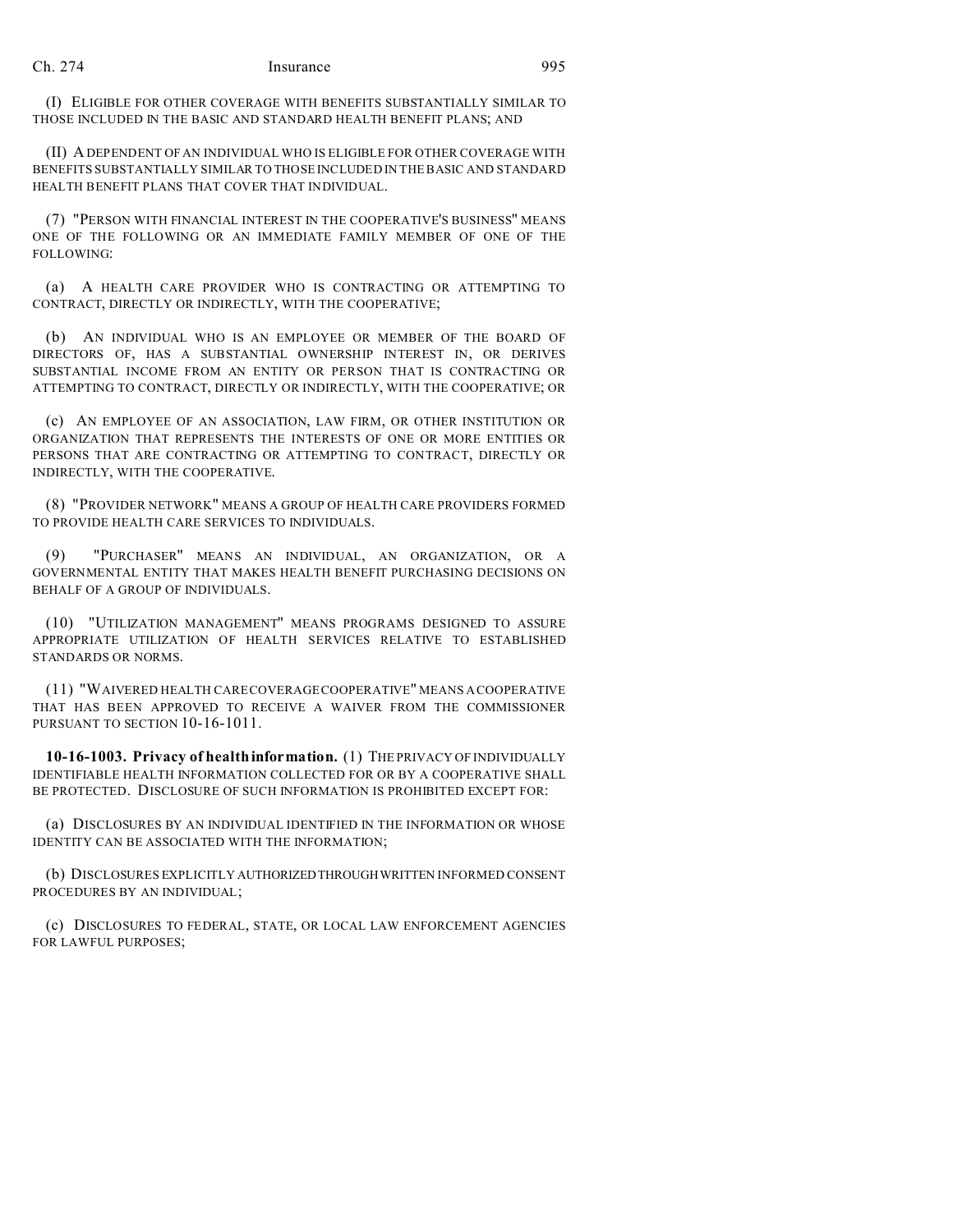(d) SUBJECT TO RULES PROMULGATED BY THE COMMISSIONER, DISCLOSURES FOR BONA FIDE RESEARCH PROJECTS.

(2) (a) ALL DISCLOSURES OF INDIVIDUALLY IDENTIFIABLE HEALTH INFORMATION SHALL BE RESTRICTED TO THE MINIMUM AMOUNT OF INFORMATION NECESSARY TO ACCOMPLISH THE PURPOSE FOR WHICH THE INFORMATION IS BEING DISCLOSED.

(b) ANY COOPERATIVE SHALL IMPLEMENT ADMINISTRATIVE, TECHNICAL, AND PHYSICAL SAFEGUARDS FOR THE SECURITY OF IDENTIFIABLE HEALTH INFORMATION.

(3) (a) SUBJECT TO APPROPRIATE PROCEDURES ESTABLISHED BY A COOPERATIVE, AN INDIVIDUAL HAS THE RIGHT TO KNOW WHETHER ANY INDIVIDUAL OR ENTITY USES OR MAINTAINS INDIVIDUALLY IDENTIFIABLE HEALTH INFORMATION CONCERNING THE INDIVIDUAL AND FOR WHAT PURPOSE THE INFORMATION MAY BE USED OR MAINTAINED.

(b) SUBJECT TO APPROPRIATE PROCEDURES ESTABLISHED BY A COOPERATIVE, AN INDIVIDUAL HAS THE RIGHT, WITH RESPECT TO IDENTIFIABLE HEALTH INFORMATION CONCERNING THE INDIVIDUAL THAT IS RECORDED IN ANY FORM OR MEDIUM, TO:

(I) SEE SUCH INFORMATION;

(II) COPY SUCH INFORMATION; AND

(III) HAVE A NOTATION MADE WITH OR IN SUCH INFORMATION INCLUDING SUGGESTIONSFORAMENDMENTS ORCORRECTIONS TO SUCH INFORMATION REQUESTED BY THE INDIVIDUAL OR THE INDIVIDUAL'S REPRESENTATIVE.

(4) PROVIDER NETWORKS AND PROVIDERS IN A NETWORK SHALL MAINTAIN THE CONFIDENTIALITY OF MEDICAL RECORDS AS OTHERWISE REQUIRED BY SECTION 18-4-412, C.R.S., OR OTHER APPLICABLE LAW.

**10-16-1004. Health care coverage cooperatives - establishment - fees.** (1) (a) THERE IS HEREBY AUTHORIZED THE CREATION OF ENTITIES TO BE KNOWN AS HEALTH CARE COVERAGE COOPERATIVES. A HEALTH CARE COVERAGE COOPERATIVE MAY BE CREATED AS ANY LAWFUL ENTITY UNDER ARTICLES 55 AND 56, OR ARTICLES 101 TO 117, OR ARTICLES 121 TO 137 OF TITLE 7, C.R.S., SO LONG AS SUCH ENTITY OPERATES FOR THE MUTUAL BENEFIT OF ITS MEMBERS. ENTITIES CREATED PURSUANT TO THIS PART 10, IN ADDITION TO THE MATTERS OTHERWISE REQUIRED, SHALL BE SUBJECT TO THIS PART 10.

(b) EACH COOPERATIVE SHALL FOLLOW THE ORGANIZATIONAL REQUIREMENTS AND CORPORATE GOVERNANCE REQUIREMENTS OF ITS STATUTORY INCORPORATION AND, IN ADDITION, SHALL PROVIDE INTERNAL PROCEDURES THAT COMPLY WITH SECTION 10-16-1009.

(2) (a) (I) A COOPERATIVE ORGANIZED ON OR AFTER THE EFFECTIVE DATE OF THIS PART 10 FOR THE PURPOSES OF SECURING HEALTH CARE COVERAGE FOR ITS MEMBERS AND THEIR ELIGIBLE EMPLOYEES SHALL FILE ARTICLES OF ORGANIZATION WITH THE SECRETARY OF STATE AND SHALL PROVIDE A COPY OF SUCH ARTICLES TO THE COMMISSIONER IN SUCH FORM AS THE SECRETARY AND THE COMMISSIONER MAY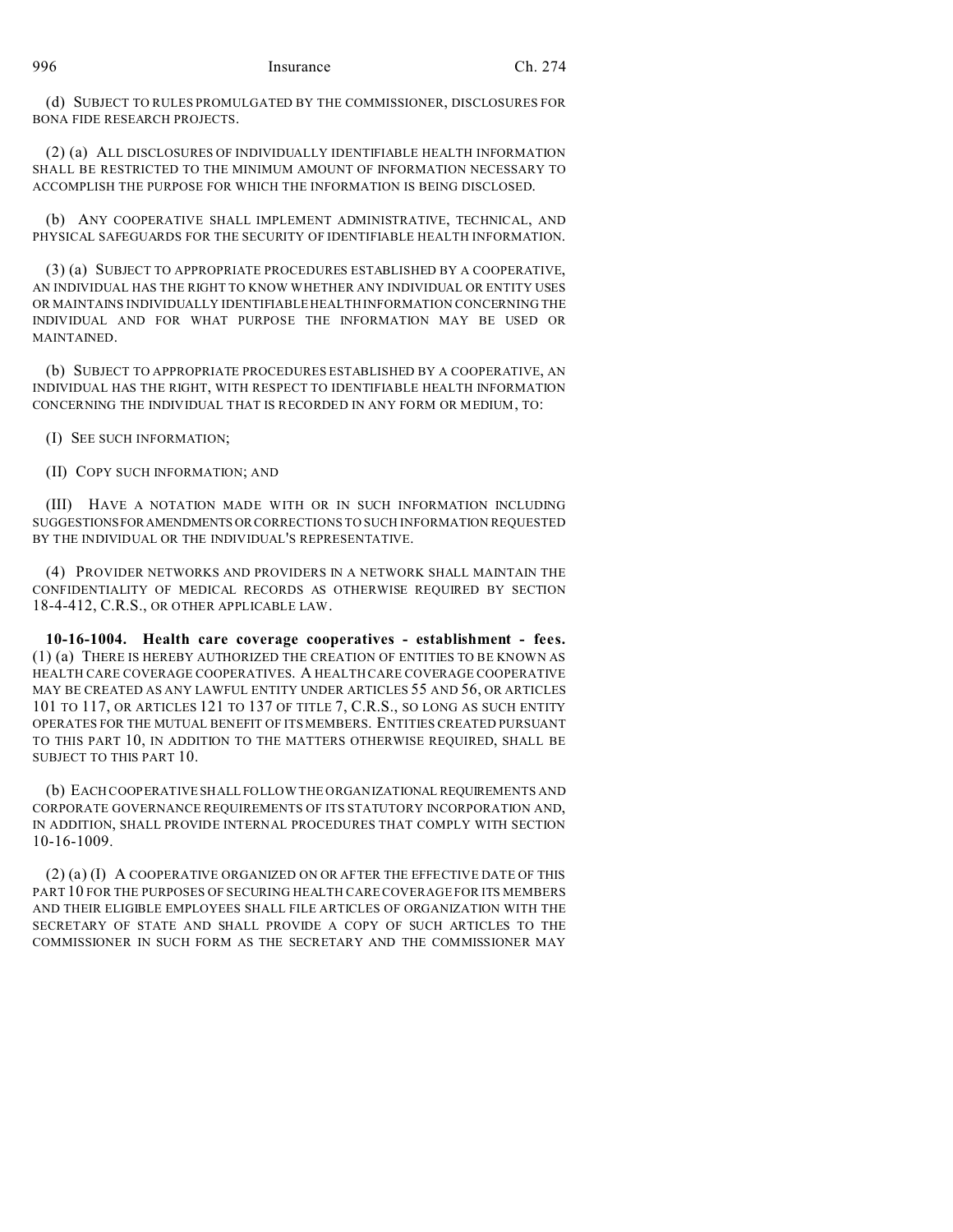REQUIRE CONSISTENT WITH THIS PART 10 AND TITLE 7, C.R.S.

(II) FOR COOPERATIVES FORMED PRIOR TO THE EFFECTIVE DATE OF THIS PART 10, THE EXECUTIVE DIRECTOR OF THE DEPARTMENT OF HEALTH CARE POLICY AND FINANCING SHALL PROVIDE THE COMMISSIONER WITH SUCH COOPERATIVES' ARTICLES OF ORGANIZATION.

(b) ANY PERSON OR ENTITY OPERATING OR HOLDING ITSELF OUT AS A COOPERATIVE SHALL APPLY FOR AND OBTAIN A CERTIFICATE OF AUTHORITY TO OPERATE AS A COOPERATIVE PURSUANT TO SECTIONS 10-16-1005 AND 10-16-1006.

(c) NO INDIVIDUAL OR ENTITY THAT ORGANIZES A COOPERATIVE MAY BECOME OR ATTEMPT TO BECOME A PERSON WITH FINANCIAL INTEREST IN THE COOPERATIVE'S BUSINESS FOR A PERIOD OF THREE YEARS AFTER ORGANIZATION OF THE COOPERATIVE.

(3) (a) A COOPERATIVE IS ORGANIZED WHEN THE ARTICLES OF ORGANIZATION ARE FILED WITH THE SECRETARY OF STATE OR, IF A DELAYED EFFECTIVE DATE IS SPECIFIED IN THE ARTICLES AS FILED WITH THE SECRETARY OF STATE AND A CERTIFICATE OF WITHDRAWAL IS NOT FILED, ON SUCH DELAYED EFFECTIVE DATE. THE EXISTENCE OF THE COOPERATIVE BEGINS UPON ORGANIZATION; EXCEPT THAT NO COOPERATIVE SHALL SECURE HEALTH CARE COVERAGE FOR ITS MEMBERS UNTIL A CERTIFICATE OF AUTHORITY HAS BEEN ISSUED BY THE COMMISSIONER PURSUANT TO SECTION 10-16-1005 (1).

(b) EXCEPT IN A PROCEEDING BY THE STATE TO CANCEL OR REVOKE THE ORGANIZATION OF, ORINVOLUNTARILY DISSOLVE, THE COOPERATIVE, THE SECRETARY OF STATE'S FILING OF THE ARTICLES OF ORGANIZATION SHALL BE CONCLUSIVE AND IRREFUTABLE PROOF THAT ALL CONDITIONS PRECEDENT TO ORGANIZATIONHAVEBEEN MET.

(4) EACH COOPERATIVE SHALL FILE A REPORT PURSUANT TO SECTION 7-136-107, C.R.S., AND PAY THE REQUIRED FEE, WHICH SHALL BE DETERMINED AND COLLECTED PURSUANT TO SECTION 24-21-104 (3), C.R.S., IN LIEU OF ALL FRANCHISE OR CORPORATION LICENSE TAXES.

(5) EXCEPT AS ALLOWED BY SECTION 10-16-1014, THE DIVISION OF INSURANCE SHALL NOT PARTICIPATE IN THE FORMATION OR ADMINISTRATION OF A HEALTH CARE COVERAGE COOPERATIVE CREATED PURSUANT TO THIS PART 10.

**10-16-1005. Issuance of certificate of authority by commissioner for cooperative to purchase health care coverage.** (1) (a) (I) (A) ON AND AFTER THE EFFECTIVE DATE OF THIS PART 10, AN UNLICENSED COOPERATIVE CONDUCTING BUSINESS PURSUANT TO THIS PART 10 SHALL FILE AN APPLICATION WITH THE COMMISSIONER FORISSUANCE OF A CERTIFICATE OF AUTHORITY TO PURCHASE HEALTH CARE COVERAGE FOR MEMBERS AND THEIR ELIGIBLE EMPLOYEES. AN APPLICATION SHALL INCLUDE THE FOLLOWING INFORMATION: THE NAME OF THE COOPERATIVEAND ANY AGENT FOR SERVICE OF PROCESS; DETAILS CONCERNING PROVISIONS TO GOVERN THE BUSINESS AND AFFAIRS OF THE COOPERATIVE, INCLUDING MANAGEMENT AND ORGANIZATIONAL STRUCTURE; AN AFFIDAVIT SIGNED UNDER OATH BY AN OFFICER OF THE ORGANIZATION THAT THE COOPERATIVE IS IN COMPLIANCE WITH SECTIONS 10-16-1004 (2) (c) AND 10-16-1008 (3); AND THE NAMES OF MANAGING PERSONNEL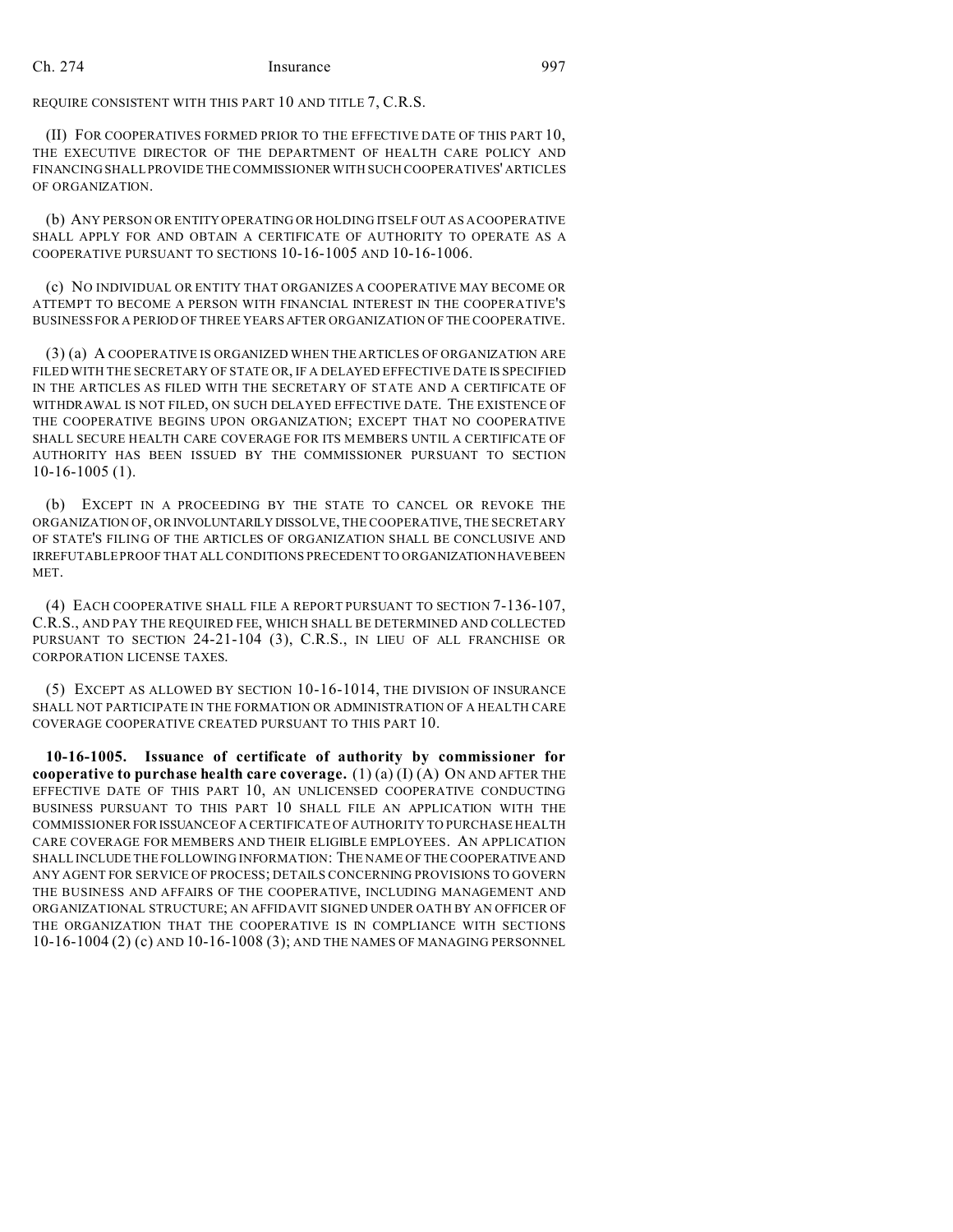OF THE COOPERATIVE. THE COMMISSIONER SHALL GRANT A CERTIFICATE OF AUTHORITY TO AN APPLICANT UNDER THIS SECTION UNLESS THE APPLICATION FAILS TO COMPLY WITH THIS PART 10. THE COMMISSIONER SHALL ESTABLISH AN APPLICATION FILING FEE, NOT TO EXCEED ONE THOUSAND ONE HUNDRED DOLLARS, TO RECOVER THE DIRECT COSTS OF THE COMMISSIONER IN CONDUCTING THE REVIEW REQUIRED BY THIS SECTION. EACH COOPERATIVE ISSUED A CERTIFICATE OF AUTHORITY PURSUANT TO THIS SECTION SHALL ANNUALLY SUBMIT SUCH INFORMATION AS THE COMMISSIONER MAY REASONABLY REQUIRE TO DETERMINE THAT A COOPERATIVE CONTINUES TO BE IN COMPLIANCE WITH THE PROVISIONS OF THIS PART 10. THE COMMISSIONER SHALL ESTABLISH A FEE, NOT TO EXCEED ONE THOUSAND ONE HUNDRED DOLLARS ANNUALLY, TO RECOVER THE DIRECT COSTS OF THE COMMISSIONER IN DETERMINING ANNUALLY THAT A COOPERATIVE IS IN COMPLIANCE WITH THE PROVISIONS OF THIS PART 10.

(B) EXCEPT AS PROVIDED IN SECTION 10-16-1004 (3) (b), NO COOPERATIVE SHALL TAKE ANY ACTION ENUMERATED IN SECTION 10-16-1009 UNLESS A CERTIFICATE OF AUTHORITY HAS BEEN ISSUED PURSUANT TO THIS SECTION BY THE COMMISSIONER. ANY PERSON OR ENTITY APPLYING TO OBTAIN A CERTIFICATE OF AUTHORITY AS REQUIRED BY SECTION 10-16-1004 (2) (b) THAT FAILS TO OBTAIN A CERTIFICATE OF AUTHORITY BY DECEMBER 1, 2004, SHALL CEASE TO ENGAGE IN ANY ACTIVITY FOR WHICH A CERTIFICATE OF AUTHORITY IS REQUIRED PURSUANT TO THIS PART 10 UNTIL A CERTIFICATE OF AUTHORITY IS ISSUED BY THE COMMISSIONER PURSUANT TO THIS SECTION AND SECTION 10-16-1006.

(C) COOPERATIVES THAT HAVE BEEN ISSUED A CERTIFICATE OF AUTHORITY BY THE EXECUTIVE DIRECTOR OF THE DEPARTMENT OF HEALTH CARE POLICY AND FINANCING PRIOR TO THE EFFECTIVE DATE OF THIS PART 10 SHALL SUBMIT PROOF OF SUCH CERTIFICATE OF AUTHORITY TO THE COMMISSIONER PRIOR TO NOVEMBER 1, 2004. THE COMMISSIONER SHALL REISSUE A CERTIFICATE OF AUTHORITY TO THE COOPERATIVE ON OR BEFORE DECEMBER 1, 2004.

(II) A COOPERATIVE SHALL BE REQUIRED TO POST A FIDELITY OR EMPLOYEE DISHONESTY BOND OR DEPOSIT WITH THE COMMISSIONER A CERTIFICATE OF DEPOSIT OR SECURITIES IN A MINIMUM AMOUNT EQUAL TO AT LEAST TWO MONTHS' PREMIUMS HELD BY THE COOPERATIVE OR ITS ADMINISTRATOR AS OF ITS ANNUAL RENEWAL DATE IN ORDER TO BE GRANTED A CERTIFICATE OF AUTHORITY UNDER THIS SECTION. IF A COOPERATIVE CONTRACTS WITH AN OUTSIDE ADMINISTRATOR FOR ALL PREMIUM-HANDLING FUNCTIONS, THE COOPERATIVE ITSELF WILL NOT BE REQUIRED TO POST A BOND IN ORDER TO COMPLY WITH THE PROVISIONS OF THIS SUBPARAGRAPH (II) SO LONG AS THE COOPERATIVE SUBMITS TO THE COMMISSIONER EVIDENCE THAT SUCH ADMINISTRATOR HAS OBTAINED A BOND IN THE REQUIRED AMOUNT.

(b) THE COMMISSIONER MAY GRANT A TEMPORARY CERTIFICATE OF AUTHORITY TO ANY COOPERATIVE. ANY SUCH TEMPORARY CERTIFICATE OF AUTHORITY SHALL BE VALID FOR A PERIOD OF ONE YEAR AFTER THE DATE OF ISSUANCE.

(c) NOTWITHSTANDING THE PROVISIONS OF PART 2 OF ARTICLE 72 OF TITLE 24, C.R.S., AN APPLICATION, TOGETHER WITH ANY SUPPORTING MATERIAL AND RESPONSES FROM THE COMMISSIONER, SHALL NOT BE CONSIDERED A PUBLIC RECORD UNTIL THE COMMISSIONER APPROVES THE APPLICATION OR UNTIL AN ORGANIZER REQUESTS A HEARING ON THE COMMISSIONER'S DENIAL OF THE APPLICATION.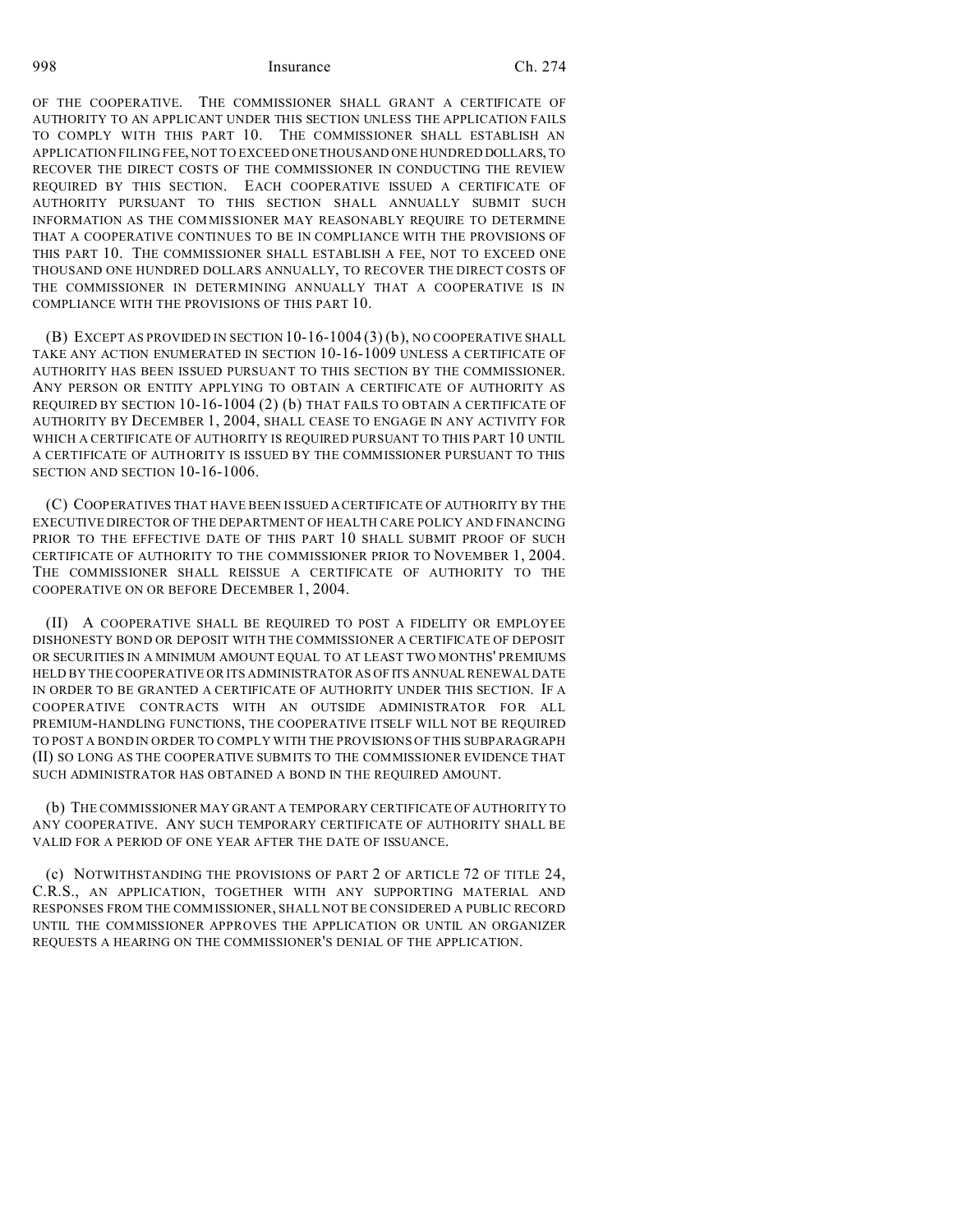(2) THE COMMISSIONER SHALL RESPOND IN WRITING TO EACH APPLICATION FOR A CERTIFICATE OF AUTHORITY WITHIN THIRTY DAYS AFTER RECEIPT BY THE COMMISSIONER. THE COMMISSIONER SHALL EITHER APPROVE THE APPLICATION OR SHALL INFORM THE ORGANIZERS OF SPECIFIC CHANGES TO THE APPLICATION THAT THE COMMISSIONER DEEMS NECESSARY FOR APPROVAL UNDER THIS PART 10. EACH APPLICANT SHALLRESPONDTO THECOMMISSIONER'S COMMENTS WITHIN THIRTY DAYS AFTER RECEIPT. THE COMMISSIONER SHALL EITHER APPROVE THE APPLICATION WITHIN THIRTY DAYS AFTER RECEIPT OF SUCH CHANGES OR REQUEST ADDITIONAL CHANGES TO THE APPLICATION. THE TIME LIMITS CONTAINED IN THIS SUBSECTION (2) SHALL APPLY TO ALL PHASES OF THE APPLICATION PROCESS EXCEPT HEARINGS CONDUCTED PURSUANT TO ARTICLE 4 OF TITLE 24, C.R.S.

**10-16-1006. Authority to deny application for, revoke, or suspend certificate of authority.** (1) ON AND AFTER THE EFFECTIVE DATE OF THIS PART 10, THE COMMISSIONER MAY DENY AN APPLICATION FOR A CERTIFICATE OF AUTHORITY PURSUANT TO SECTION 10-16-1005 OR REVOKE OR SUSPEND A CERTIFICATE OF AUTHORITY OF ANY COOPERATIVE FOUND TO BE IN VIOLATION OF THIS PART 10.

(2) (a) ANY PARTY MAY REQUEST A HEARING PURSUANT TO ARTICLE 4 OF TITLE 24, C.R.S., ON ANY ACTION OF THE COMMISSIONER DENYING AN APPLICATION FOR A CERTIFICATE OF AUTHORITY OR REVOKING OR SUSPENDING A CERTIFICATE OF AUTHORITY.

(b) ANY HEARING CONDUCTED UNDER THIS SECTION SHALL BE CONDUCTED PURSUANT TO ARTICLE 4 OF TITLE 24, C.R.S., AND SECTION 10-1-127, AND THE COMMISSIONER MAY USE THE SERVICES OF AN ADMINISTRATIVE LAW JUDGE APPOINTED PURSUANT TO PART 10 OF ARTICLE 30 OF TITLE 24, C.R.S.

(c) ANY FINAL DECISION OF THE COMMISSIONER UNDER THIS PART 10 SHALL BE SUBJECT TO JUDICIAL REVIEW BY THE COURT OF APPEALS PURSUANT TO SECTION 24-4-106 (11), C.R.S.

**10-16-1007. Prohibition on cooperatives transacting insurance business.** A COOPERATIVE SHALL NOT PERFORM ANY ACTIVITY INCLUDED IN THE DEFINITION OF TRANSACTING INSURANCE BUSINESS IN THIS STATE, AS PROVIDED IN SECTION 10-3-903, EXCEPT AS OTHERWISE AUTHORIZED IN THE POWERS, DUTIES, AND RESPONSIBILITIES OF COOPERATIVES AS SET FORTH IN SECTION 10-16-1009. A COOPERATIVE SHALL NOT ESTABLISH OR ENGAGE IN THE ACTIVITIES OF A HEALTH MAINTENANCE ORGANIZATION, AS DEFINED IN SECTION 10-16-102 (23).

**10-16-1008. Administrative structure of cooperatives - board of directors officers - employees.** (1) THE AFFAIRS OF THE COOPERATIVE SHALL BE MANAGED IN ACCORDANCE WITH THE LEGAL STRUCTURE REQUIRED OF THE ENTITY AND GOVERNED BY PERSONS ELECTED BY THE MEMBERS FROM THEIR OWN NUMBER. THE GOVERNING BODY OF THE COOPERATIVE SHALL ADOPT BYLAWS AND RULES FOR THE COOPERATIVE. MEMBERS OF A COOPERATIVE SHALL BE ENTITLED TO EQUAL PARTICIPATION AND BENEFIT FROM THE COOPERATIVE; EXCEPT THAT A COOPERATIVE AT ITS OPTION MAY EXTEND VOTING RIGHTS TO ELIGIBLE EMPLOYEES. THE GOVERNING BODY OF THE COOPERATIVE SHALL MEET AT SUCH TIMES AND PLACES AS IT DETERMINES NECESSARY TO OPERATE THE COOPERATIVE IN ACCORDANCE WITH THIS PART 10.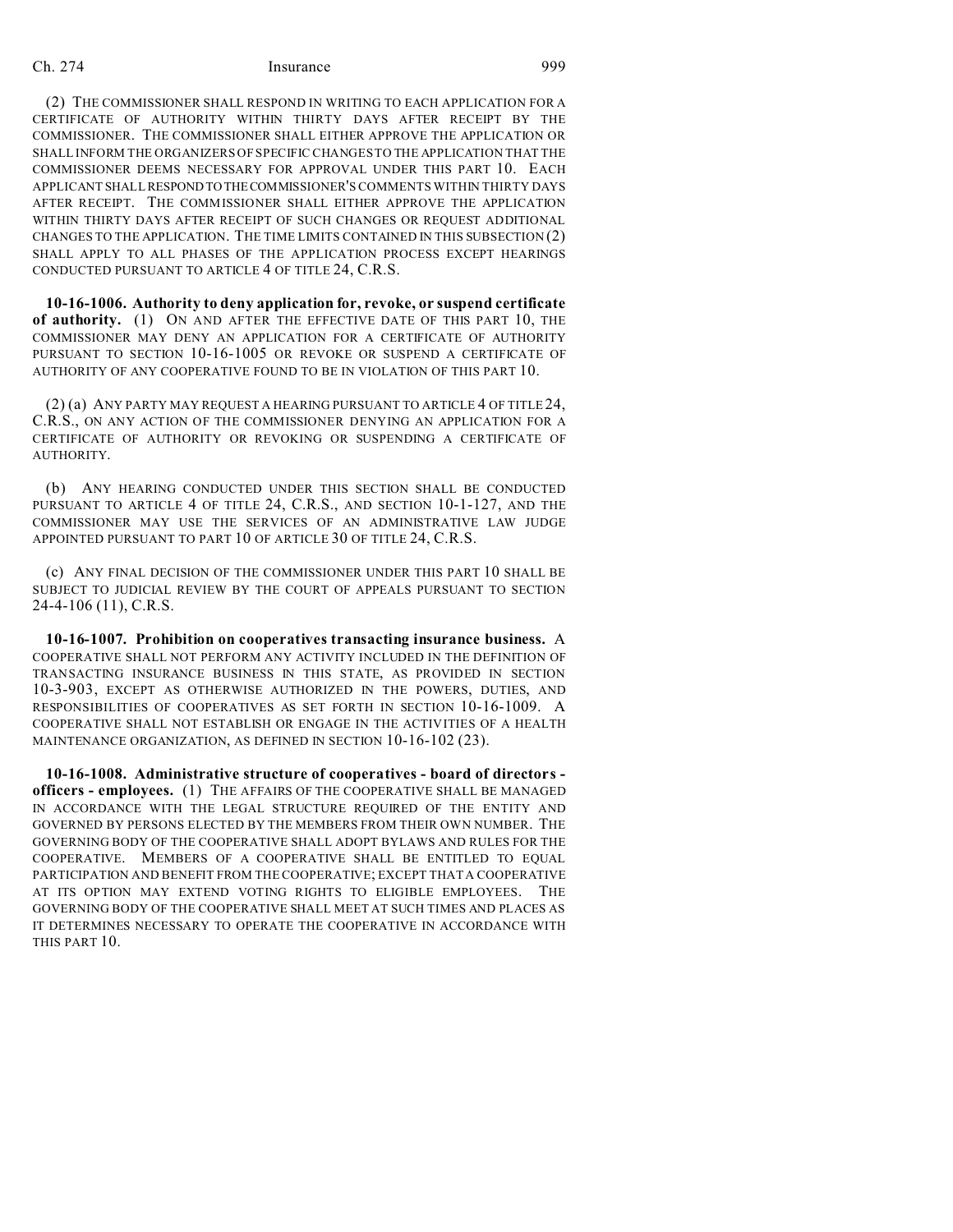(2) A COOPERATIVE MAY PROVIDE FAIR REMUNERATION FOR THE TIME ACTUALLY SPENT BY ITS OFFICERS AND DIRECTORS IN ITS SERVICE AND FOR THE SERVICE OF THE MEMBERS OF ITS EXECUTIVE COMMITTEE.

(3) AN INDIVIDUAL WHO IS A MEMBER OF A GOVERNING BODY OF A COOPERATIVE MAY NOT BE A PERSON WITH FINANCIAL INTEREST IN THE COOPERATIVE'S BUSINESS DURING HIS OR HER TERM ON THE GOVERNING BODY OR DURING THE TWELVE-MONTH PERIOD IMMEDIATELY BEFORE OR AFTER SERVICE ON SUCH GOVERNING BODY.

(4) THE BYLAWS MAY PROVIDE THAT NO MEMBER OF THE GOVERNING BODY OF A COOPERATIVE SHALL OCCUPY ANY POSITION IN THE COOPERATIVE EXCEPT THE CHIEF EXECUTIVE OFFICER AND SECRETARY ON REGULAR SALARY OR SUBSTANTIALLY FULL-TIME PAY. THE BYLAWS MAY PROVIDE FOR AN EXECUTIVE COMMITTEE AND MAY ALLOT TO THE EXECUTIVE COMMITTEE ALL THE FUNCTIONS AND POWERS OF THE BOARD OF DIRECTORS, SUBJECT TO GENERAL DIRECTIONANDCONTROL BY THE BOARD.

(5) WHEN A VACANCY OCCURS ON THE GOVERNING BODY OF A COOPERATIVE OTHER THAN BY EXPIRATION OF A MEMBER'S TERM, THE REMAINING MEMBERS OF THE GOVERNING BODY SHALL FILL THE VACANCY BY MAJORITY VOTE.

(6) THE GOVERNING BODY OF A COOPERATIVE MAY APPOINT A CHIEF EXECUTIVE OFFICER OF THE COOPERATIVE AND OTHER STAFF NECESSARY TO ADMINISTER THE COOPERATIVE. THE CHIEF EXECUTIVE OFFICER AND OTHER STAFF SERVE AT THE PLEASURE OF THE GOVERNING BODY.

(7) NO COOPERATIVE MAY ASSUME ANY LIABILITY FOR PAYMENT FOR HEALTH CARE SERVICES COVERED BY A PLAN PURCHASED THROUGH THE COOPERATIVE.

**10-16-1009. Powers, duties, and responsibilities of cooperatives.** (1) EACH COOPERATIVE ORGANIZED PURSUANT TO THIS PART 10 SHALL:

(a) ESTABLISH THE CONDITIONS OF COOPERATIVE MEMBERSHIP;

(b) PROVIDE TO COOPERATIVE MEMBERS AND THEIR ELIGIBLE EMPLOYEES CLEAR, STANDARDIZED INFORMATION ABOUT EACH PROVIDER NETWORK, LICENSED PROVIDER NETWORK, CARRIER, OR OTHER PROVIDER CONTRACTED WITH BY THE COOPERATIVE, INCLUDING, BUT NOT LIMITED TO, INFORMATION ON PRICE,BENEFITS, COSTS, QUALITY, PATIENT SATISFACTION, MEMBERSHIP, AND RESPONSIBILITIES AND OBLIGATIONS;

(c) OFFER DEPENDENT COVERAGE;

(d) EXCEPT FOR GROUPS OVER FIFTY, OFFER TO ALL MEMBERS AND THEIR ELIGIBLE EMPLOYEES THE STANDARD AND BASIC HEALTH BENEFIT PLANS;

(e) OBTAIN THE NECESSARY CONTACT INFORMATION AND RESOURCES TO PROVIDE TO MEMBERS AND THEIR ELIGIBLE EMPLOYEES THE INFORMATION DESCRIBED IN PARAGRAPH (b) OF THIS SUBSECTION (1);

(f) CONTRACT ONLY FOR INSURANCE FUNCTIONS LISTED IN SECTION 10-3-903, WITH ENTITIES AUTHORIZED TO DO BUSINESS IN THIS STATE BY THE COMMISSIONER PURSUANT TO THIS TITLE THAT HAVE: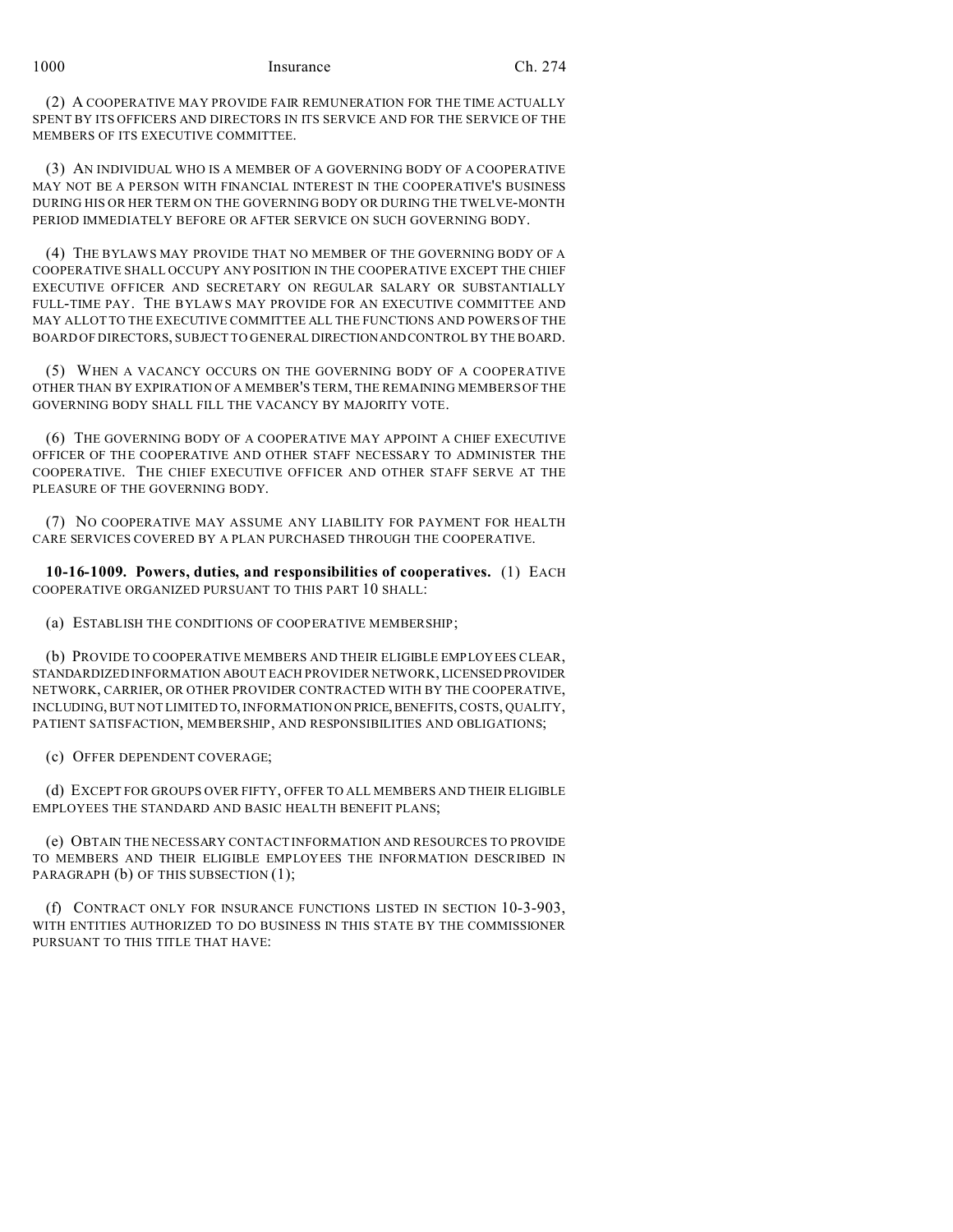(I) THE CAPACITY TO ADMINISTER THE HEALTH BENEFIT PLAN OR SERVICES TO BE OFFERED;

(II) THE ABILITY TO MONITOR AND EVALUATE THE QUALITY AND COST-EFFECTIVENESS OF CARE AND APPLICABLE PROCEDURES;

(III) THE ABILITY TO REPORT QUALITY AND OUTCOMES INFORMATION NECESSARY FOR THE COOPERATIVE TO REPORT QUALITY INFORMATION TO MEMBERS AND THEIR ELIGIBLE EMPLOYEES; AND

(IV) THE ABILITY TO ASSURE MEMBERS AND THEIR ELIGIBLE EMPLOYEES ADEQUATE ACCESS TO HEALTH CARE PROVIDERS, INCLUDING AN ADEQUATE NUMBER AND TYPE OF PROVIDERS FOR THE RISK POOL INVOLVED;

(g) DEVELOP AND IMPLEMENT A MARKETING PLAN THAT WILL WIDELY PUBLICIZE THE COOPERATIVE TO POTENTIAL MEMBERS AND THEIR ELIGIBLE EMPLOYEES AND DEVELOP AND IMPLEMENT METHODS FOR INFORMING THE PUBLIC ABOUT THE COOPERATIVE AND ITS SERVICES;

(h) STATE CLEARLY ALL ADMINISTRATIVE AND BROKER OR AGENT FEES ASSOCIATED WITH MEMBERSHIP IN ALL MATERIALS PUBLISHED FOR THE PURPOSE OF SOLICITING MEMBERS AND THEIR ELIGIBLE EMPLOYEES OR THAT MAY BE USED BY POTENTIAL MEMBERS IN DECIDING WHETHER TO JOIN THE COOPERATIVE;

(i) ESTABLISH ADMINISTRATIVE AND ACCOUNTING PROCEDURES FOR THE OPERATION OF THE COOPERATIVE AND MEMBERS' SERVICES, PREPARE AN ANNUAL COOPERATIVE BUDGET, AND PREPARE ANNUAL PROGRAM AND FISCAL REPORTS ON COOPERATIVE OPERATIONS;

(j) MAINTAIN ALL RECORDS, REPORTS, AND OTHER INFORMATION OF THE COOPERATIVE;

(k) MAINTAIN A TRUST ACCOUNT OR ACCOUNTS FOR THE DEPOSIT OF PREMIUM MONEYS COLLECTED PURSUANT TO PARAGRAPH (d) OF SUBSECTION (3) OF THIS SECTION, TO BE PAID TO CARRIERS OR LICENSED PROVIDER NETWORKS OR LICENSED INDIVIDUAL PROVIDERS FOR COVERAGE OFFERED THROUGH THE COOPERATIVE. A COOPERATIVE SHALL HAVE A FIDUCIARY DUTY WITH RESPECT TO PREMIUM MONEYS COLLECTED FOR CARRIERS AND LICENSED PROVIDER NETWORKS OFFERED THROUGH THE COOPERATIVE.

(l) ANNUALLY REPORT ON OPERATIONS OF THE COOPERATIVE, INCLUDING PROGRAM AND FINANCIAL OPERATIONS, AND PROVIDE FOR INTERNAL AND INDEPENDENT AUDITS;

(m) DISCLOSE TO MEMBERS AND POTENTIAL MEMBERS WHETHER OR NOT THE COOPERATIVE HAS BEEN GRANTED A TEMPORARY CERTIFICATE OF AUTHORITY PURSUANT TO SECTION 10-16-1005 (1) (b);

(n) OFFER THE SAME PREMIUMS AND ANY NEGOTIATED HEALTH CARE PRICES TO ALL MEMBER CLASSES, IF ANY, EQUALLY; EXCEPT THAT A COOPERATIVE MAY OFFER DIFFERENT PREMIUMS OR NEGOTIATED HEALTH CARE PRICES TO MEMBERS WHO ARE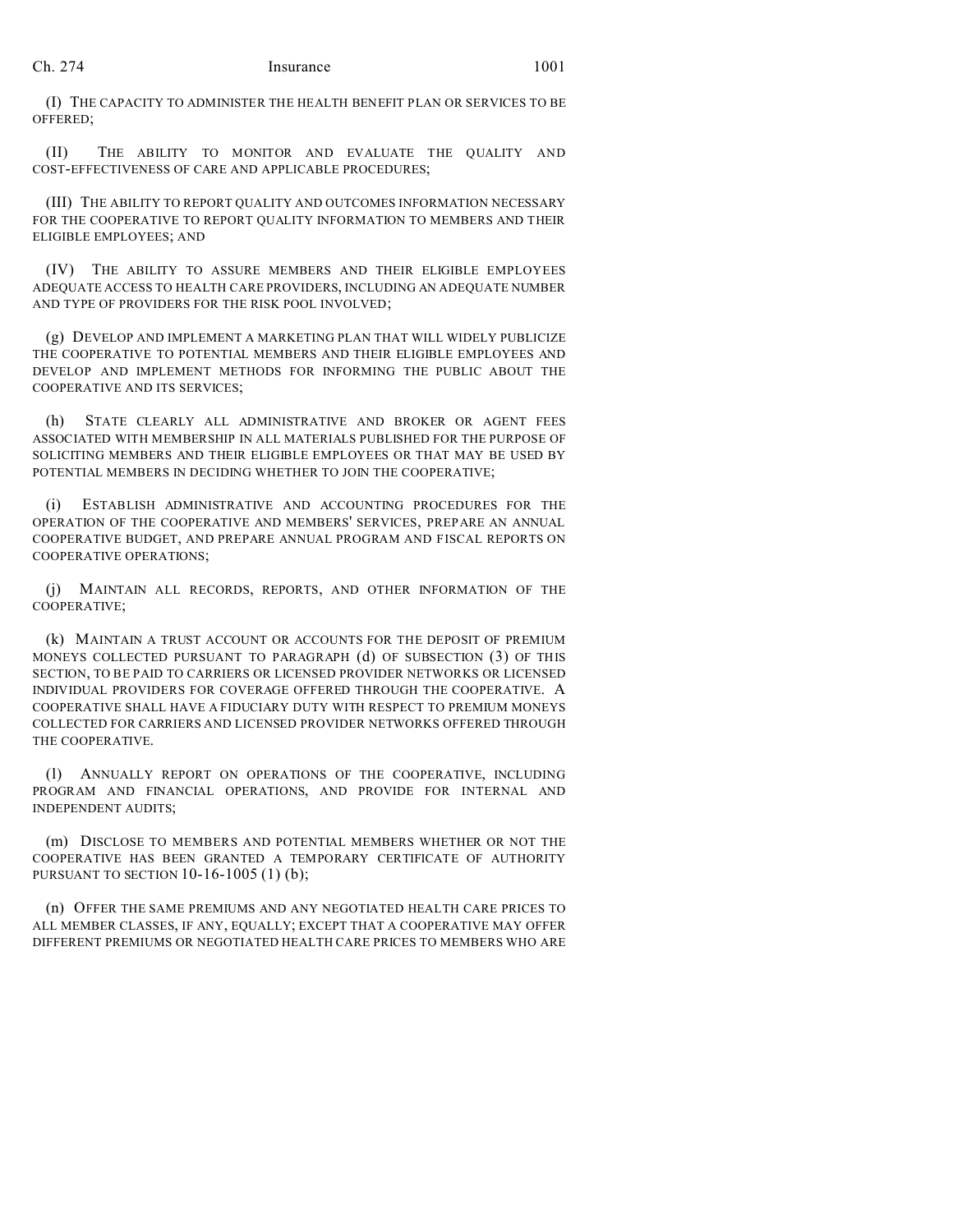NOT SMALL EMPLOYERS.

(2) MEMBERS THAT ARE NOT SELF-INSURED MAY ONLY BE OFFERED PLANS OR SERVICES OFFERED BY LICENSED PROVIDER NETWORKS, LICENSED INDIVIDUAL PROVIDERS, AND OTHER CARRIERS. FOR PURPOSES OF THIS PART 10, "SELF-INSURED" MEANS NOT INSURED UNDER A PLAN UNDERWRITTEN BY A CARRIER OR LICENSED PROVIDER NETWORK. A SELF-INSURED EMPLOYER OR INDIVIDUAL MAY JOIN A COOPERATIVE IN ORDER TO HAVE ACCESS TO THE DISCOUNTED PROVIDER RATES (EXCLUDING CAPITATED AGREEMENTS) THAT THE COOPERATIVE MAY NEGOTIATE ON BEHALF OF ITS SELF-INSURED MEMBERS.

(3) EACH COOPERATIVE ORGANIZED PURSUANT TO THIS PART 10 MAY:

(a) DETERMINE, FROM TIME TO TIME, THE NEED TO ESTABLISH CLASSES OF MEMBERSHIP;

(b) SET REASONABLE FEES FOR MEMBERSHIP IN THE COOPERATIVE THAT WILL FINANCE ALL REASONABLE AND NECESSARY COSTS INCURRED IN ADMINISTERING THE COOPERATIVE;

(c) OFFER ANY AND ALL HEALTH BENEFIT PACKAGES PERMITTED UNDER LAW IN ADDITION TO THE STANDARD AND BASIC HEALTH BENEFIT PLANS;

(d) REQUIRE, AS A CONDITION OF MEMBERSHIP, THAT ALL EMPLOYERS INCLUDE ALL THEIR EMPLOYEES OR A MINIMUM PERCENTAGE OF EMPLOYEES IN COVERAGE PURCHASED THROUGH THE COOPERATIVE. THE COOPERATIVE MAY ESTABLISH MINIMUM PERCENTAGES THAT DIFFER ACCORDING TO THE BENEFIT PLAN OR CARRIER OFFERED. THE COOPERATIVE MAY REQUIRE AN EMPLOYER MAKING MEMBERSHIP APPLICATION TO A COOPERATIVE THAT WOULD ENTAIL ENTERING FEWER THAN ONE HUNDRED PERCENT OF SUCH EMPLOYER'S ELIGIBLE EMPLOYEES OR DEPENDENTS TO DEMONSTRATE,UNDER STANDARDS CONSISTENT WITH PARAGRAPH (g) OF SUBSECTION (4) OF THIS SECTION, THAT SUCH MEMBERSHIP IS NOT LIKELY TO RESULT IN AN ADVERSE SELECTION GROUP BEING BROUGHT INTO THE COOPERATIVE AND WOULD NOT OTHERWISE ACT AS A FORM OF RISK SELECTION OR RISK AVOIDANCE.

(e) SUBJECT TO PARAGRAPH (l) OF SUBSECTION (1) OF THIS SECTION, PROVIDE PREMIUM COLLECTION SERVICES FOR PLANS AND LICENSED PROVIDER NETWORKS OR LICENSED INDIVIDUAL PROVIDERS OFFERED THROUGH THE COOPERATIVE;

(f) REJECT, OR ALLOW A CARRIER TO REJECT, AN EMPLOYER FROM MEMBERSHIP OR DROP, OR ALLOW A CARRIER TO DROP, AN EMPLOYER FROM MEMBERSHIP IF THE EMPLOYER OR ANY OF ITS EMPLOYEE MEMBERS FAILS TO PAY PREMIUMS OR ENGAGES IN FRAUD OR MATERIAL MISREPRESENTATION IN CONNECTION WITH A PLAN PURCHASED THROUGH THE COOPERATIVE. IF AN EMPLOYER OR EMPLOYEE IS DROPPED FROM MEMBERSHIP, THE EMPLOYEE SHALL BE ENTITLED TO CONTINUATION AND CONVERSION COVERAGE AS PROVIDED UNDER APPLICABLE STATE OR FEDERAL CONTINUATION LAWS AND THE STATE CONVERSION LAW.

(g) CONTRACT WITH QUALIFIED INDEPENDENT THIRD PARTIES FOR ANY SERVICE NECESSARY TO CARRY OUT THE POWERS AND DUTIES AUTHORIZED OR REQUIRED BY THIS PART 10;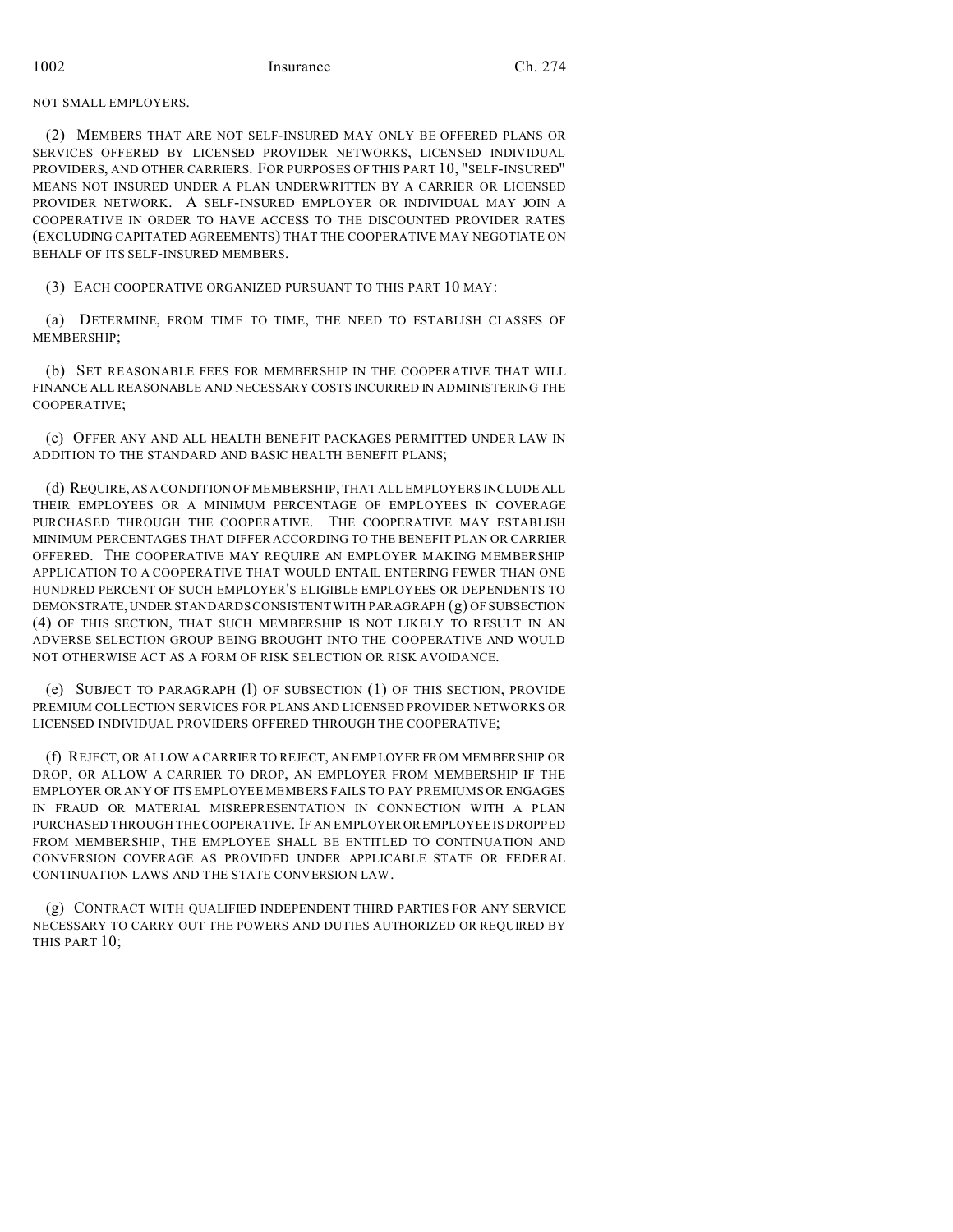(h) CONTRACT WITH LICENSED INSURANCE AGENTS OR BROKERS TO MARKET COVERAGE MADE AVAILABLE THROUGH THE COOPERATIVE TO ITS MEMBERS. A COOPERATIVE SHALL USE A UNIFORM FEE SCHEDULE FOR ALL AGENTS AND BROKERS. SUCH FEE SCHEDULE SHALL NOT VARY BASED ON THE ACTUAL OR EXPECTED HEALTH STATUS OR MEDICAL UTILIZATION OF THE GROUP TO WHICH COVERAGE IS SOLD.

(i) EXCLUDE ANY CARRIER, PROVIDER NETWORK, OR PROVIDER OR FREEZE ENROLLMENT IN ANY CARRIER, PROVIDER NETWORK, OR PROVIDER FOR FAILURE TO ACHIEVE ESTABLISHED QUALITY, ACCESS, OR INFORMATION REPORTING STANDARDS OF THE COOPERATIVE;

(j) PROHIBIT MEMBERS WHO DROP COVERAGE THROUGH THE COOPERATIVE FROM REENROLLING FOR UP TO TWELVE MONTHS IN COVERAGE PURCHASED THROUGH THE COOPERATIVE;

(k) REQUIRE THAT MEMBERS AND THEIR ELIGIBLE EMPLOYEES CONTINUE TO PAY ADMINISTRATIVE FEES THAT ARE PART OF THE CONTRACT WITH THE COOPERATIVE IF A MEMBER OR ELIGIBLE EMPLOYEE CANCELS PRIOR TO COMPLETION OF A CONTRACT PERIOD;

(l) OFFER COVERAGE FOR INDIVIDUALS WHO ARE MEMBERS. IF COVERAGE IS OFFERED TO INDIVIDUALS AS MEMBERS, THE COOPERATIVE MAY REQUIRE THAT INDIVIDUALS INCLUDE ALL DEPENDENTS UNDER SUCH COVERAGE.

(m) ESTABLISH EMPLOYER CONTRIBUTION REQUIREMENTS. SUCH REQUIREMENTS MAY DIFFER BY BENEFIT PLAN, BENEFIT PACKAGE, OR CARRIER.

(4) NO COOPERATIVE ORGANIZED PURSUANT TO THIS PART 10 MAY:

(a) EXCLUDE FROM MEMBERSHIP IN THE COOPERATIVE ANY SMALL EMPLOYER OR ELIGIBLE EMPLOYEE OR DEPENDENT OF A SMALL EMPLOYER WHO AGREES TO PAY FEES FOR MEMBERSHIP AND ANY PREMIUM FOR COVERAGE THROUGH THE COOPERATIVE AND WHO ABIDES BY THE BYLAWS AND RULES OF THE COOPERATIVE AND SATISFIES THE REQUIREMENTS OF THE BENEFIT PLAN SELECTED;

(b) DIFFERENTIATE CLASSES OF MEMBERSHIP ON THE BASIS OF INDUSTRY TYPE, RACE, RELIGION, GENDER, EDUCATION, HEALTH STATUS, OR INCOME;

(c) COMMIT ANY ACT CONSTITUTING A REBATE PROHIBITED BY SECTION 10-3-1104 (1) (g). THE COMMISSIONER SHALL ENFORCE THIS PARAGRAPH (c) PURSUANT TO PART 11 OF ARTICLE 3 OF THIS TITLE.

(d) PROHIBIT ANY HOSPITAL, HEALTH MAINTENANCE ORGANIZATION, OR OTHER PROVIDER, AS A CONDITION OF CONTRACTING TO PROVIDE SERVICES THROUGH THE COOPERATIVE, FROM PROVIDING SERVICES THROUGH A SUBCONTRACT OR SUBCONTRACTS WITH ANY OTHER HOSPITAL, HEALTH MAINTENANCE ORGANIZATION, OR OTHER PROVIDER MEETING THE COOPERATIVE'S QUALITY STANDARDS;

(e) CHARGE ANY FEE NOT DIRECTLY RELATED TO HEALTH CARE OR THE ADMINISTRATION OF HEALTH CARE PURCHASING FUNCTIONS;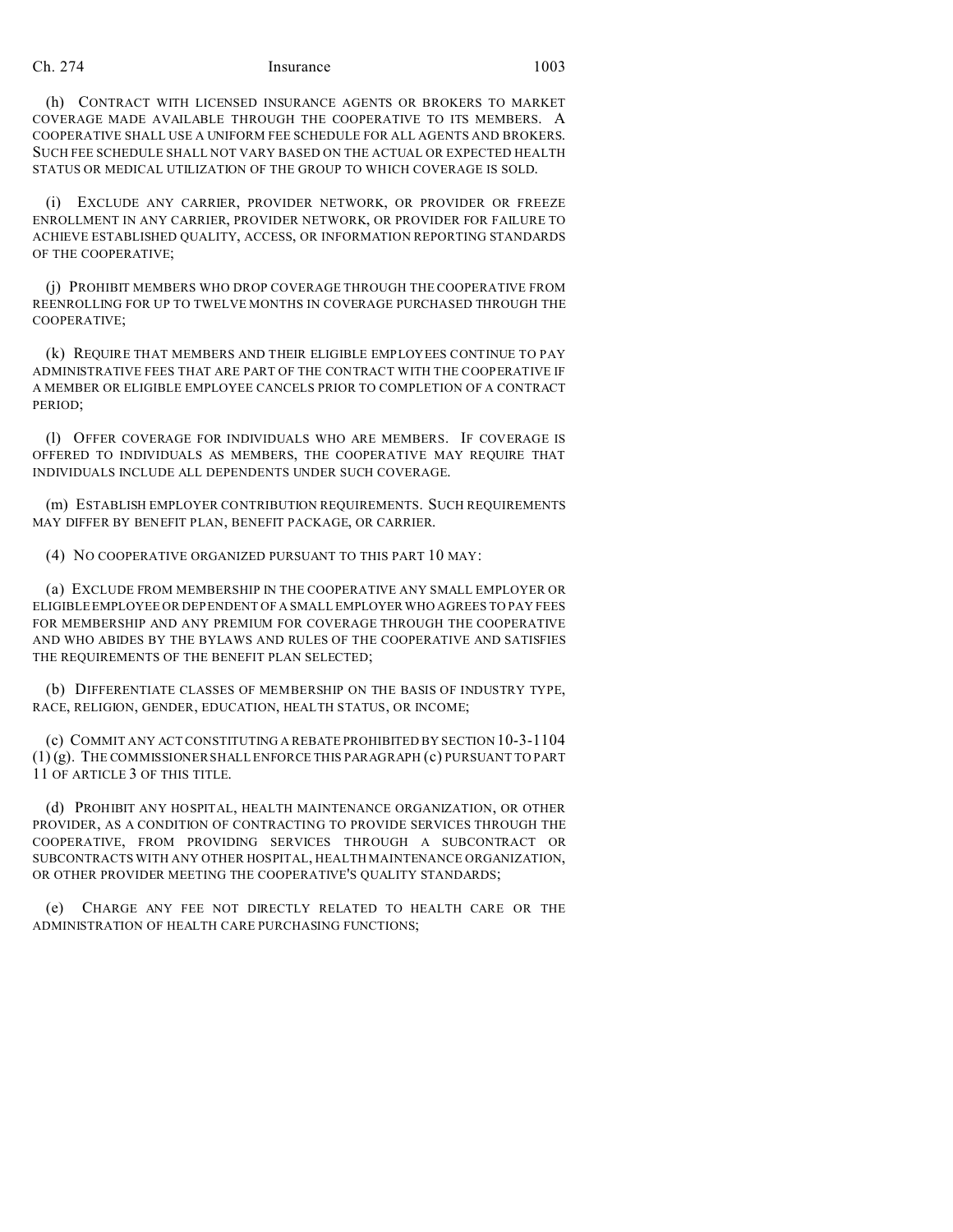(f) AS A CONDITION OF MEMBERSHIP, REQUIRE ANY MEMBER, ELIGIBLE EMPLOYEE, OR DEPENDENT TO SUBSCRIBE TO NON-HEALTH-CARE-RELATED PRODUCTS OR SERVICES;

(g) KNOWINGLY OPERATE THE COOPERATIVE OR MARKET THE COOPERATIVE IN A COUNTY OR PRIMARY METROPOLITAN STATISTICAL AREA IN A WAY THAT WOULD CAUSE THE COOPERATIVE TO SELECT A RISK POOL WITH ACTUARIALLY PROJECTED HEALTH CARE UTILIZATION OVER A TWO-YEAR PERIOD THAT IS BELOW THE PROJECTED AVERAGE FOR ALL INDIVIDUALS RESIDING IN THAT COUNTY OR PRIMARY METROPOLITAN STATISTICAL AREA. SUCH MEASUREMENT AND COMPARISON OF PROJECTED UTILIZATION BY MEMBERS OF THE COOPERATIVE TO ALL INDIVIDUALS SHALL BE DONE ON A COUNTY OR PRIMARY METROPOLITAN STATISTICAL AREA BASIS AND NOT ACROSS ALL MEMBERS OF THE COOPERATIVE.

(h) KNOWINGLY AUTHORIZE OR SELECT ANY CARRIER, PROVIDER, LICENSED PROVIDER NETWORK, LICENSED INDIVIDUAL PROVIDER, OR INDIVIDUAL PROVIDER THAT DOES NOT COMPLY WITH OR CONFORM TO THE APPLICABLE REQUIREMENTS OR STANDARDS OF THIS TITLE.

**10-16-1010. Marketing requirements of cooperatives.** (1) A COOPERATIVE SHALL USE APPROPRIATE,EFFICIENT, AND STANDARDIZED MEANS TO NOTIFY MEMBERS AND PROSPECTIVE MEMBERS AND THEIR ELIGIBLE EMPLOYEES OF THE AVAILABILITY OF SPONSORED HEALTH CARE COVERAGE FROM THE COOPERATIVE.

(2) A COOPERATIVE SHALL MAKE AVAILABLE TO MEMBERS AND PROSPECTIVE MEMBERS AND THEIR ELIGIBLE EMPLOYEES MARKETING MATERIALS THAT ACCURATELY SUMMARIZE THE HEALTH BENEFIT PLANS THAT ARE OFFERED BY ITS LICENSED PROVIDER NETWORKS, LICENSED INDIVIDUAL PROVIDERS, AND OTHER CARRIERS, AND RATES, COSTS, AND ACCREDITATION INFORMATION RELATING TO THOSE PLANS. A COOPERATIVE SHALL ALSO SUMMARIZE THE SERVICES OFFERED BY ALL OTHER PROVIDER NETWORKS AND INDIVIDUAL PROVIDERS THE COOPERATIVE OFFERS, THE RATES FOR THOSE SERVICES, AND ACCREDITATION INFORMATION RELATING TO THOSE PROVIDER NETWORKS.

(3) A COOPERATIVE MAY OFFER NONLICENSED PROVIDER NETWORKS OR INDIVIDUAL PROVIDERS ONLY TO SELF-INSURED MEMBERS OF THE COOPERATIVE. NONLICENSED PROVIDER NETWORKS OR INDIVIDUAL PROVIDERS MAY ALSO BE OFFERED TO MEMBERS NOT SELF-INSURED IF THE SERVICES OFFERED DO NOT INVOLVE TRANSACTING INSURANCE BUSINESS, ASDEFINEDIN SECTION 10-3-903. THE MEMBERS MAY CHOOSE WHICH HEALTH BENEFIT PLANS SHALL BE OFFERED TO ELIGIBLE EMPLOYEES AND MAY CHANGE THE SELECTION EACH YEAR. THE EMPLOYEE MAY BE GIVEN OPTIONS WITH REGARD TO HEALTH BENEFIT PLANS AND THE TYPE OF MANAGED CARE SYSTEM UNDER WHICH BENEFITS WILL BE PROVIDED.

**10-16-1011. Requirements for waivered health care coverage cooperatives.** (1) THE COMMISSIONER SHALL PROMULGATERULESSETTING FORTH THE APPLICATION PROCEDURE FOR COOPERATIVES SEEKING A WAIVER UNDER THIS SECTION THAT:

(a) ESTABLISH FAIR, EFFECTIVE, AND TIMELY PROCEDURES FOR ADDRESSING CONSUMER, CONTRACTOR, AND HEALTH PLAN GRIEVANCES. SUCH RULES SHALL INCLUDE, WITHOUT LIMITATION, A REQUIREMENT THAT HEALTH PLANS PROVIDE THE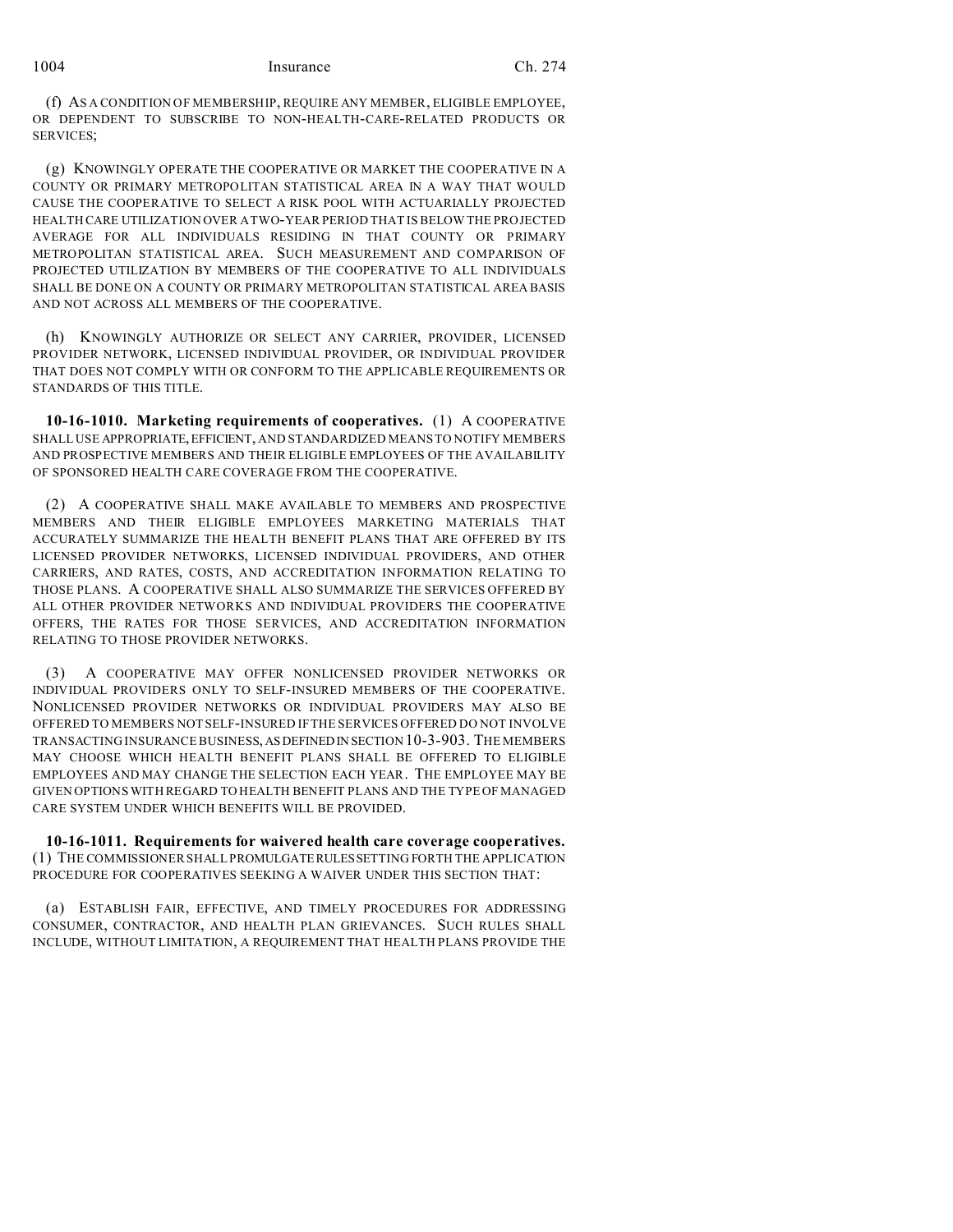COOPERATIVE WRITTEN NOTIFICATION OF ALL GRIEVANCES FILED WITH THE HEALTH PLANS AND AT LEAST A QUARTERLY SUMMARY OF SUCH GRIEVANCES. THIS PARAGRAPH (a) SHALL NOT BE CONSTRUED TO EXEMPT PARTICIPATING CARRIERS FROM ANY REQUIREMENTS OF THIS TITLE CONCERNING GRIEVANCE PROCEDURES.

(b) REQUIRE THE COOPERATIVE TO DEMONSTRATE THAT IT PROVIDES COVERAGE IN EVERY GEOGRAPHIC AREA IN WHICH ITS PARTICIPATING CARRIERS ARE AUTHORIZED TO DO BUSINESS BY THE DIVISION OF INSURANCE;

(c) ESTABLISH THAT SMALL EMPLOYERS THAT PURCHASE FULLY INSURED PRODUCTS THROUGH THE COOPERATIVE ARE NOT PERMITTED TO OFFER THEIR EMPLOYEES COMPARABLEFULLYINSUREDORSELF-INSURED PRODUCTS THROUGH ANY MEANS OTHER THAN THE COOPERATIVE;

(d) ENSURE THAT THE COOPERATIVE WILL AT ALL TIMES COMPLY WITH THE PROVISIONS OF SECTION  $10-16-1009$  (4) (g);

(e) REQUIRE THE COOPERATIVE TO OFFER, AT A MINIMUM, THE BASIC AND STANDARD BENEFIT PLANS FOR EMPLOYERS WITH FIFTY OR FEWER EMPLOYEES THAT ALL PARTICIPATING CARRIERS MUST OFFER. OTHER BENEFIT PLANS AND BENEFIT PACKAGES MAY BE ESTABLISHED AND OFFERED BY SOME OR ALL CARRIERS THAT CONTRACT WITH THE COOPERATIVE, AND SUCH PLANS OR PACKAGES MAY INCLUDE A RANGE OF COST-SHARING LEVELS. BENEFIT PACKAGES MAY ALSO INCLUDE SOME VARIATIONSFORDIFFERENCES IN DELIVERY SYSTEMS, SUCH AS HEALTH MAINTENANCE ORGANIZATIONS, POINT-OF-SERVICE PLANS, PREFERRED PROVIDER PLANS, AND FEE-FOR-SERVICE PLANS.

(2) A WAIVER SHALL BE IN EFFECT FOR A PERIOD OF NOT LESS THAN TEN YEARS AFTER THE DATE OF ISSUE, UNLESS THE COMMISSIONER DETERMINES THAT THE WAIVERED COOPERATIVE IS IN VIOLATION OF SUBSECTION (1) OF THIS SECTION. IN SUCH A CASE, THE WAIVER MAY BE PHASED OUT OVER A PERIOD OF THREE YEARS BY THE COMMISSIONER IN A MANNER THAT IS CONSISTENT WITH THE MARKET VIABILITY OF THE COOPERATIVE.

(3) THE COMMISSIONER MAY GRANT A PERMANENT WAIVER EFFECTIVE UPON EXPIRATION OF A TEN-YEAR PERIOD. IF AT ANY TIME THE COMMISSIONER DETERMINES THAT A WAIVERED COOPERATIVE OPERATING UNDER A PERMANENT WAIVER IS IN VIOLATION OF SUBSECTION (1) OF THIS SECTION, THE PERMANENT WAIVER MAY BE PHASED OUT BY THE COMMISSIONER OVER A PERIOD OF THREE YEARS IN A MANNER THAT IS CONSISTENT WITH THE MARKET VIABILITY OF THE COOPERATIVE.

(4) THE COMMISSIONER SHALL PROMULGATE RULES FOR ANNUAL REPORTING REQUIREMENTS FOR WAIVERED COOPERATIVES. REPORTING REQUIREMENTS SHALL BE BASED ONLY ON THE REQUIREMENTS FOR OBTAINING A WAIVER AS OUTLINED UNDER SUBSECTION (1) OF THIS SECTION. SUCH REPORTING REQUIREMENTS SHALL BE INTEGRATED WITH OTHER REPORTING REQUIREMENTS FOR COOPERATIVESOPERATING UNDER THIS PART 10.

(5) (a) (I) ANY CARRIER DOING BUSINESS WITH A WAIVERED COOPERATIVE SHALL COMPLY WITH ALL RULES REGARDING UNDERWRITING, CLAIMS HANDLING, SALES, SOLICITATION, AND OTHER APPLICABLE REQUIREMENTS SPECIFIED PURSUANT TO THIS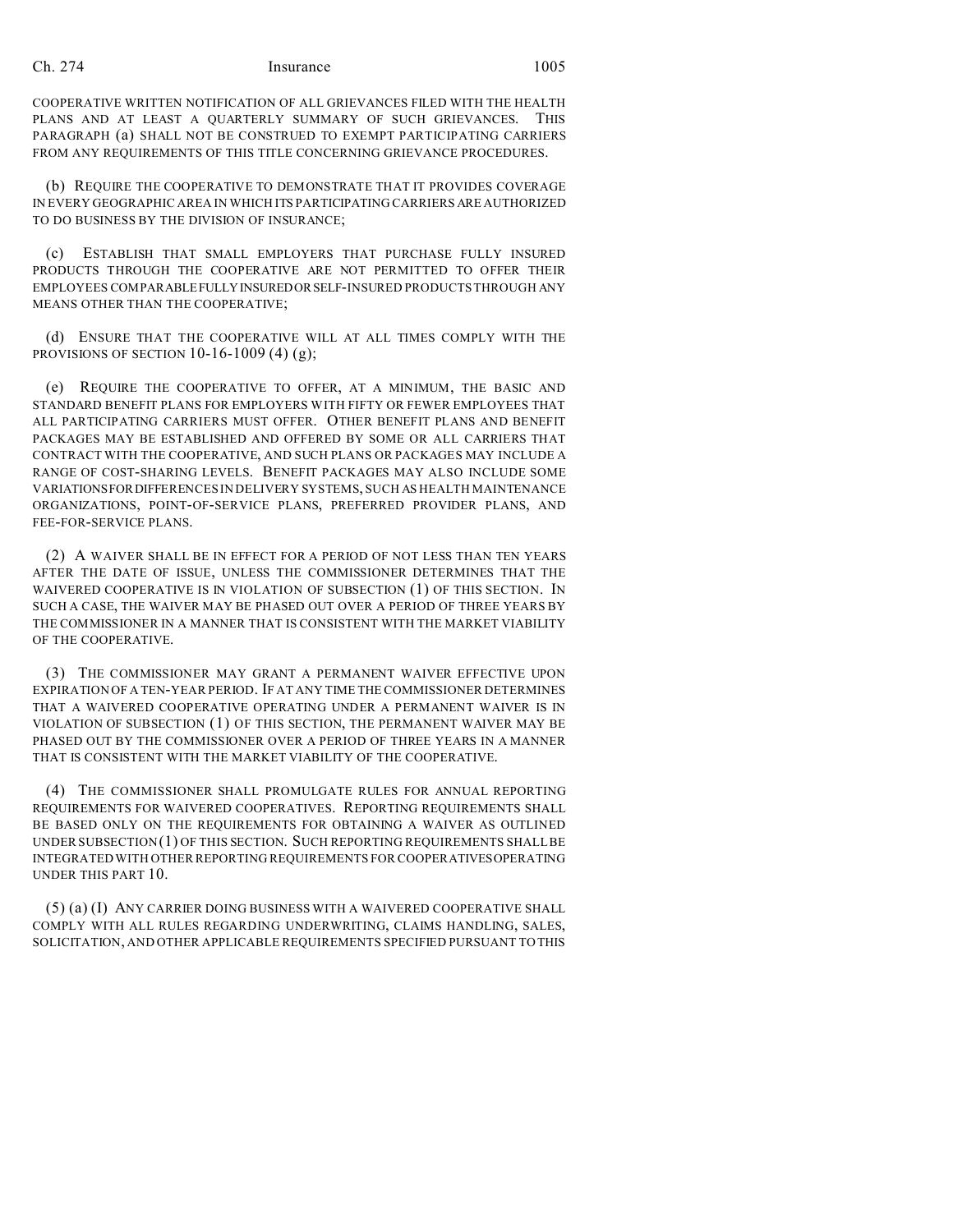TITLE.

(II) NOTWITHSTANDING THE PROVISIONS OF SUBPARAGRAPH (I) OF THIS PARAGRAPH (a), IF A WAIVERED COOPERATIVE REQUIRES ITS PARTICIPATING SMALL EMPLOYER CARRIERS TO OFFER A STANDARDIZED HEALTH BENEFIT PLAN THAT SUCH CARRIERS DO NOT OFFER OUTSIDE OF THE WAIVERED COOPERATIVE, SUCH CARRIERS SHALL NOT BE REQUIRED TO MARKET THAT STANDARDIZED PLAN EITHER INSIDE OR OUTSIDE THE WAIVERED COOPERATIVE IN THOSE AREAS OF THE STATE THAT ARE NOT PART OF THE WAIVERED COOPERATIVE'S GEOGRAPHIC SERVICE AREA.

(b) (I) ANY CARRIER DOING BUSINESS WITH A WAIVERED COOPERATIVE SHALL COMPLY WITH ALL APPLICABLE RULES REGARDING RATING SPECIFIED PURSUANT TO THIS TITLE.

(II) (A) NOTWITHSTANDING SUBPARAGRAPH (I) OF THIS PARAGRAPH (b) AND SUBJECT TO THE PROVISIONS OF SUB-SUBPARAGRAPH (B) OF THIS SUBPARAGRAPH (II), A WAIVERED COOPERATIVE AND A PARTICIPATING CARRIER MAY NEGOTIATE A PERCENTAGE DISCOUNT OFF OF WHAT WOULD OTHERWISE BE ALLOWABLE RATES UNDER SECTIONS 10-16-105 (8) (a) AND 10-16-1012 FOR A PARTICULAR PLAN. THAT PERCENTAGE DISCOUNT SHALL BE APPLIED UNIFORMLY TO ALL SMALL EMPLOYER MEMBERS OF THE COOPERATIVE. PURSUANT TO SECTION 10-16-1012, A CARRIER MAY APPLY RATING FACTORS DIFFERENTLY FOR ITS BUSINESS WITH A WAIVERED COOPERATIVE THAN FOR THE CARRIER'S OTHER BUSINESS. PARTICIPATING CARRIERS SHALL NOTIFY THE DIVISION OF INSURANCE OF A NEGOTIATED COOPERATIVEDISCOUNT AT LEAST THIRTY DAYS PRIOR TO USE.

(B) A WAIVERED COOPERATIVE MAY NEGOTIATE THE NON-HEALTH-CARE EXPENSE COMPONENT OF THE PREMIUM RATES CHARGED WITH PARTICIPATING HEALTH CARE COVERAGE PLANS. AS USED IN THIS SUB-SUBPARAGRAPH (B), "NON-HEALTH-CARE EXPENSE" INCLUDES BUT IS NOT LIMITED TO MARKETING EXPENSES, ACQUISITION EXPENSES, COST OF PAYING CLAIMS, COMMISSIONS, MAINTENANCE EXPENSES, OTHER ADMINISTRATION COSTS, PROFITS, AND OTHER CONTINGENCY MARGINS. "NON-HEALTH-CARE EXPENSE" DOES NOT INCLUDE FEES PAID TO HEALTH CARE PROVIDERS FOR HEALTH CARE SERVICES REGARDLESS OF THE METHODOLOGY OF REIMBURSEMENT OR PAYMENT.

(C) PARTICIPATING HEALTH CARE COVERAGE PLANS, INCLUDING THOSE PLANS THAT ARE UNDER CONSIDERATION FOR PARTICIPATION, SHALL, UPON REQUEST, DISCLOSE TO WAIVERED COOPERATIVES A LIST AND DESCRIPTION OF ALL RELEVANT PUBLIC INFORMATION REGARDING ALL EXPENSES OF THE HEALTH PLANS, INCLUDING BUT NOT LIMITED TO: THE PLAN'S RECENT FILINGS AND PREVIOUSLY REQUIRED FILINGS WITH THE COLORADO DIVISION OF INSURANCE; FILINGS WITH THE NATIONAL ASSOCIATION OF INSURANCE COMMISSIONERS (NAIC); HEALTH EMPLOYER DATA INFORMATION SET (HEDIS) REPORTS REGARDING PROVIDER COMPENSATION; AND FEDERAL HEALTH CARE FINANCING ADMINISTRATION AND FEDERAL OFFICE OF PERSONNEL MANAGEMENT FILINGS RELEVANT TO PROVIDER COMPENSATION. PUBLIC INFORMATION SHALL BE PROVIDED UPON REQUEST TO A COOPERATIVE WITHIN FIFTEEN DAYS AFTER SUCH REQUEST.

(D) ALL HEALTH CARE PLANS PARTICIPATING IN A COOPERATIVE SHALL SIGN AN AFFIDAVIT DECLARING THAT ALL COINSURANCE PAID BY THE INSURED PARTICIPANTS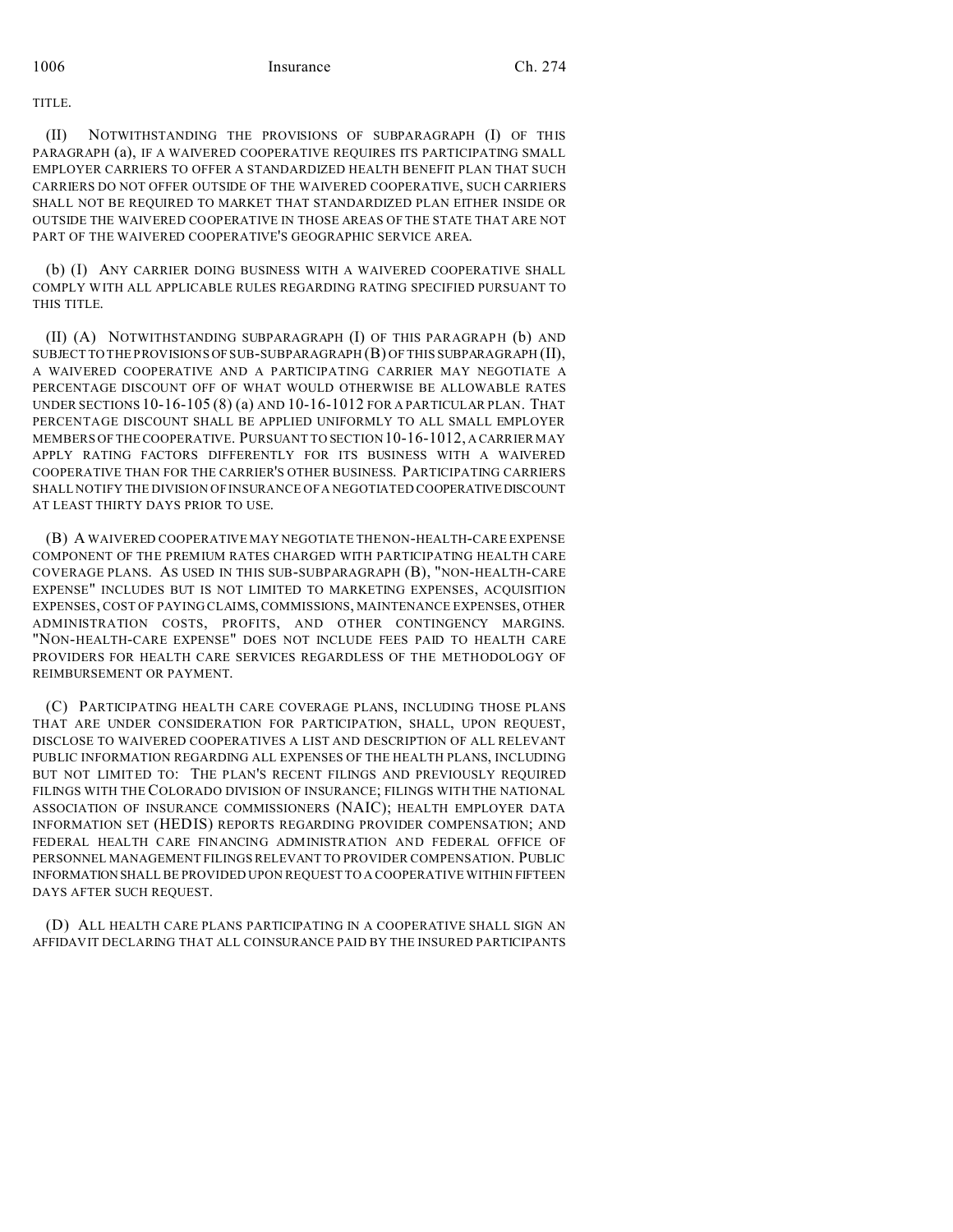OF THE EMPLOYER MEMBERS OF A WAIVERED COOPERATIVE SHALL BE BASED ON THE HEALTH PLAN'S CONTRACTED RATE WITHIN THE HEALTH PLAN'S PROVIDER NETWORK.

(6) IF THE COMMISSIONER DOES NOT ACT ON AN APPLICATION FOR A WAIVER UNDER THIS SECTION WITHIN SIXTY DAYS AFTER SUBMISSION OF THE APPLICATION, THE COOPERATIVE MAY REQUEST A FORMAL HEARING WITH THE COMMISSIONER.

**10-16-1012. Application of rating factors inside a waivered cooperative.** WITH THE PRIOR APPROVAL OF THE COMMISSIONER, A WAIVERED COOPERATIVE MAY REQUIRE ALL PARTICIPATING CARRIERS TO APPLY ALLOWABLE RATE ADJUSTMENT FACTORS AND CASE CHARACTERISTIC FACTORS TO ALL OF THAT WAIVERED COOPERATIVE'S BUSINESS IN A CONSISTENT FASHION, AS DETERMINED BY THE COOPERATIVE. IF A WAIVERED COOPERATIVE HAS RECEIVED SUCH APPROVAL, A PARTICIPATING CARRIER WITHIN THAT COOPERATIVE SHALL NOT BE REQUIRED TO APPLY ALLOWABLERATE ADJUSTMENT FACTORS AND CASE CHARACTERISTIC FACTORS IN THE SAME WAY FOR ITS WAIVERED COOPERATIVE BUSINESS AS FOR ITS OTHER BUSINESS.

**10-16-1013. Violations of article by persons involved with operations of cooperatives - enforcement - penalties.** (1) AS USED IN THIS SECTION, UNLESS THE CONTEXT OTHERWISE REQUIRES, "RESPONSIBLE PARTY" MEANS A MEMBER OF THE GOVERNING BODY OR AN EXECUTIVE OFFICER OF A COOPERATIVE.

(2) (a) AFTER NOTICE AND THE OPPORTUNITY FOR A HEARING PURSUANT TO ARTICLE 4 OF TITLE 24, C.R.S., THE COMMISSIONER MAY ENFORCE THE PROVISIONS OF THIS PART 10 BY ISSUING ORDERS DIRECTED TO ANY RESPONSIBLE PARTY, INCLUDING BUT NOT LIMITED TO CEASE-AND-DESIST ORDERS, AS ARE DEEMED NECESSARY IF THE COMMISSIONER FINDS THAT:

(I) SUCH PERSON HAS VIOLATED THIS PART 10 OR ANY LAWFUL RULE PROMULGATED PURSUANT TO THIS PART 10, ENGAGED IN ANY UNSAFE OR UNSOUND PRACTICE IN CONNECTION WITH A COOPERATIVE, ENGAGED IN AN ACT, OMISSION, OR PRACTICE THAT CONSTITUTES A BREACH OF FIDUCIARY DUTY TO A COOPERATIVE, OR HAS BEEN FOUND LIABLE FOR OR GUILTY OF A CIVIL OR CRIMINAL OFFENSE AFFECTING SUCH PERSON'S QUALIFICATION TO SERVE IN SUCH CAPACITY; OR

(II) (A) THE COOPERATIVE HAS SUFFERED OR APPEARS LIKELY TO SUFFER SUBSTANTIAL FINANCIAL LOSS OR THAT THE INTERESTS OF ITS MEMBERSANDELIGIBLE EMPLOYEES COULD BE SERIOUSLY PREJUDICED BY REASON OF SUCH VIOLATION, PRACTICE, BREACH OF FIDUCIARY DUTY, OR OFFENSE;

(B) SUCH PERSON HAS RECEIVED FINANCIAL GAIN FROM SUCH VIOLATION, PRACTICE, BREACH OF FIDUCIARY DUTY, OR OFFENSE; OR

(C) SUCH VIOLATION INVOLVES SERIOUS DISHONESTY OR DEMONSTRATES A WILLFUL OR CONTINUING DISREGARD FOR THE SAFETY OR SOUNDNESS OF THE COOPERATIVE.

(b) IN ADDITION TO THE ACTIONS AUTHORIZED IN PARAGRAPH (a) OF THIS SUBSECTION (2), THE COMMISSIONER MAY IMPOSE A CIVIL PENALTY OF UP TO TWENTY-FIVE THOUSAND DOLLARS FOR EACH VIOLATION.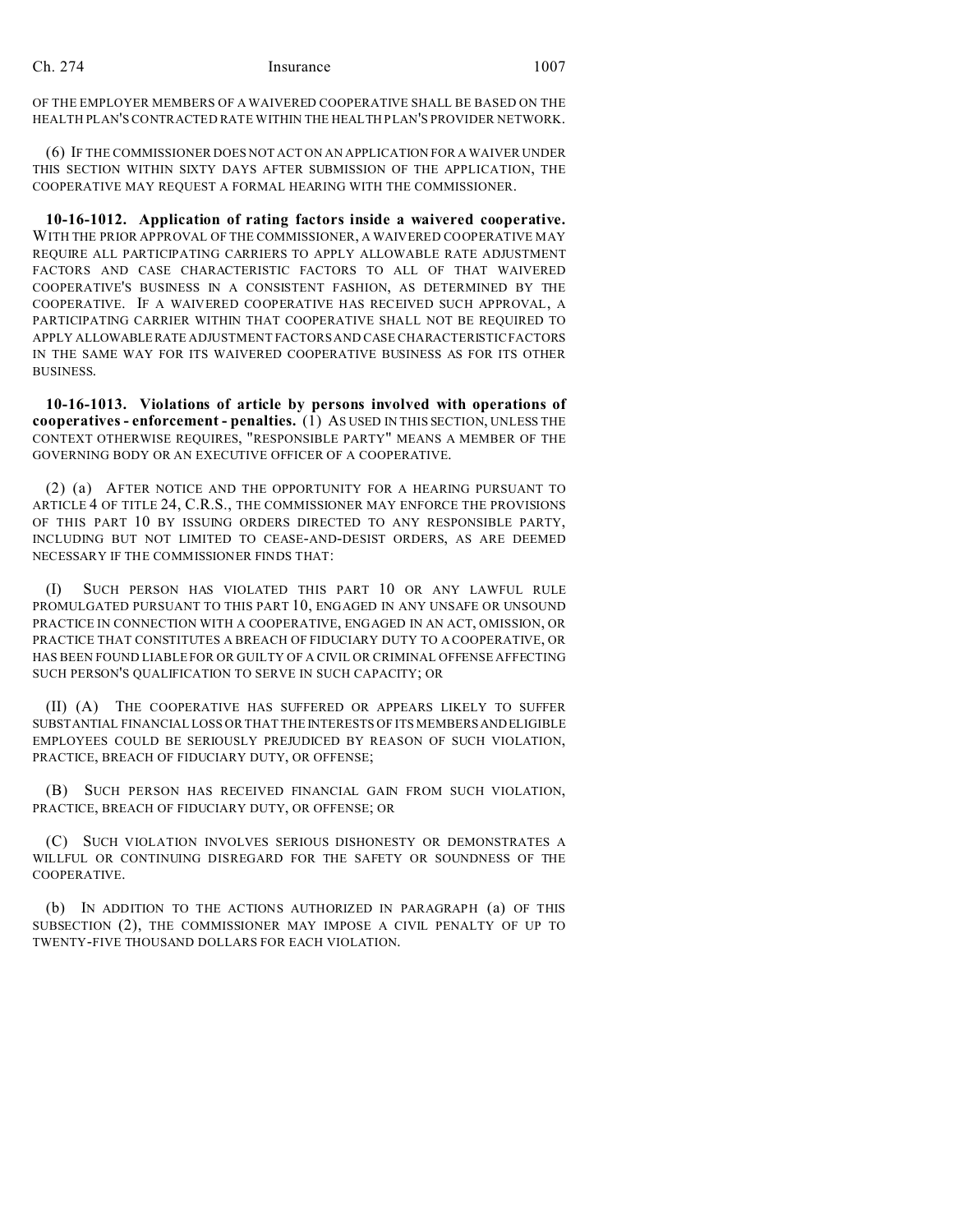(c) IN ADDITION TO THE PENALTY PROVIDED IN PARAGRAPH (b) OF THIS SUBSECTION (2), IF THE COMMISSIONER DETERMINES THAT ANY PERSON IS IN VIOLATION OF THE PROVISIONS OF SECTION 10-16-1004 (2) (c) OR 10-16-1008 (3), THE COMMISSIONER MAY ORDER THE RESPONSIBLE PARTY SUSPENDED OR REMOVED FROM OFFICE.

(d) IF THE COMMISSIONER FINDS THAT EXTRAORDINARY CIRCUMSTANCES EXIST THAT REQUIRE IMMEDIATE ACTION, SUCH ACTION MAY BE TAKEN IMMEDIATELY PURSUANT TO SECTION 24-4-105 (12), C.R.S., BUT A SUBSEQUENT HEARING SHALL PROMPTLY BE AFFORDED UPON APPLICATION TO RESCIND THE ACTION TAKEN.

(e) THE COMMISSIONER MAY INITIATE INFORMAL ACTIONS TO ENFORCE THIS PART 10 UNDER THIS SECTION. SUCH INFORMAL ACTIONS MAY INCLUDE WRITTEN AGREEMENTS WITH, INFORMAL COMMITMENT LETTERS FROM, OR THE FORWARDING OF A LETTER OF REPRIMAND TO, A COOPERATIVE OR RESPONSIBLE PARTY.

(3) ANY PERSON ADVERSELY AFFECTED BY AN ORDER ISSUED PURSUANT TO THIS SECTION MAY, WITHIN TWENTY DAYS AFTER THE DATE OF THE ORDER, REQUEST JUDICIAL REVIEW UNDER SECTION 24-4-106 (11), C.R.S. AN ACTION FOR JUDICIAL REVIEW SHALL NOT OPERATE TO STAY OR VACATE A DECISION OR ORDER EXCEPT THAT THE COURT MAY ISSUE A STAY PENDING REVIEW. THE COMMISSIONER MAY RECOVER REASONABLE ATTORNEY FEES INCURRED TO ENFORCE THE ORDER.

**10-16-1014. Technical assistance to authorized cooperatives from the division of insurance.** (1) SUBJECT TO AVAILABLE APPROPRIATIONS, THE COMMISSIONER MAY PROVIDE TECHNICAL ASSISTANCE TO ANY COOPERATIVE THAT:

(a) MAKES COVERAGE AVAILABLE TO EMPLOYER MEMBERS AND COVERED INDIVIDUALS STATEWIDE TO THE EXTENT POSSIBLE;

(b) REQUIRES THAT EMPLOYER MEMBERS NOT SELF-INSURE FOR ANY BENEFITS INCLUDED IN THE COOPERATIVE'S BASIC OR STANDARD HEALTH BENEFIT PLANS;

(c) SETS MAXIMUM EMPLOYER MEMBER CONTRIBUTIONS TO ANY PLAN FOR A COVERED INDIVIDUAL AT AN AMOUNT NOT TO EXCEED ONE HUNDRED PERCENT OF THE COST OF THE LOWEST-PRICED COVERAGE FOR THAT EMPLOYEE'SFAMILYCOMPOSITION FOR ANY PARTICULAR PLAN PACKAGE, WITH EMPLOYEE MEMBERS PAYING THE DIFFERENCE BETWEEN THE PREMIUM OF THE SELECTED PLAN AND THE EMPLOYER CONTRIBUTION;

(d) ESTABLISHES RULES THAT SPECIFY THAT EMPLOYER MEMBERS SHALL TAKE NO ACTION TO LIMIT THEIR EMPLOYEES' CHOICE OF PLANS OFFERED THROUGH THE COOPERATIVE OR TO ENCOURAGE OR DISCOURAGE EMPLOYEES FROM MAKING PARTICULAR CHOICES OF PLANS OFFERED THROUGH THE COOPERATIVE;

(e) CONTRACTS WITH AS MANY CARRIERS AS IS ALLOWED BY THE MARKET AND THE COOPERATIVE'S QUALITY, ACCESS, AND INFORMATION REPORTING REQUIREMENTS;

(f) DEVELOPS AND IMPLEMENTS A MARKETING PLAN TO PUBLICIZE THE COOPERATIVE TO POTENTIAL MEMBERS AND DEVELOPS AND IMPLEMENTS METHODS FOR INFORMING THE PUBLIC ABOUT THE COOPERATIVE AND ITS SERVICES;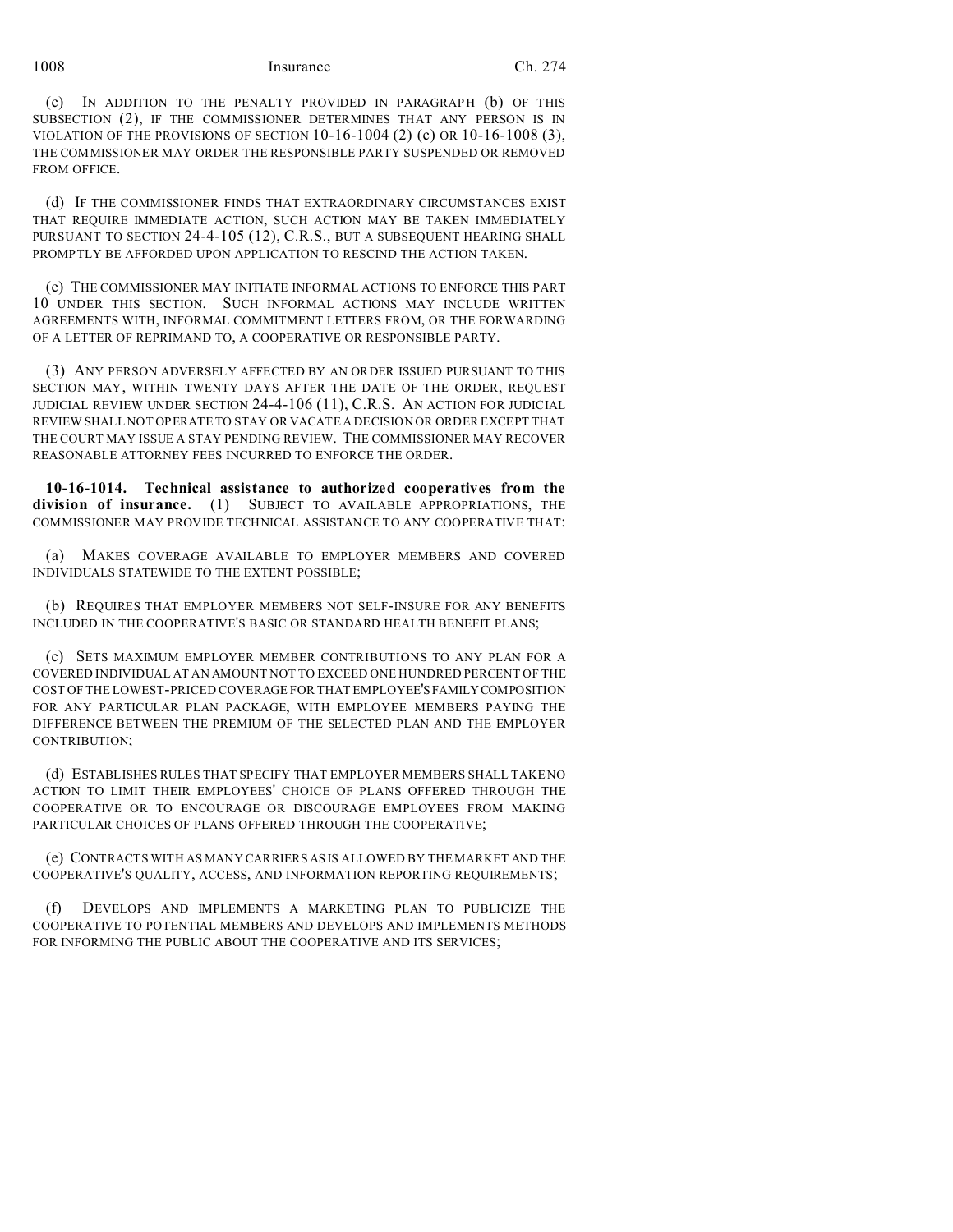(g) DEVELOPS SPECIFIC PLANS TO EXPAND HEALTH CARE COVERAGE AND TO EXPAND ACCESS TO HEALTH CARE IN THIS STATE; AND

(h) GIVES EACH COVERED INDIVIDUAL THE OPPORTUNITY TO CHOOSE AMONG CARRIERS THAT CONTRACT WITH THE COOPERATIVE.

**10-16-1015. Health care cooperatives - rule-making authority.** THE COMMISSIONER MAY PROMULGATE RULES CONSISTENT WITH THIS PART 10 FOR PURPOSES OF CARRYING OUT THE COMMISSIONER'S DUTIES UNDER THIS PART 10. THE COMMISSIONER MAY PROMULGATE RULES TO CARRY OUT THE COMMISSIONER'SDUTIES UNDER SECTION 10-16-1005, SO LONG AS SUCH RULES IMPOSE NO ADDITIONAL REQUIREMENTS BEYOND THOSE SPECIFICALLY ENUMERATED IN SECTION 10-16-1005.

**SECTION 15.** 10-20-103 (8) (i), Colorado Revised Statutes, is amended, and the said 10-20-103 (8) is further amended BY THE ADDITION OF A NEW PARAGRAPH, to read:

**10-20-103. Definitions.** As used in this article, unless the context otherwise requires:

(8) "Member insurer" means any insurer licensed or who holds a certificate of authority in this state to write any kind of insurance for which coverage is provided pursuant to section 10-20-104 and includes any insurer whose license or certificate of authority in this state may have been suspended, revoked, not renewed, or voluntarily withdrawn; but "member insurer" does not include:

(i) An interinsurance exchange; and

(i.5) A HEALTH CARE COVERAGE COOPERATIVE; AND

**SECTION 16.** 6-4-108 (6), Colorado Revised Statutes, is amended to read:

**6-4-108. Exemptions.** (6) Nothing in this article shall prohibit or be construed to prohibit the formation and operation of health care coverage cooperatives or provider networks pursuant to PART 3 OF article 18 of this title OR PART 10 OF ARTICLE 16 OF TITLE 10, C.R.S.

**SECTION 17.** Part 3 of article 18 of title 6, Colorado Revised Statutes, is amended BY THE ADDITION OF A NEW SECTION to read:

**6-18-301.5. Definitions.** AS USED IN THIS PART 3, UNLESS THE CONTEXT OTHERWISE REQUIRES:

(1) "LICENSED PROVIDER NETWORK" OR "LICENSED INDIVIDUAL PROVIDER" MEANS A PROVIDER NETWORK OR INDIVIDUAL PROVIDER THAT IS AUTHORIZED TO TRANSACT INSURANCE BUSINESS PURSUANT TO TITLE 10, C.R.S.

(2) "PROVIDER" MEANS A STATE-LICENSED, STATE-CERTIFIED, OR STATE-AUTHORIZED FACILITY OR A PRACTITIONER DELIVERING HEALTH CARE SERVICES TO INDIVIDUALS.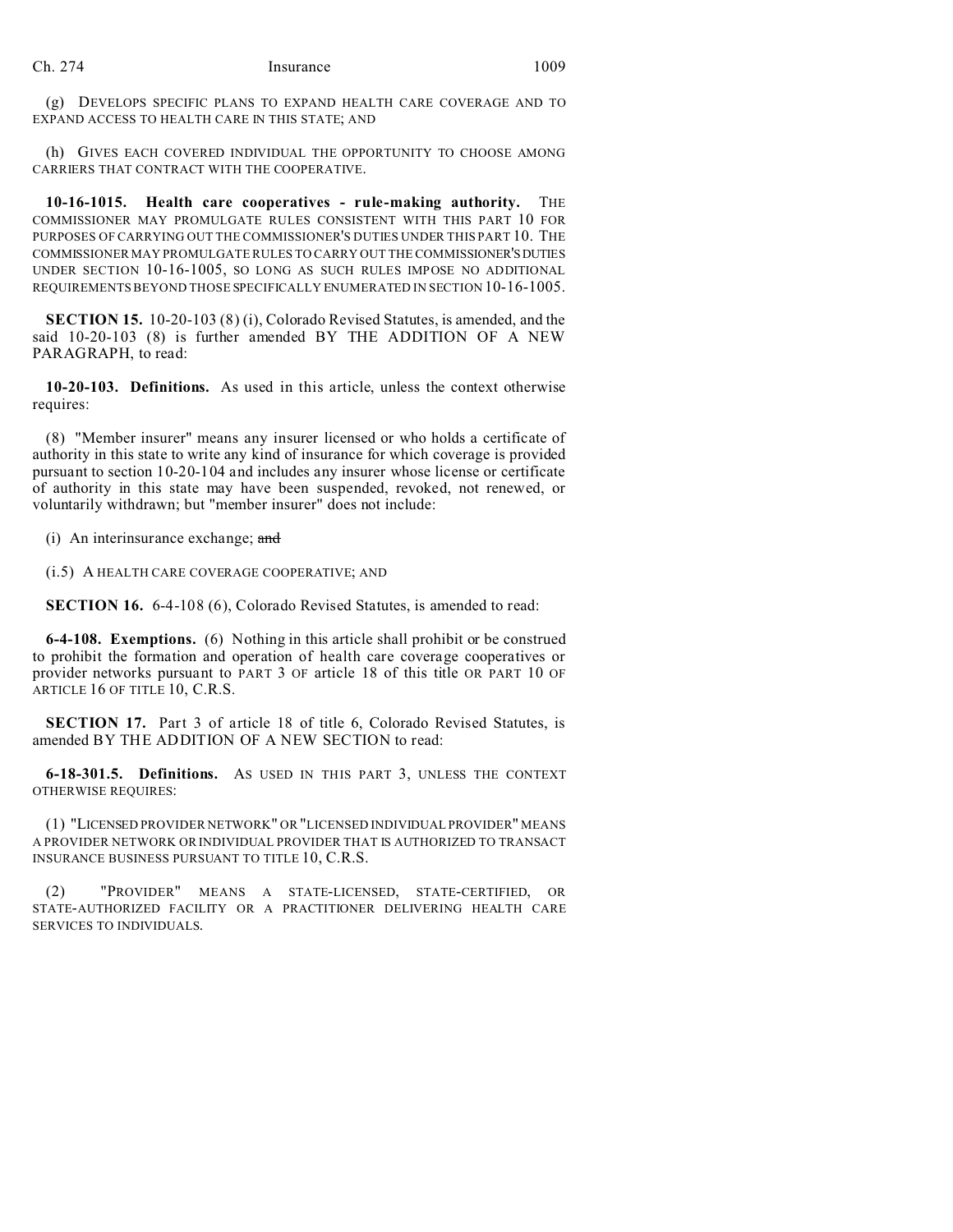(3) "PROVIDER NETWORK" MEANS A GROUP OF HEALTH CARE PROVIDERS FORMED TO PROVIDE HEALTH CARE SERVICES TO INDIVIDUALS.

**SECTION 18.** 7-56-207 (1) (a), Colorado Revised Statutes, as it will become effective July 1, 2004, is amended to read:

**7-56-207. Use of the term "cooperative" - penalty for unlawful use.** (1) No person shall use the word "cooperative" or an abbreviation or derivation of it as a part of its business or domestic entity name or as a trade name, trademark, service mark, brand, or designation except:

(a) An entity incorporated under or subject to this article, article 55 of this title, article 33.5 of title 38, C.R.S., article  $18$  of title 6 PART 10 OF ARTICLE 16 OF TITLE 10, C.R.S., or a similar law of another jurisdiction;

**SECTION 19.** 7-90-102 (31.1), Colorado Revised Statutes, as it will become effective July 1, 2004, is amended to read:

**7-90-102. Definitions.** As used in this title, except as otherwise defined for the purpose of any section, part, or article of this title, or unless the context otherwise requires:

 $(31.1)$  "Health care coverage cooperative" means an entity created pursuant to part 2 of article 18 of title 6 SHALL HAVE THE SAME MEANING AS SET FORTH IN SECTION 10-16-1002 (2), C.R.S., OR A SUCCESSOR STATUTE.

**SECTION 20.** 7-90-303 (1) (f), Colorado Revised Statutes, is amended to read:

**7-90-303. Filing, service, and copying fees - subpoenas.** (1) The secretary of state shall charge and collect fees and other charges, which shall be determined and collected pursuant to section 24-21-104 (3), C.R.S., for:

(f) Filing any document required or permitted to be filed under part  $2 \text{ or } 3$  of article 18 of title 6 OR PART 10 OF ARTICLE 16 OF TITLE 10 or part 3 of article 33.3 of title 38, C.R.S., or this title.

**SECTION 21.** 25-1-1202 (1) (a), Colorado Revised Statutes, is amended to read:

**25-1-1202. Index of statutory sections regarding medical record confidentiality and health information.** (1) Statutory provisions concerning policies, procedures, and references to the release, sharing, and use of medical records and health information include the following:

(a) Section  $6-18-103$  10-16-1003, C.R.S., concerning use of information by health care cooperatives;

**SECTION 22.** 25.5-1-512 (7), Colorado Revised Statutes, is amended to read:

**25.5-1-512. Immunity - notice requirements.** (7) Nothing in this part 5 shall be construed to exempt a licensed provider network, as defined in section 6-18-102  $(11)$  6-18-301.5 (1), C.R.S., from regulation by the commissioner of insurance as